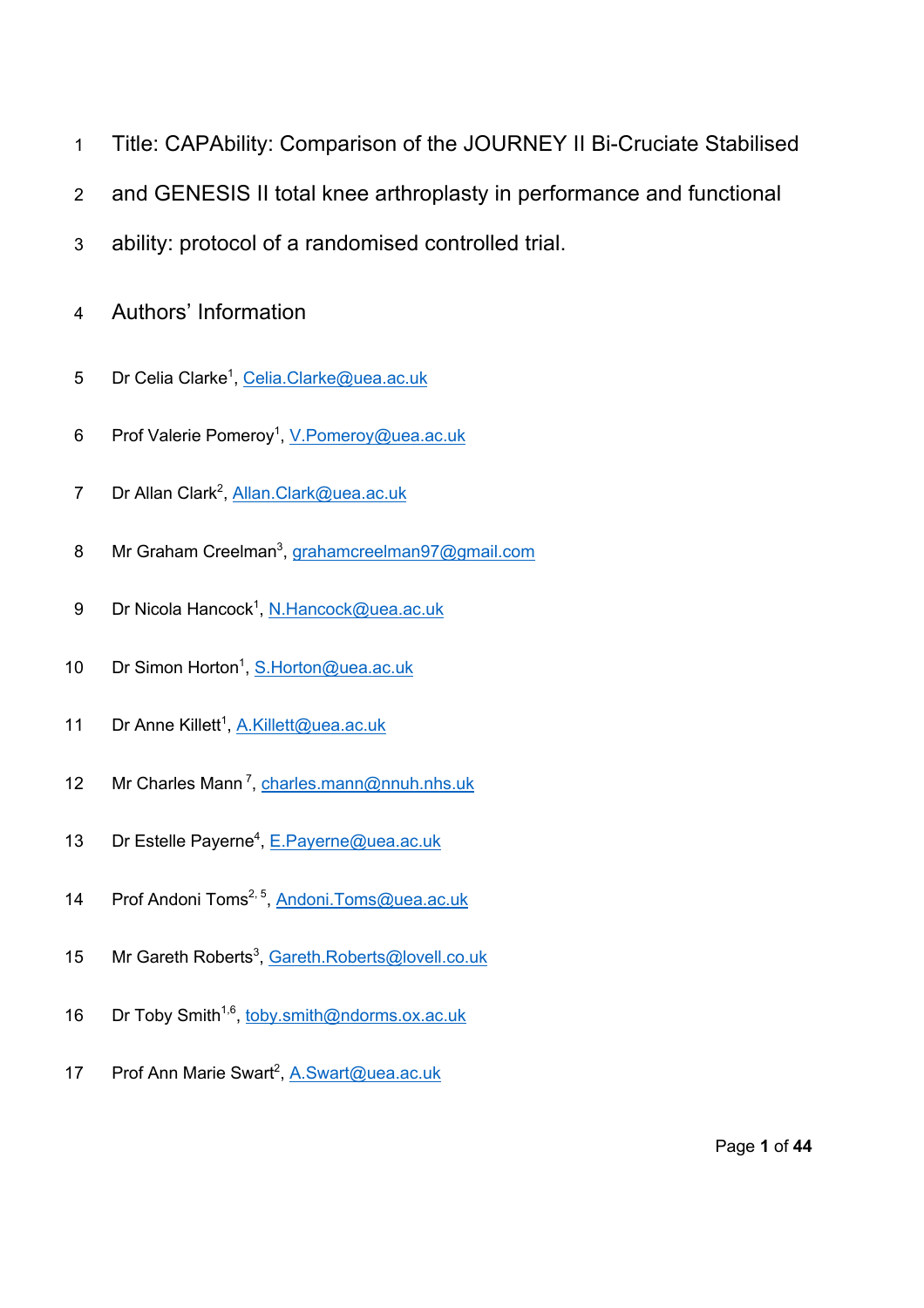- 18 Prof Iain McNamara<sup>2, 7</sup>, iain.mcnamara@nnuh.nhs.uk
- 19 Affiliations
- 20 <sup>1</sup> School of Health Sciences, University of East Anglia, Norwich, UK.
- 21 <sup>2</sup> Norwich Medical School, University of East Anglia, Norwich, UK.
- 22 <sup>3</sup> Patient and Public Involvement.
- 23 <sup>4</sup> Norwich Clinical Trials Unit, UEA, Norwich, UK.
- 24 <sup>5</sup> Norwich Radiology Academy, Norfolk and Norwich University Hospital, Norwich UK.
- 25 <sup>6</sup> Nuffield Department of Orthopaedics, Rheumatology and Musculoskeletal Sciences,
- 26 University of Oxford, Oxford, UK
- <sup>7</sup> Department of Trauma and Orthopaedics, Norfolk and Norwich University Hospital, 28 Norwich UK.
- 29 Trial registration
- 30 International Standard Randomised Controlled Trials Number Registration:
- 31 ISRCTN32315753, 12 December 2017. http://www.isrctn.com/ISRCTN32315753
- 32 Trial Status
- 33 Recruitment opened on  $14<sup>th</sup>$  May 2018. First participant was recruited on 25<sup>th</sup> May 2018.
- 34 The current protocol is version 2.4 dated 27.02.2019 Recruitment is expected to be
- 35 completed by the  $11<sup>th</sup>$  October 2019.

36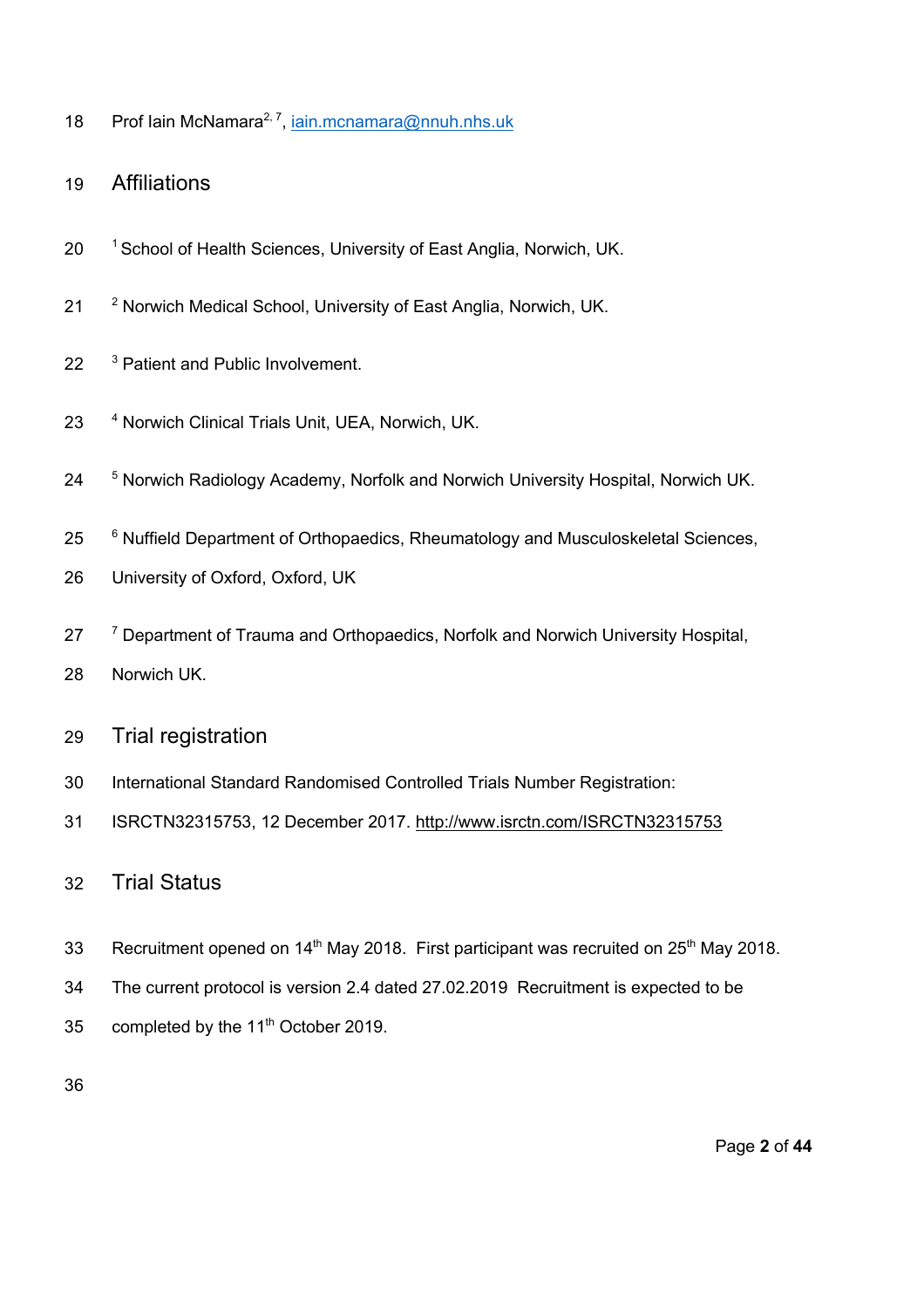Abbreviations

 ADEs: Adverse Drug Events; AEs: Adverse Events; BCS: Bi-Cruciate Stabilised; Co-CI: Co- Chief Investigator; Consort: Consolidated Standards of Reporting Trials; CoP: Centre of Pressure; CRF: Case Report Form; CT: Computerised Tomography; DMC: Data Monitoring Committee; EMG: Electromyography; FJS: The Forgotten Joint Score; GCP: Good Clinical Practice; GDPR: General Data Protection Regulation; GISP3: General Information Security Policy 3; HADS: Hospital Anxiety and Depressions Score; HRA: Health Research Authority; ICH: International Council for Harmonisation; ISRCTN: International Standard Randomised Controlled Trials Number; MoveExLab: Movement Analysis Laboratory; mSEBT: Modified Star Excursion Balance Test; NCTU: Norwich Clinical Trials Unit; NERP: Norwich Enhanced Recovery Programme; NICE: National Institute for Health and Care Excellence; NNUH: Norfolk and Norwich University Hospital NHS Foundation Trust; OKS: Oxford Knee Score; OKS-APQ: Oxford Knee Score Activity & Participation Questionnaire; PI: Principle Investigator; PIN: Participant Identification Number; PIS: Patient Information Sheet; PROMs: Patient-Reported Outcome Measures; QA: Quality Assurance; QC: Quality Control; QMMP: Quality Management and Monitoring Plan; ROMs: Range of Movement; SAEs: Serious Adverse Events; SAP: Statistical Analysis Plan; TKR: Total Knee Replacement; TMG: Trial Management Group; TTB: time to boundary; UKCRC: UK Clinical Research Collaboration

# ABSTRACT

Page **3** of **44 Background:** Osteoarthritis of the knee is a common condition that is expected to rise in the next two decades leading to an associated increase in total knee replacement (TKR) surgery. Although there is little debate regarding the safety and efficacy of modern TKR, up to 20% of patients report poor functional outcomes following surgery. This study will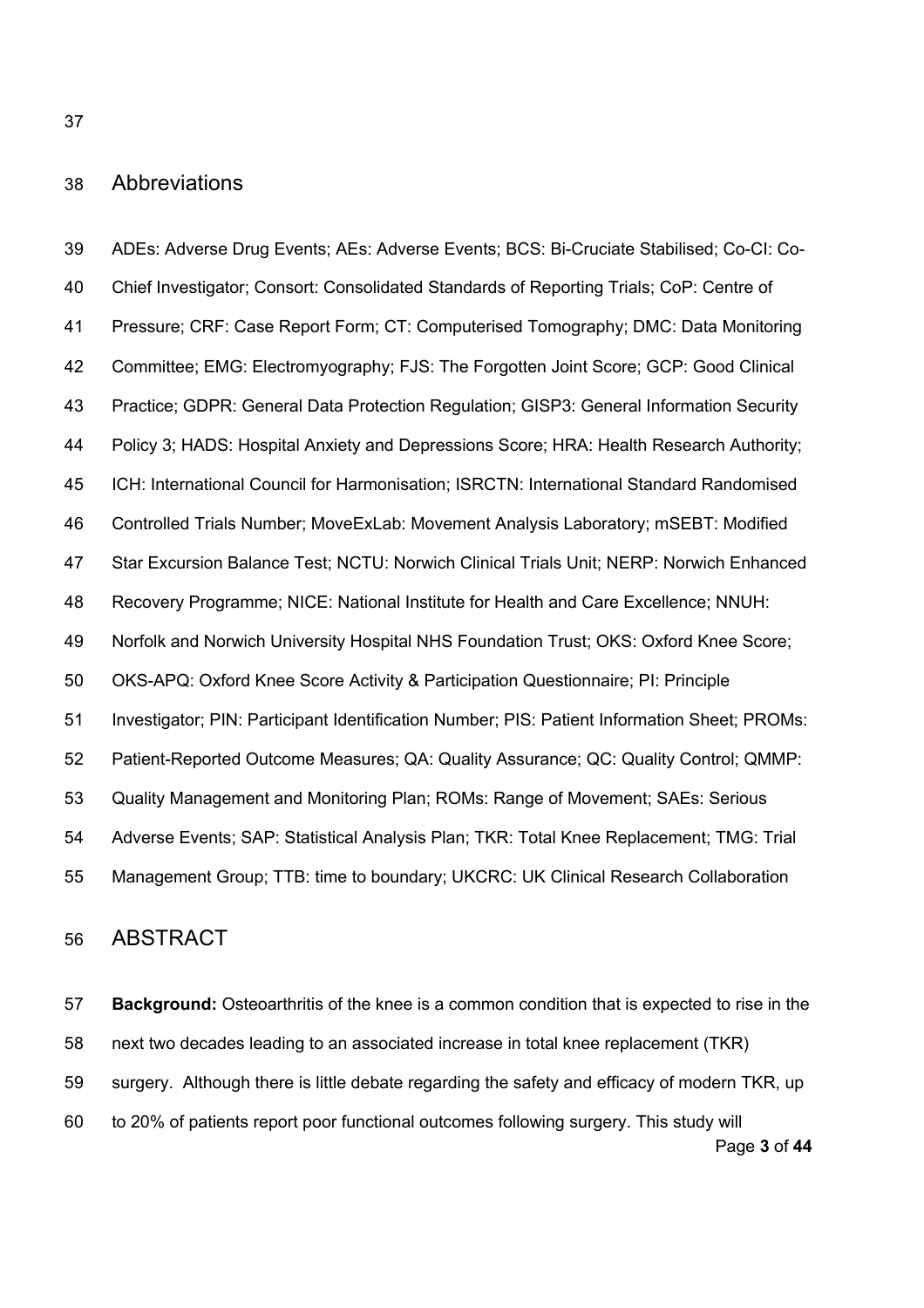investigate the functional outcome of two TKR; the JOURNEY II Bi Cruciate Stabilised knee,

a newer prosthesis designed to provide guided motion and improve knee kinematics by

more closely approximating a normal knee and the GENESIS II, a proven existing design.

 **Aim:** To compare the change in patient reported outcome scores of the JOURNEY II BCS and the GENESIS II from pre-operation to six months post-operation.

 **Methods**: CAPAbility is a pragmatic, blinded, two-arm parallel, randomised controlled trial recruiting patients with primary osteoarthritis due to have unilateral TKR surgery across two UK hospitals. Eligible participants (n=80) will be randomly allocated to receive either the JOURNEY II or the GENESIS II BCS knee prosthesis. Baseline measures will be taken prior to surgery. Patients will be followed at one week, six to eight weeks and six months post- operatively. Primary outcome is the Oxford Knee Score (OKS) at six months post- operatively. Secondary outcomes include: other patient-reported outcome measures (PROMs), biomechanical, radiological (computerised tomography, (CT)), clinical efficacy and safety outcomes. An embedded qualitative study will also investigate patients' perspectives via interview pre- and post-surgery on variables known to affect the outcome of TKR surgery. A sub-sample (n=30) will have additional in-depth interviews to explore themes identified. The surgeons' perspectives on the operation will be investigated by a group interview after all participants have undergone surgery.

 **Discussion**: This trial will evaluate two generations of TKR using PROMS, kinematic and radiological analyses and qualitative outcomes from the patient perspective.

**Trial registration** ISRCTN32315753 (12 December 2017).

 **Keywords:** Total knee arthroplasty; knee replacement; functional ability; knee prosthesis; kinematics; primary osteoarthritis.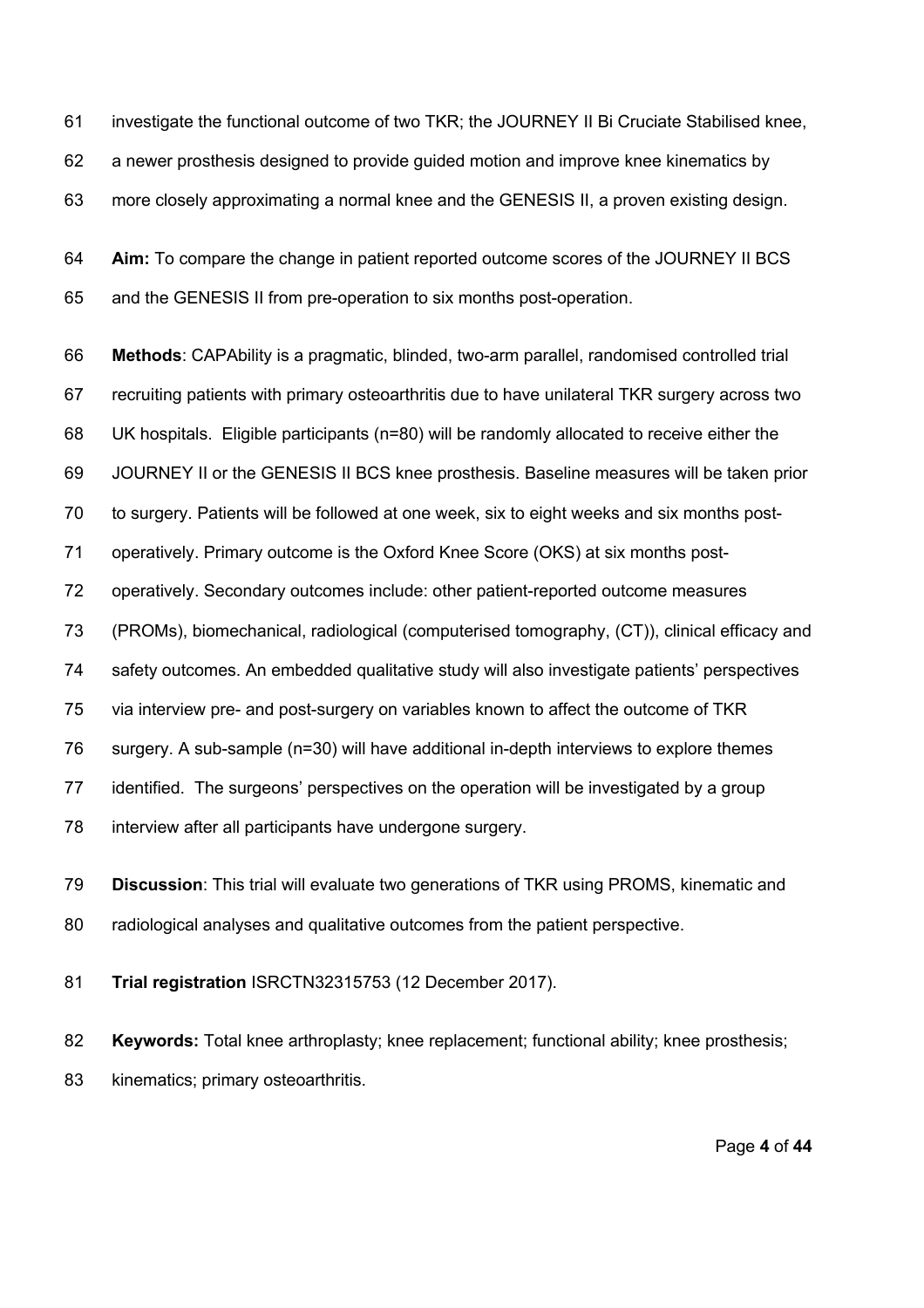# Introduction

#### Background and rationale

 Osteoarthritis of the knee is a common musculoskeletal condition. The surgical management of painful end-stage osteoarthritis is by total knee replacement (TKR) which should be considered before there is prolonged and established functional limitation and severe pain.[2] Over 100,000 TKRs were performed in the UK in 2019.[3] While TKR frequently reduces pain and improves physical function in the majority of patients, 20% of patients report poor functional outcomes post-operatively.[4,5] Such poor outcomes are of importance to patients and have a considerable financial and service-provision impact on NHS care. Research is needed to improve post-arthroplasty outcomes for those patients.

 There is a paucity of literature regarding the kinematic outcomes of patients following TKR. However, there is uncertainty as to whether good patient reported outcome measures (PROMs) are associated with a return to normal kinematics of the TKR knee compared to the native knee. Movement analysis can be used to examine the change in kinematics before and after TKR by examining functional movements in activities of daily living.

Page **5** of **44** The long-term success of TKR depends largely on correct component alignment and accurate ligamentous balancing.[6] The impact of femoral and tibial component rotation on flexion gap balance, patellofemoral tracking and normal kinematic function is well-known.[7- 9] Complications secondary to poor component alignment have been reported to lead to a higher rate of revision surgery.[10,11] Computerised Tomography (CT) imaging is a valid and reproducible technique for accurately measuring TKR component rotation.[12,13] However, despite CT being widely used to examine implant rotation, the correlation between rotational alignment, PROMs and kinematic function comparing pre- and post-operative measurement is unclear.[14,15] It is hypothesised that patients with poor rotational profile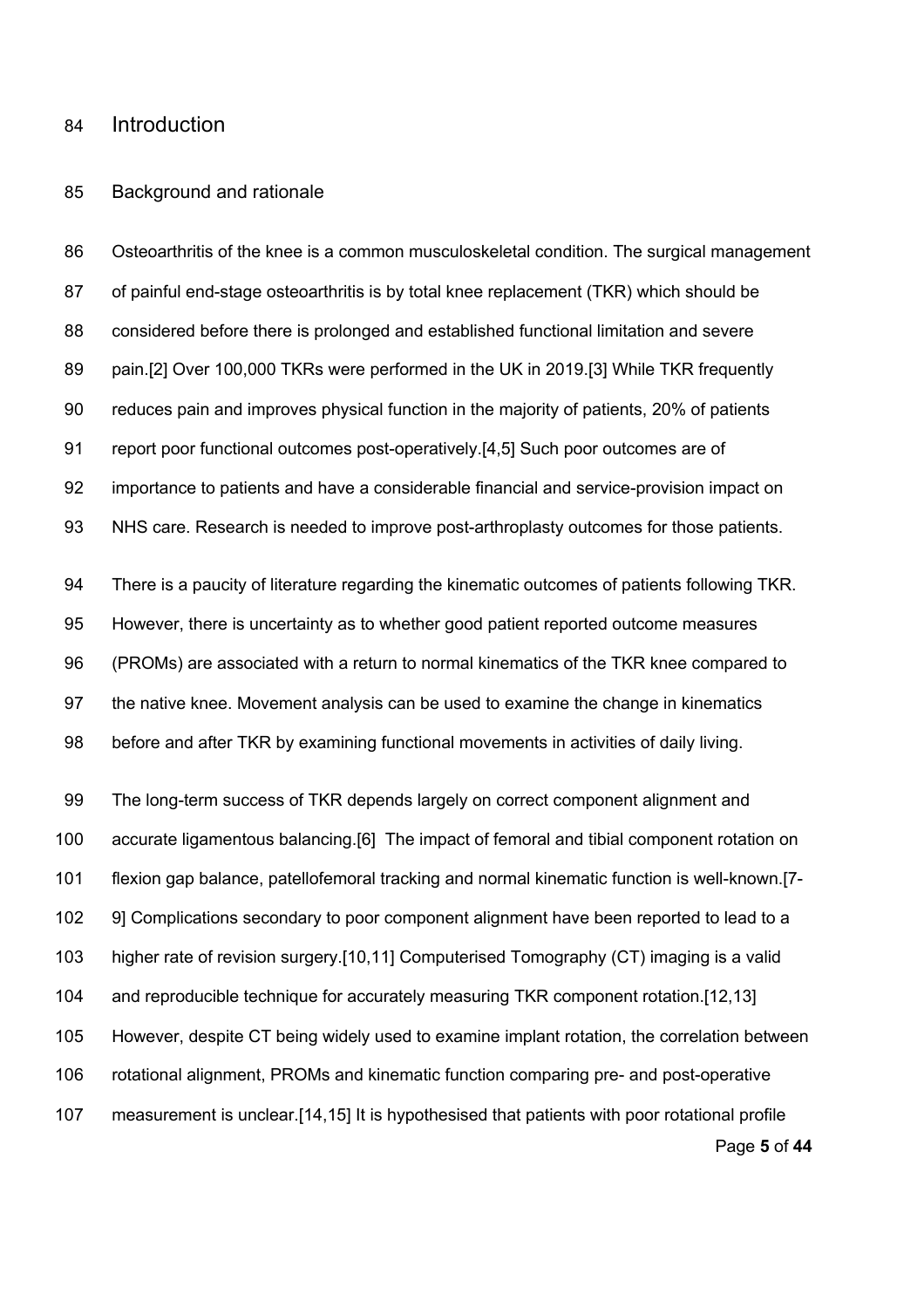- post-operatively compared to their pre-operative values will have significantly worse
- PROMs, movement parameters and patient satisfaction.

We report the protocol of a two-group, parallel RCT comparing patient-reported, surgical and

biomechanical outcomes from a TKR of newer design (the JOURNEY II BCS) designed to

- provide improved kinematic outcomes compared to an older design TKR implant (the
- GENESIS II).
- This protocol (version 2.4, dated 27 February 2019) has been written and reported according

to the Standard Protocol Items: Recommendations for Interventional Trials (SPIRIT)

guidance and Checklist[16] (see Additional file 1: SPIRIT 2013 Checklist).

Aims

The principal aim of the trial is to compare the change in PROMs scores of the JOURNEY II

 BCS and the GENESIS II knee from pre-operation to six months post-operation. Additional aims are as follows:

 1. To determine if the temporal and spatial parameters of gait, the range of movement and static and dynamic balance are closer to aged-matched normative data in those receiving the JOURNEY II BCS compared to those receiving the GENESIS II knee.

2. To monitor the change in function (Aim 1 above) and PROMs of the JOURNEY II BCS

and the GENESIS II knee from post-operation to six months post-operation.

- 3. From CT scan measures, determine anatomical landmarks and rotational profile around
- the native knee and following TKR to ascertain the component rotational position post-

operatively compared to anatomical landmarks.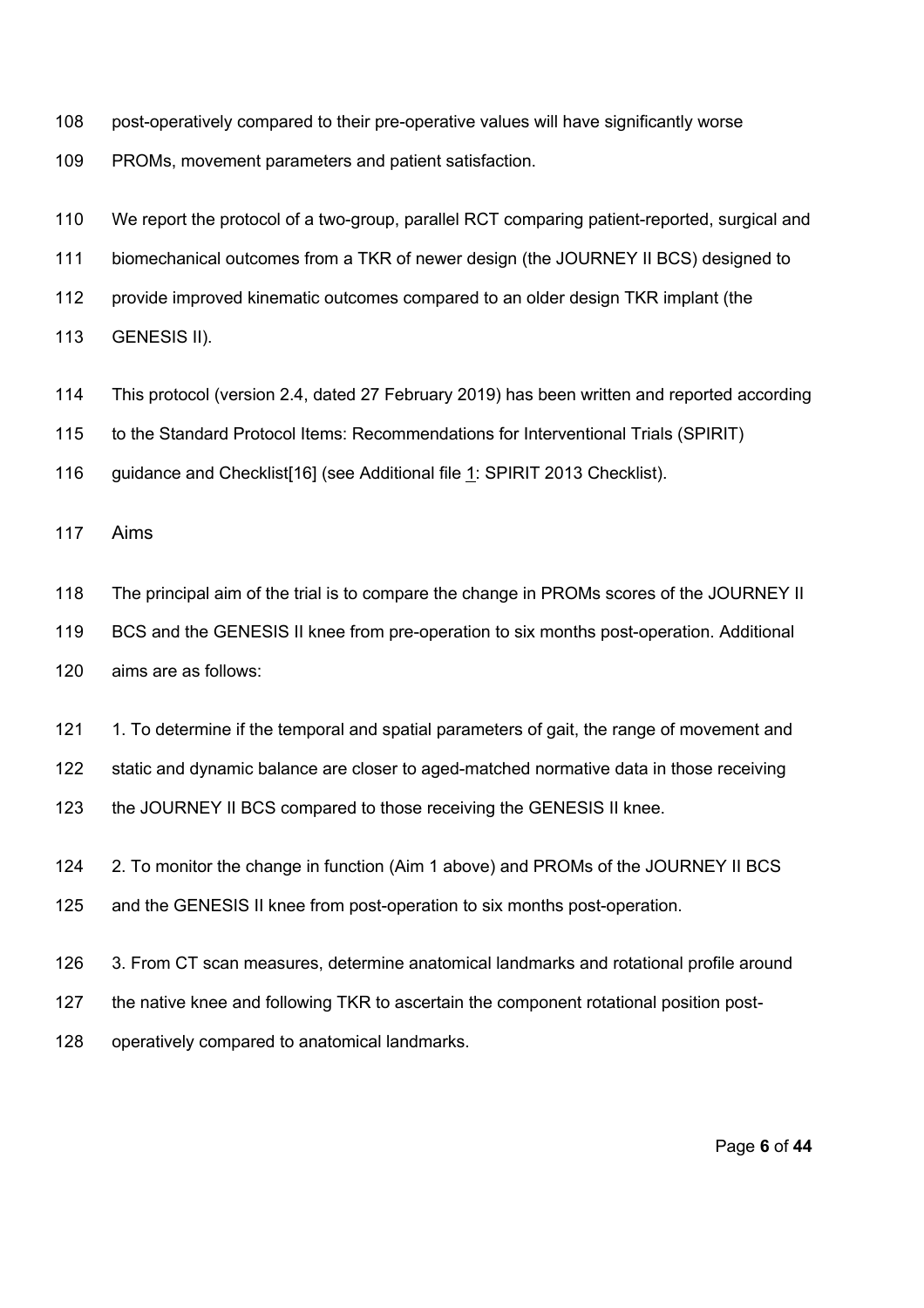- 4. Examine the relationship between rotational values determined by CT scanning with pre-
- and post-operative PROMs and movement analysis.
- 5. To develop knowledge and understanding of patient and surgeon experiences,
- perspectives and satisfaction when receiving or implanting the JOURNEY II BCS compared
- with the GENESIS II knee, and their experiences of recovery and rehabilitation.
- Methods: Participants, interventions, and outcomes

Trial design

- This is a pragmatic, triple-blinded, parallel, superiority, randomised controlled trial of the
- 137 JOURNEY II BCS (Intervention) versus GENESIS II (Control) in patients with primary
- osteoarthritis undergoing TKR. Embedded in the clinical trial is a qualitative investigation of
- 139 participants' confidence in the TKR received and their experiences of the recovery process
- in the first six months after surgery. The aim of this is to identify any differences in the
- experience of recovery between each type of TKR. Surgeons will also be interviewed to
- investigate their perceptions of the surgery and patient's rehabilitation.
- The trial outline is illustrated in **Figure 1**
- **Figure 1:** CAPAbility trial outline.
- 
- Study setting

Trial sites were pre-selected on the basis of their locality to facilitate data collection (namely

the kinematic assessment). Sites include the Norfolk and Norwich University Hospital

- (NNUH), where all patients recruited to the trial will be referred for consideration of TKR. The
- NNUH refers a proportion of its TKR patients to Spire Norwich where the operation and
- follow-up physiotherapy is delivered. Both hospital are participating in this trial. All CT scans

Page **7** of **44**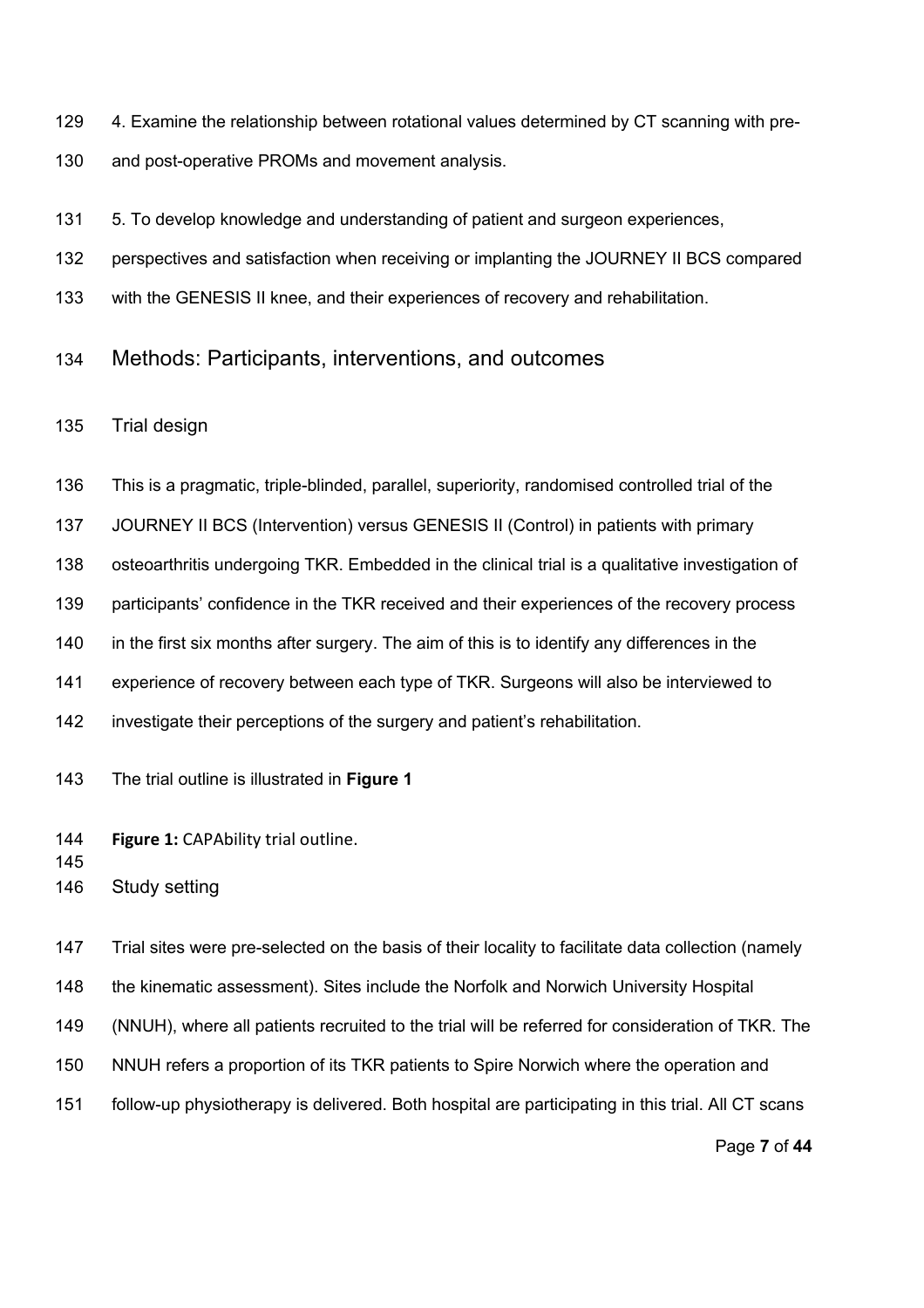will be performed at NNUH. The biomechanical assessment will be undertaken in a specialist movement analysis laboratory (MoveExLab) at the University of East Anglia (UEA).

Eligibility criteria

- To be eligible for the trial, patients must satisfy the surgeon's general requirements for a
- TKR, meet all inclusion criteria and none of the exclusion criteria listed in **Table 1**.
- Patients will be excluded if they are currently enrolled on an interventional trial involving
- surgery, exercise or rehabilitation. Patients can be co-enrolled into studies given prior
- agreement from the Trial Management Group (TMG) of both studies. Patients who enter the
- study are eligible for entry onto the UK National Joint Registry.
- **Table 1:** Eligibility criteria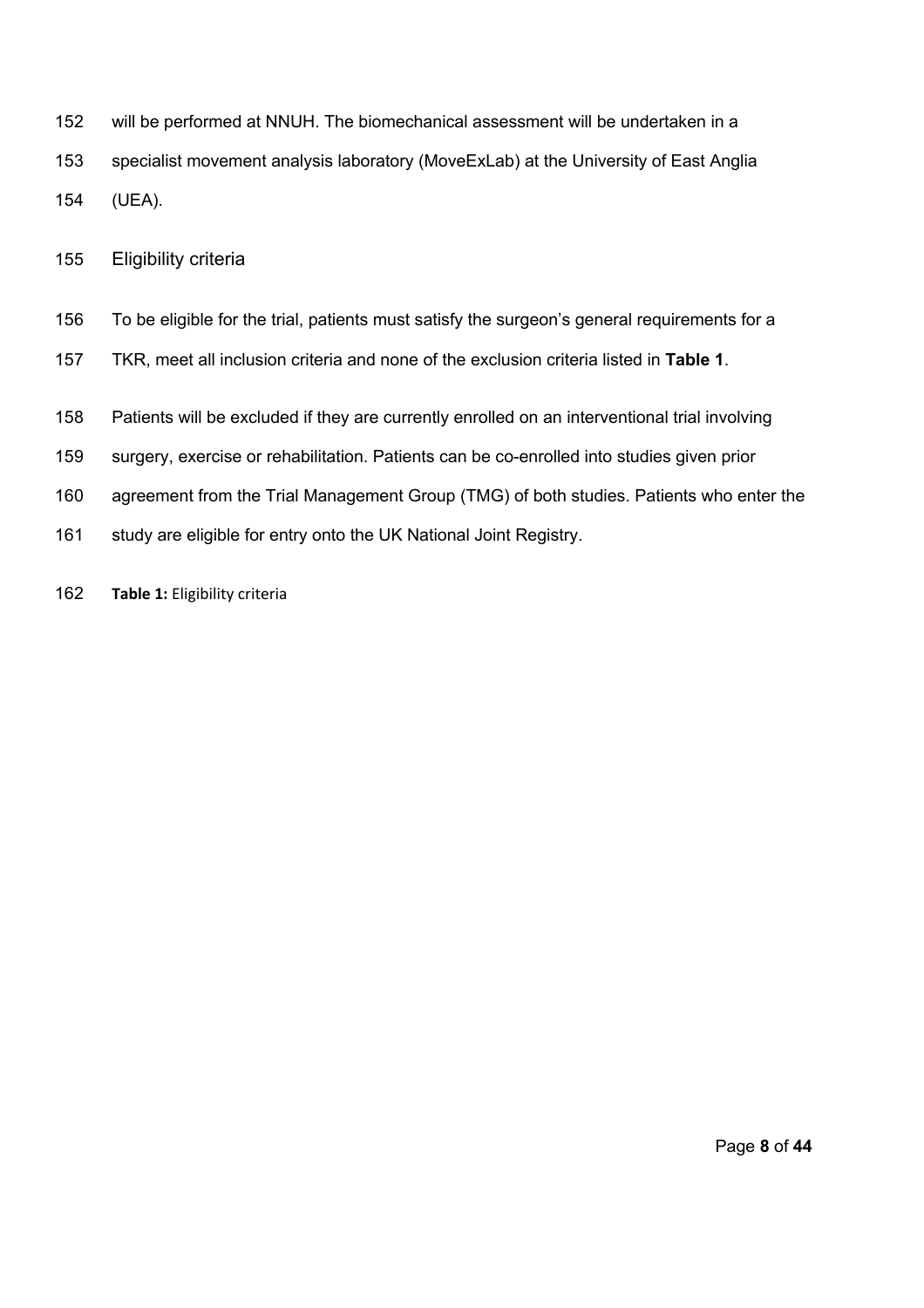## Inclusion Criteria

- Listed for a primary TKR at the NNUH (may be referred to Spire Norwich for the operation)
- Indication for the TKR is primary osteoarthritis of the knee joint involving one or more compartments
- Aged 18 or over
- Patient willing to provide full informed consent to the trial including consent for any incidental findings to be communicated to their GP

#### Exclusion Criteria

- Listed for a single-stage bilateral TKR procedure
- Severe symptoms in the contralateral knee so as to require staged bilateral knee replacements within six months of the primary procedure
- Fixed flexion deformity of 15 degrees or greater or patients who may require excessive resection of the distal femur
- Clinically assessed uncorrectable varus/valgus deformity of 15 degrees or greater
- Any co-morbidity which, in the opinion of the investigator, is severe enough to present an unacceptable risk to the patient's safety
- Inflammatory arthritis
- Previous septic arthritis in the affected knee joint
- Previous surgery to the collateral ligaments of the affected knee
- A contralateral TKR that has been implanted less than one year from the date of consultation, or severely painful
- Patients on warfarin or Novel Oral Anti-Coagulants
- Will not be resident in the catchment area for NNUH for at least six months post-surgery
- Undertaking the surgery as a private (non-NHS) patient
- Patients who, in the opinion of the clinical staff, do not have capacity to consent
- Patients who are pregnant
- Unable to understand written and spoken English
- Patients currently enrolled on an interventional trial involving surgery, exercise or rehabilitation. Patients can be co-enrolled into studies not meeting the above criteria given prior agreement from the TMG of both studies. Patients who enter the study are eligible for entry onto the National Joint Registry and in terms of the Journey II BCS, into Beyond Compliance.

163 164

- 165 Screening
- 166 Potential participants will be approached via a single route. Potential participants will be
- 167 screened by a member of the clinical team in collaboration with research nurses after having
- 168 been added to the orthopaedic clinic waiting list. Potentially eligible patients who meet the

Page **9** of **44**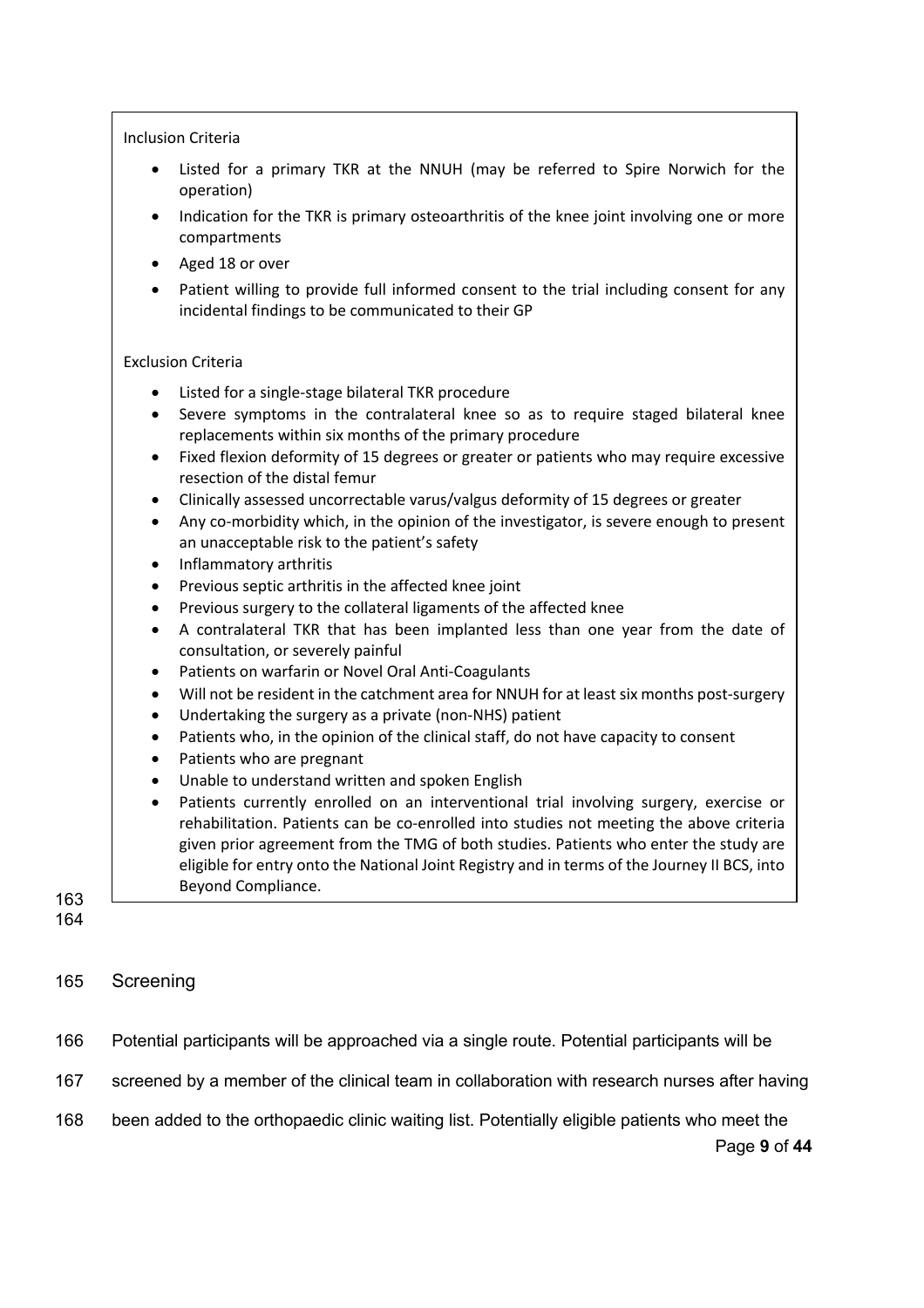eligibility criteria, will either be handed a patient information sheet (PIS) if still at the clinic, or be posted an invitation letter informing them that the trial is taking place and include the PIS. After having been provided the trial PIS, potential participants will be telephoned by a research nurse. To minimise the possibility of attrition, appointments for outcome measures will be agreed with participants when they enter the trial. In addition, members of the research team will maintain regular contact with participants to ensure attendance at follow up visits and to monitor any adverse events.

## Informed consent

 Written informed consent to enter and be randomised into the trial will be taken by a member of the clinical team and obtained from participants after explanation of the aims, methods, benefits and potential hazards of the trial. Potential participants will be given as much time as they need to consider whether or not to provide informed consent. Consent will take place before any trial-related measures, at a time convenient to the potential participant, preferably at a time to combine with one or more of the measures to reduce participant visits.

 If a participant withdraws prior to surgery, an additional participant will be randomised to ensure 80 participants complete the surgery.

 Patients who, in the opinion of the clinical team, do not have capacity to consent, will be ineligible. If a participant loses capacity during the course of the trial, they will be withdrawn from any further assessments, but any data already collected will be retained. Consent will be re-sought if new information becomes available that affects the participant's consent in any way. This will be documented in a revision to the PIS and the participant will be asked to sign an updated consent form. These will be approved by the ethics committee prior to their use. A copy of the approved consent form is available from the Norwich Clinical Trials Unit (NCTU).

Page **10** of **44**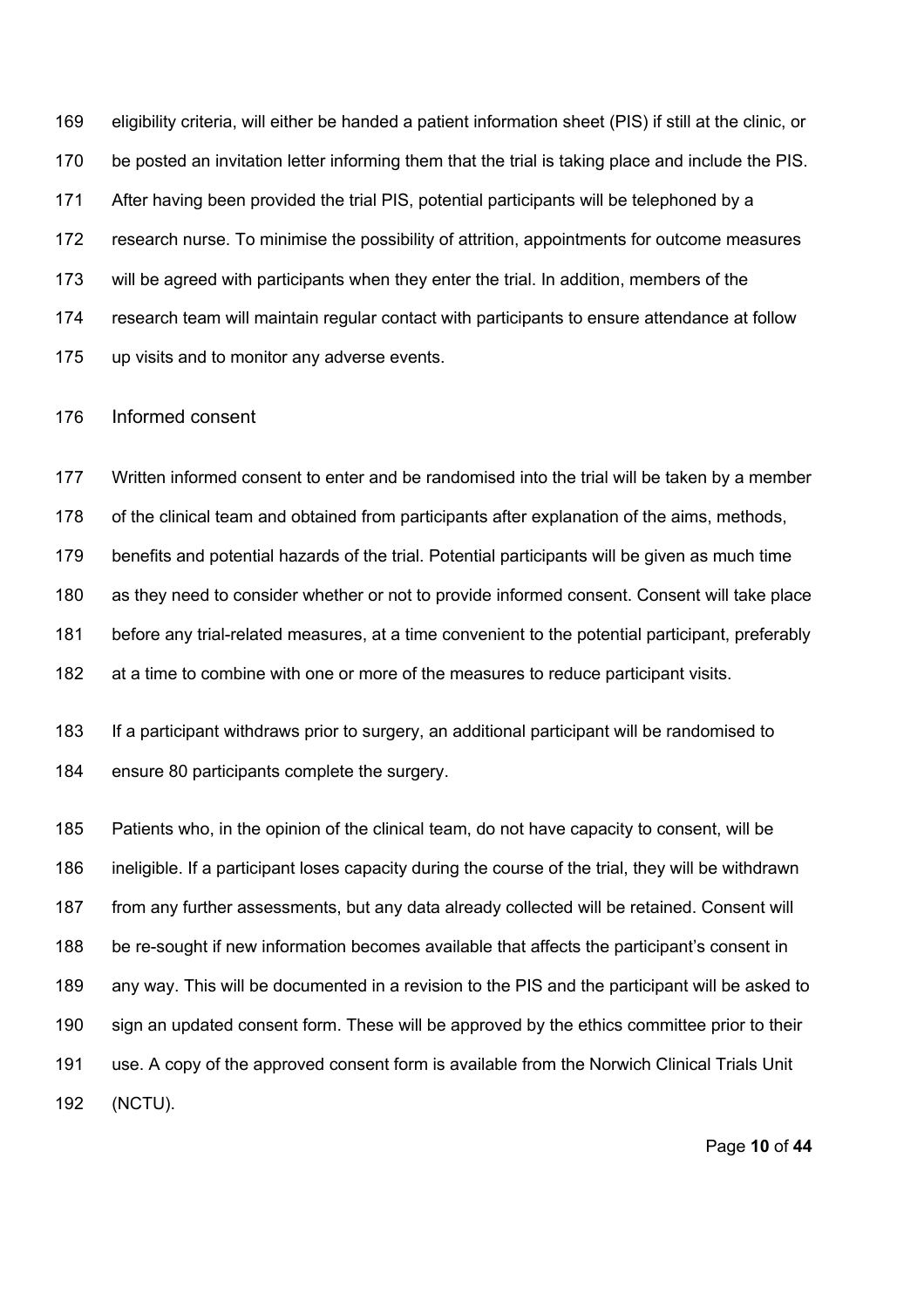#### Sample size

- Eighty patients will be recruited onto this superiority trial. The sample size has been
- calculated from the Oxford Knee Score (OKS).[17] The OKS ranges from a score of 12 to
- 196 60, with 12 being the best outcome. The minimally important clinical difference for OKS is
- five[18,19] and a standard deviation of 7.4.[20] For an 80% power, and an assumed dropout
- rate of 10%, 80 participants will be randomised to one of the two groups.

## Participant timeline

- The participant timeline is shown in **Figure 1**. Where possible trial visits will be combined
- with standard clinic visits. Should additional visits be necessary, participants will be
- reimbursed for travel costs.

### Interventions

- All participants will receive routine care provided by the NHS. Pre-operative and peri-
- operative care is standardised irrespective of implant.
- Explanation for choice of comparators (Genesis II versus JOURNEY II BCS)
- 207 The GENESIS II TKR system made by Smith and Nephew (Smith & Nephew plc, Watford,
- UK) is frequently used in standard practice within the NHS.[3] It has been the standard TKR
- within the NNUH and Spire Norwich hospitals for over 10 years. The Genesis II has a
- survivorship of over 93% of implants at 15 years[3,21] and offers good health-related quality
- of life outcomes.[22]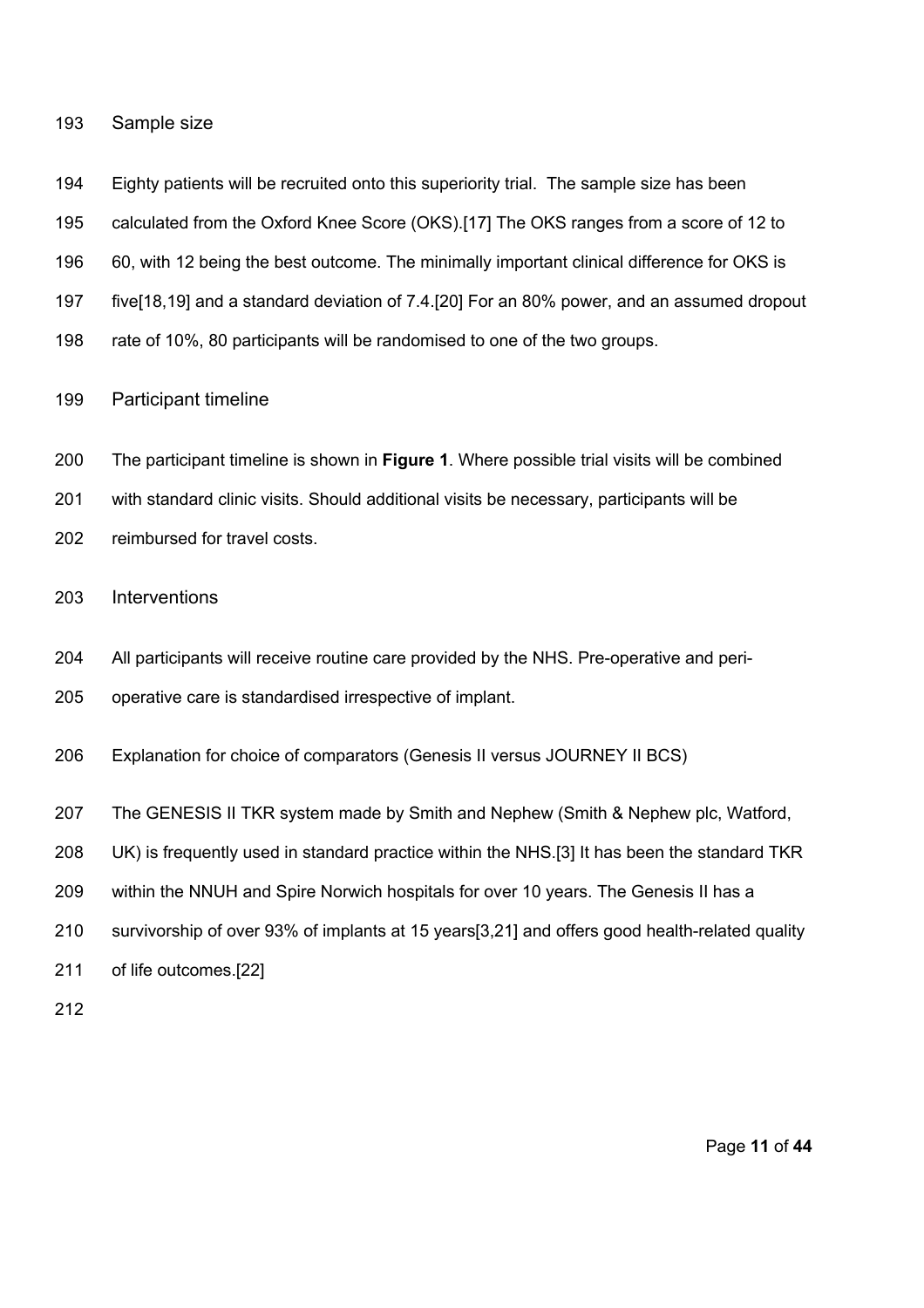A newer device, JOURNEY II BCS, also manufactured by Smith and Nephew, has been developed to theoretically provide improved kinematic outcomes compared to the GENESIS II.[23] These improvements are proposed to include:

216 • Alteration in the dimensions of the femoral component to reduce soft-tissue strain and maintain more natural translation and external rotation.

- Reduction in the thickness of the lateral and medial anterior flange of the femoral component and edge tapering to reducing tension on the iliotibial band (ITB) and IT-patellar bands (ITPB).
- Reduction in the width of the femoral component to limit implant overhang, and reduction in the mid-flexion thickness of the medial condyle to maintain more consistent strain on the medial-collateral ligament (MCL) throughout the flexion range.
- 225 A superior cam position, which serves to decrease femoral rollback in the targeted 226 ranges of motion, increase femoral external rotation, and lower the point of tibial post-contact in deep-flexion.

 Whilst there is fluoroscopic data to support normal kinematics in early and late flexion,[24] there is a paucity of evidence exploring these hypotheses for this newer implant.

Surgical flow and training

 Surgeons will be high-volume arthroplasty surgeons who work at both NNUH and Spire Norwich Hospital. The standard implant at both sites is the Genesis II TKR system. All surgeons have used this implant for many years and are very familiar with the surgical technique. All surgeons and theatre staff have received training on the implantation of the

Page **12** of **44**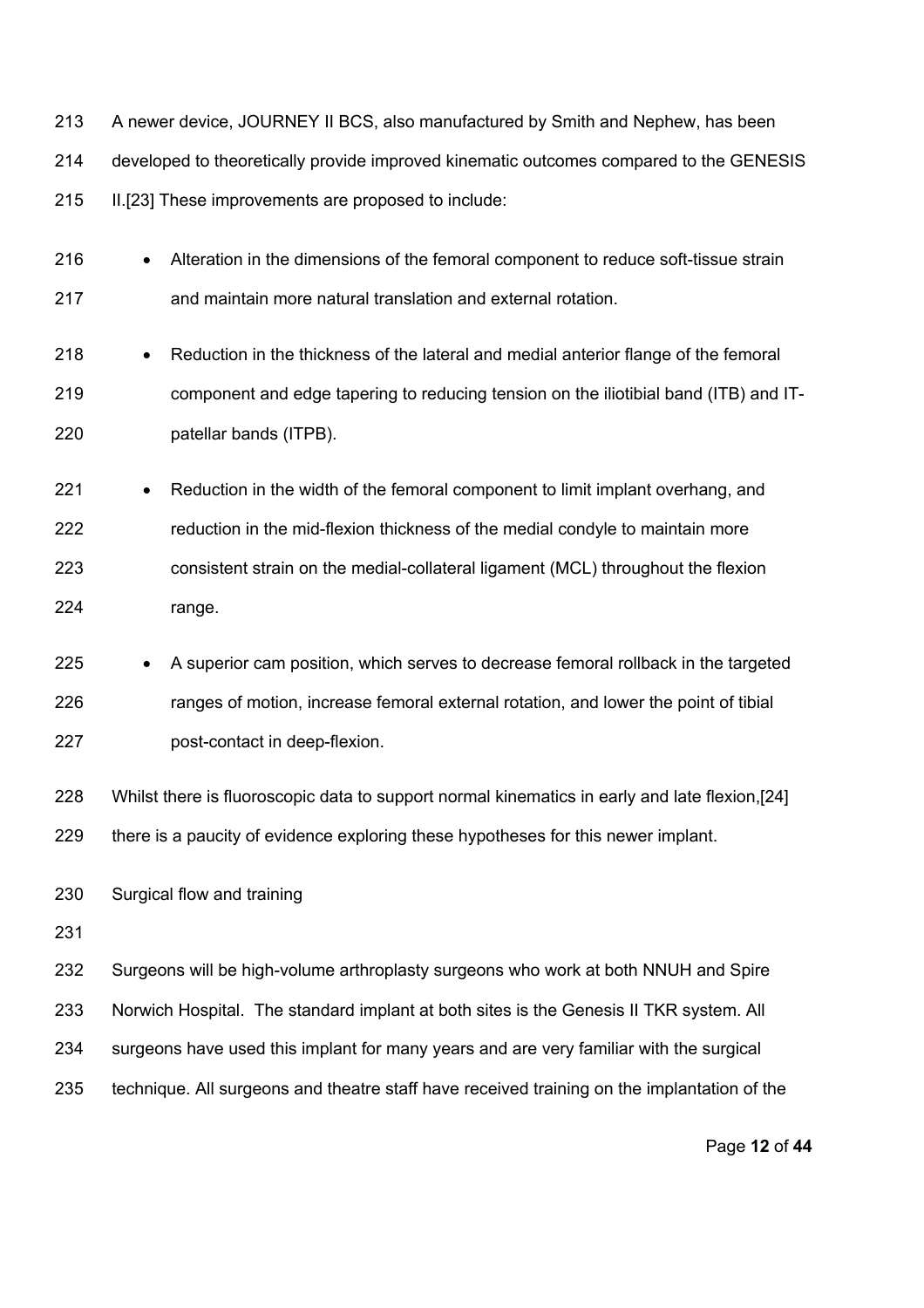JOURNEY II BCS Implant. All surgeons have undergone training on the JOURNEY BCS II 237 implant in a cadaveric lab and also undertaken a learning curve with the device until they were confident with the technique. This was supported by a Smith and Nephew representative. There are minimal differences in the surgical cuts and technique between the Genesis II and the JOURNEY BCS II. Participating surgeons felt there was a shallow learning curve to the JOURNEY BCS II. Both devices are CE marked and will be used within indication. Smith and Nephew are providing the JOURNEY II BCS at the same price as the GENESIS II system for this study.

Surgical procedures

 Devices will be identified and prepared for the operation by a surgical technician at the surgery site.

247 Participants allocated to the intervention device will receive the JOURNEY II BCS prosthesis while participants allocated to the control condition will receive the GENESIS II prosthesis. The type of device implanted, and serial number will be recorded on the trial database, by an unmasked member of the research team.

 The surgical procedure will follow the standardised surgical approach and technique. It will be undertaken through a medial parapatellar approach. In both implants and in every case to ensure standardisation of technique, a posterior stabilised prosthesis with patella resurfacing will be used.

Page **13** of **44** It is possible that a decision will be taken prior to or during the operation not to use the allocated device if, in the opinion of the surgeon, the patient is found to have become unsuitable for continued participation in the trial. The reasons for an allocated device not being used will be recorded on the trial database. In this case or if a participant chooses to withdraw consent for treatment, or follow-up, all data collected up to the point of withdrawal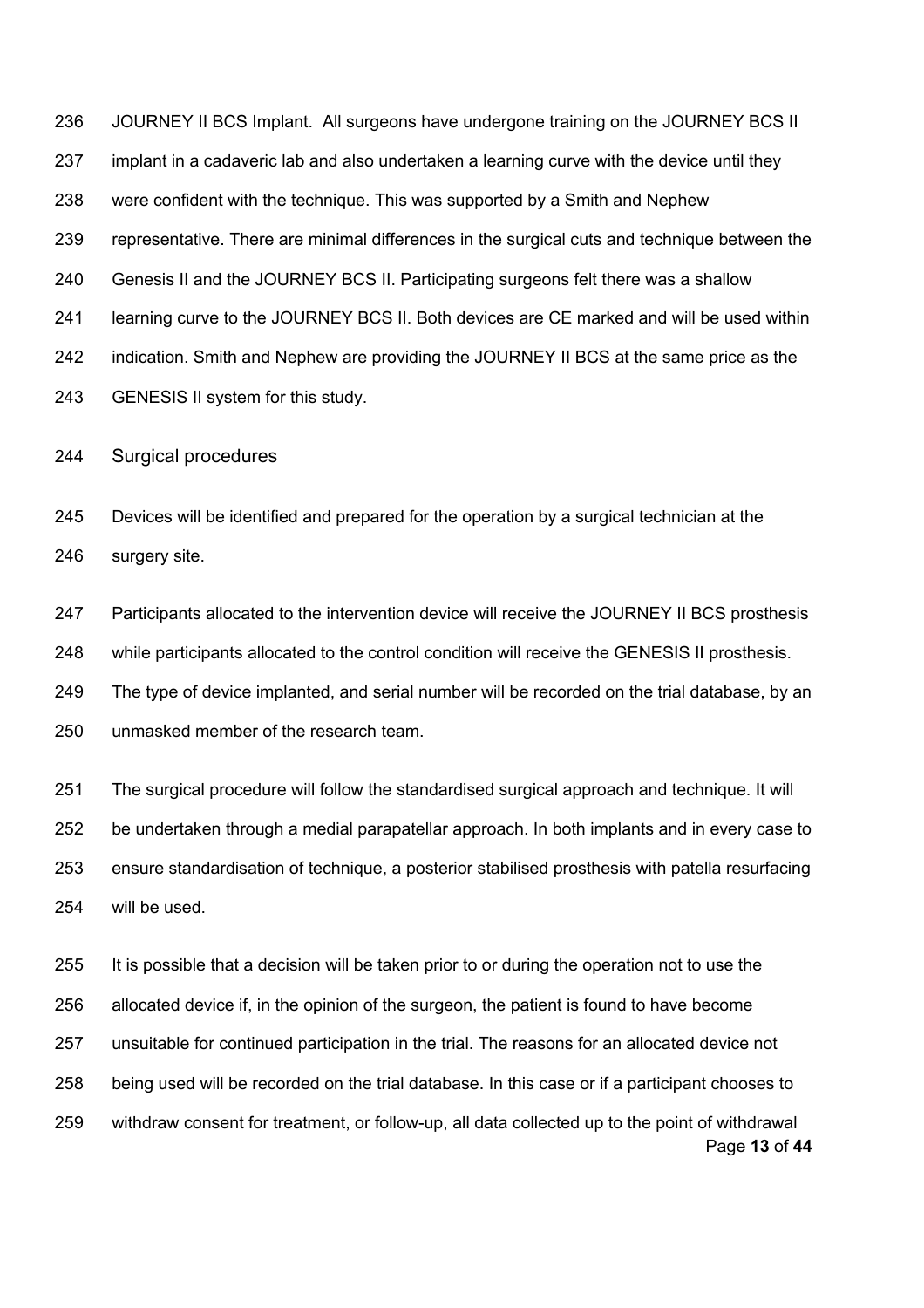will be retained. The standard Norwich Enhanced Recovery Programme (NERP)[25,26] is used for anaesthetic technique and post-operative recovery.

Post-operative rehabilitation

 Post-operative rehabilitation will follow routine clinical care at NNUH and Spire Norwich.[25,26] Whilst an inpatient, participants will be seen by a physiotherapist for routine care at least twice daily to progress on a tailored gait re-education and exercise programme during their hospital admission. This will be recorded in an in-patient hospital rehabilitation log. Once safe for discharge, patients will be asked to continue a home exercise programme and gait re-education. This will consist of daily (advised) knee flexion range of motion exercises and quadriceps strengthening.

 At Week 4 post-operatively, all participants will attend an exercise group-based intervention delivered by a qualified physiotherapist and a physiotherapy assistant. These sessions will be used to increase participant's knee range of motion, strength and overall confidence to undertake more strenuous exercises. Participants will attend this class weekly for two to six sessions depending on their need. All rehabilitation interventions will be recorded in a post- discharge rehabilitation log. Participants will be encouraged to continue their exercises which are prescribed within the group as part of a home-exercise programme.

 No additional ancillary or post-trial care will be provided (in the absence of adverse event) to trial participants.

Outcomes

 The schedule of enrolment, interventions and assessment is shown in **Table 2.** The PROMs will be administered by research nurses apart from the Week 1 follow-up telephone call undertaken by the research associate performing the qualitative interview. The CT scans will

Page **14** of **44**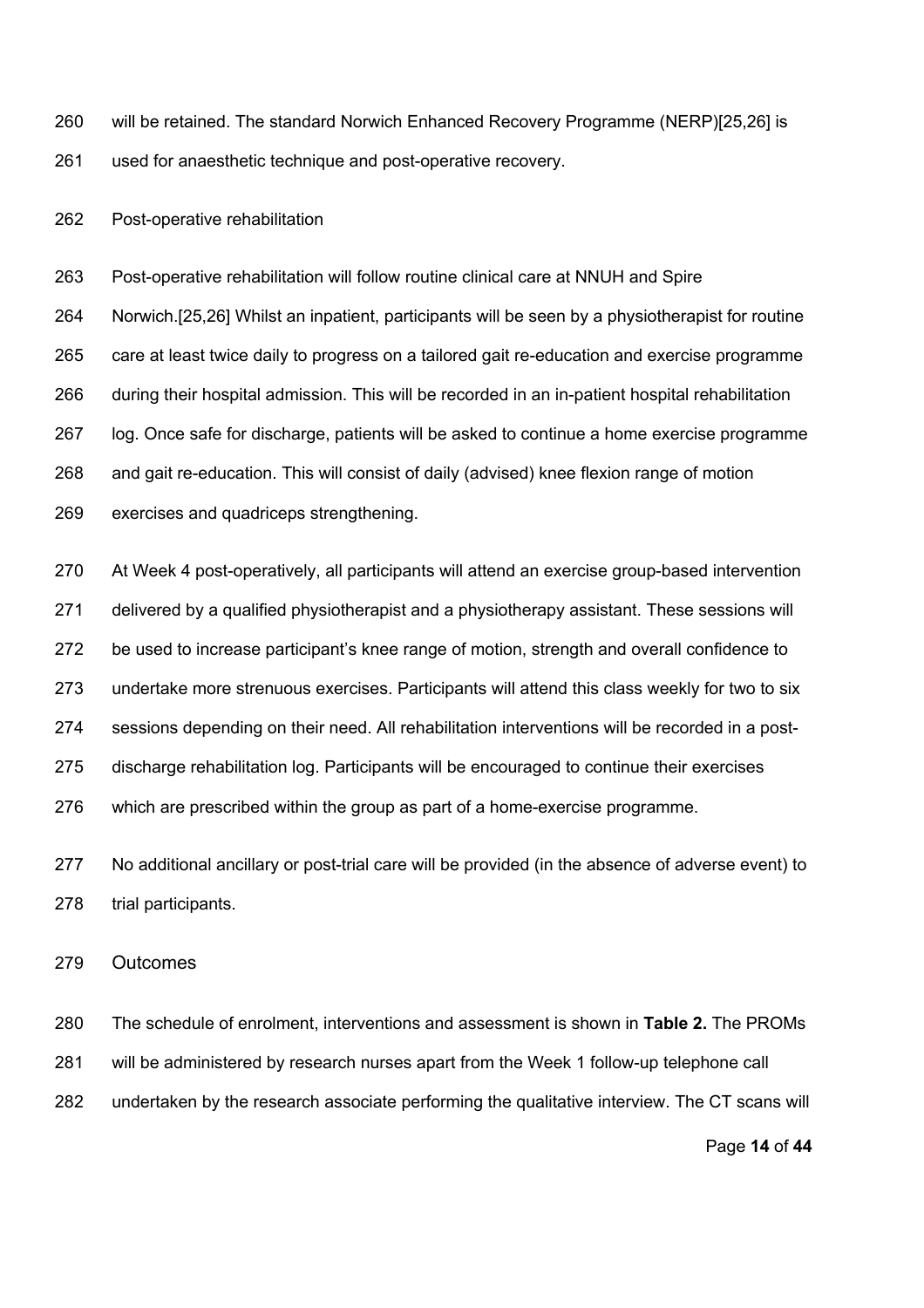- 283 be performed at the NNUH by research radiographers and reported by a consultant
- 284 radiologist. The biomechanical assessments and qualitative interviews will be performed at
- 285 the MoveExLab at UEA. Participants who were unable to attend an assessment
- 286 appointments were provided with an alternative appointment. If participants were unable to
- 287 attend any alternative assessment appointments, PROMs data were collected during a
- 288 telephone call to promotion participant retention and follow-up.

|                                               | Consent<br>Visit                      | <b>Baseline</b>                          | Pre-Op                                          | Op                      | Discharge               | 1 week<br>Post-op       | $6 - 8$<br>weeks<br>Follow<br>Up  | 6 month<br>Follow-Up          |
|-----------------------------------------------|---------------------------------------|------------------------------------------|-------------------------------------------------|-------------------------|-------------------------|-------------------------|-----------------------------------|-------------------------------|
| <b>TIMEPOINT</b>                              | Up to 4<br>months pre-<br>operatively | $-2$ to $-1$<br>days pre-<br>operatively | 4 days $(+/-$<br>3 days)<br>pre-<br>operatively | Day<br>$\Omega$         | On<br>discharge         | $7(+/2)$ days           | $6 - 8$<br>weeks<br>(+2week<br>s) | 6 months<br>$(+ 4)$<br>weeks) |
| Enrolment:                                    |                                       |                                          |                                                 |                         |                         |                         |                                   |                               |
| <b>Eligibility screen</b>                     | $\overline{\mathsf{x}}$               |                                          |                                                 |                         |                         |                         |                                   |                               |
| Informed consent                              | $\overline{\mathsf{x}}$               |                                          |                                                 |                         |                         |                         |                                   |                               |
| Randomisation                                 |                                       |                                          | X                                               |                         |                         |                         |                                   |                               |
| Interventions:                                |                                       |                                          |                                                 |                         |                         |                         |                                   |                               |
| Knee prosthesis implanted                     |                                       |                                          |                                                 | X                       |                         |                         |                                   |                               |
| Assessments:                                  |                                       |                                          |                                                 |                         |                         |                         |                                   |                               |
| Home Exercise Diary                           |                                       |                                          |                                                 |                         | ◀                       |                         |                                   |                               |
| Oxford Knee Score (OKS)                       |                                       | X                                        |                                                 |                         |                         | X                       | X                                 | X                             |
| OKS-APQ                                       |                                       | $\pmb{\times}$                           |                                                 |                         |                         | $\pmb{\times}$          | $\overline{x}$                    | $\overline{\mathsf{x}}$       |
| <b>Current Pain Medication</b>                |                                       | $\overline{\mathsf{x}}$                  |                                                 |                         | $\pmb{\times}$          | $\overline{\mathsf{x}}$ | $\overline{\mathsf{x}}$           | $\overline{\mathsf{x}}$       |
| Knee Flexion/Extension<br><b>ROM</b>          |                                       | $\boldsymbol{\mathsf{X}}$                |                                                 |                         | $\pmb{\times}$          |                         | $\pmb{\times}$                    | $\pmb{\times}$                |
| Timed Get Up and Go                           |                                       | $\overline{\mathsf{x}}$                  |                                                 |                         |                         |                         | $\overline{\mathsf{x}}$           | $\overline{\mathsf{x}}$       |
| Timed 6 Minute Walk                           |                                       | $\overline{\mathsf{x}}$                  |                                                 |                         |                         |                         | $\overline{\mathsf{x}}$           | $\overline{x}$                |
| 3D Motion Capture with<br><b>EMG</b>          |                                       | $\pmb{\times}$                           |                                                 |                         |                         |                         | $\overline{\mathsf{x}}$           | X                             |
| Static & Dynamic Balance                      |                                       | $\overline{\mathsf{x}}$                  |                                                 |                         |                         |                         | $\overline{x}$                    | $\overline{\mathsf{x}}$       |
| <b>MVIC</b>                                   |                                       | $\overline{\mathsf{x}}$                  |                                                 |                         |                         |                         | $\overline{\mathsf{x}}$           | $\overline{\mathsf{x}}$       |
| EQ-5D-5L                                      |                                       | $\overline{\mathsf{x}}$                  |                                                 |                         |                         | X                       | $\overline{\mathsf{x}}$           | $\overline{x}$                |
| <b>UCLA Activity Score</b>                    |                                       | $\boldsymbol{\mathsf{X}}$                |                                                 |                         |                         |                         | $\overline{\mathsf{x}}$           | $\overline{\mathsf{x}}$       |
| Forgotten Joint Score                         |                                       |                                          |                                                 |                         |                         |                         | $\overline{\mathsf{x}}$           | $\overline{\mathsf{x}}$       |
| <b>Charlson Comorbidity</b><br>index          |                                       | $\mathsf{x}$                             |                                                 |                         |                         |                         | $\overline{\mathsf{x}}$           | $\overline{\mathsf{x}}$       |
| <b>Complications (Efficacy</b><br>and Safety) |                                       |                                          |                                                 | $\overline{\mathsf{x}}$ | $\overline{\mathsf{x}}$ | $\overline{\mathsf{x}}$ | $\overline{\mathsf{x}}$           | $\overline{\mathsf{x}}$       |
| Pain Self-efficacy<br>Questionnaire           |                                       | X                                        |                                                 |                         |                         |                         |                                   |                               |

289 **Table 2:** Schedule of enrolment, interventions, and assessments.

Page **15** of **44**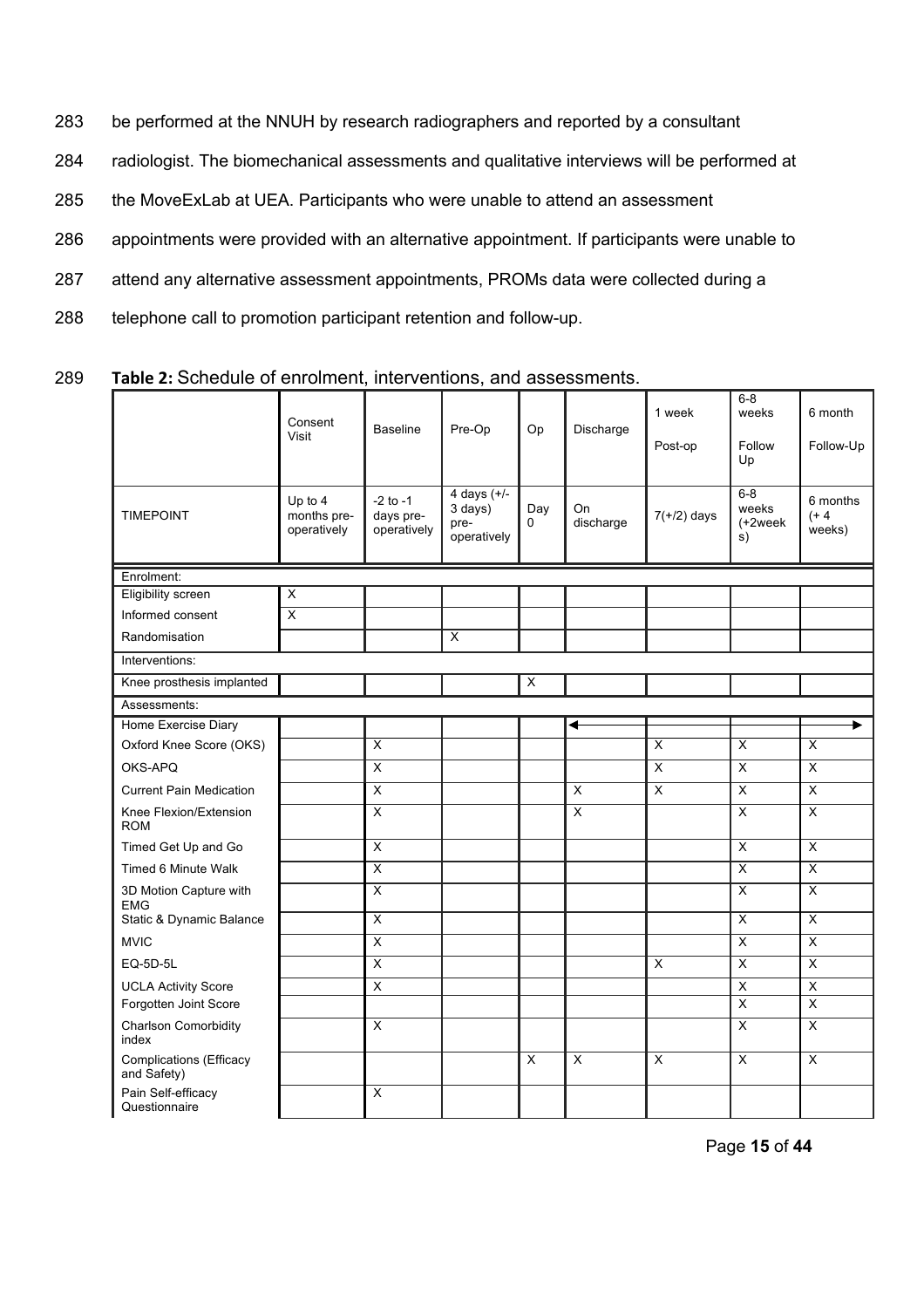|                                 | <b>HADS</b>                                                                                                                                                                                                                                                                                                                                                                              |                                                          | X |                                       |                |  |   |    |       |  |  |
|---------------------------------|------------------------------------------------------------------------------------------------------------------------------------------------------------------------------------------------------------------------------------------------------------------------------------------------------------------------------------------------------------------------------------------|----------------------------------------------------------|---|---------------------------------------|----------------|--|---|----|-------|--|--|
|                                 | CT Study:                                                                                                                                                                                                                                                                                                                                                                                |                                                          |   |                                       |                |  |   |    |       |  |  |
|                                 | CT Scan                                                                                                                                                                                                                                                                                                                                                                                  | Single scan within the<br>consent to operation<br>window |   | Single scan within the post op window |                |  |   |    |       |  |  |
|                                 | Qualitative Study (Participant):                                                                                                                                                                                                                                                                                                                                                         |                                                          |   |                                       |                |  |   |    |       |  |  |
|                                 | Semi Structured Interview                                                                                                                                                                                                                                                                                                                                                                |                                                          | X |                                       |                |  | X | X* | $X^*$ |  |  |
|                                 |                                                                                                                                                                                                                                                                                                                                                                                          | Physiotherapy rehabilitation:                            |   |                                       |                |  |   |    |       |  |  |
|                                 | Post-surgery rehabilitation<br>log                                                                                                                                                                                                                                                                                                                                                       |                                                          |   |                                       | Group sessions |  |   |    |       |  |  |
| 290<br>291<br>292<br>293<br>294 | subset of 30 patient; CT – computerised tomography; HADS – Hospital Anxiety and<br>Depression Score; MVIC - maximum voluntary isometric contraction; OKS - Oxford Knee<br>Score; OKS-APQ – Oxford Knee Score Activity and Participation Questionnaire; Pre-Op –<br>pre-operative; Post-Op – post-operative; ROM – range of motion; UCLA – University of<br><b>California Los Angeles</b> |                                                          |   |                                       |                |  |   |    |       |  |  |

- 295
- 
- 296 Primary Outcome
- 297 The OKS[17] will be used to assess patient-reported functional status at six months post-
- 298 surgery.
- 299 Secondary Outcomes: Patient Reported Outcome Measures
- 300 The Oxford Knee Score (OKS)[17] Activity and Participation Questionnaire (OKS-
- 301 APQ),[27] EQ-5D-5L,[28] UCLA Activity score,[29] Hospital Anxiety and Depression Score
- 302 (HADS),[30] Forgotten Joint Score (FJS),[31] and 2-Item Pain Self-Efficacy
- 303 Questionnaire.[32]
- 304 Secondary Outcomes: Clinical Efficacy Outcomes
- 305 Clinical efficacy will be evaluated by:
- 306 Surgical-related parameters: need for revision surgery; length of hospital stay and 307 change in pain medication will be collected during in-patient stay and at all the follow-308 up time points.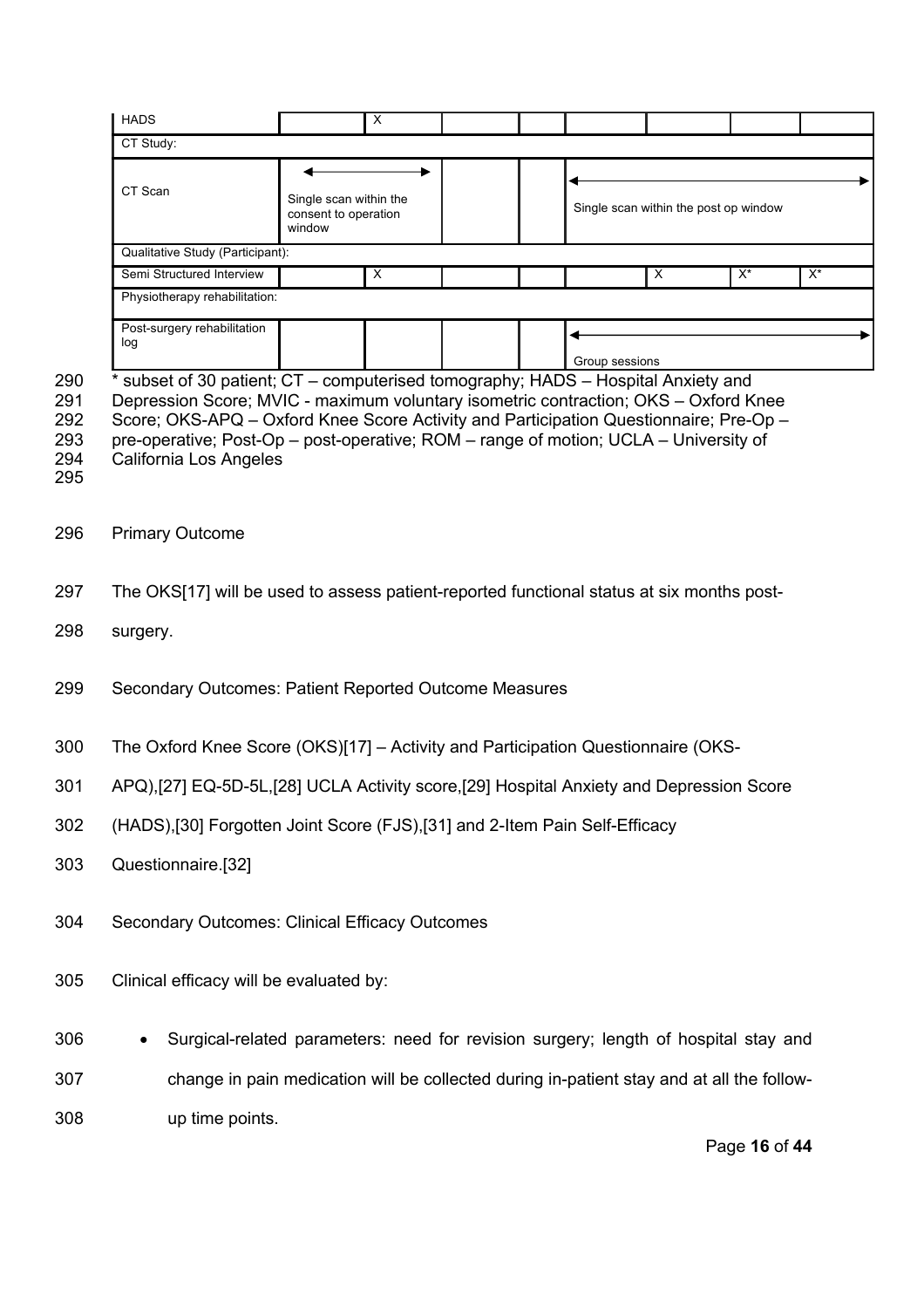• Performance-related parameters: knee flexion and extension ranges of movement, measured at six to eight weeks and six months post-operatively by the research associate in the MoveExLab (and by the research physiotherapist at baseline as part of routine care); timed-up-and-go (TUG)[33] and timed six-minute walk test[34] recorded at the six to eight weeks and six month time-points by the research associate in the MoveExLab.

Secondary Outcomes: Clinical Safety Outcomes

Complications related to the surgery (e.g. anaesthesia-related problems, bleeding,

morbidities) will be collected from a notes review, prior to discharge, post-discharge,

rehabilitation and follow-up. Additionally, at each visit, participants will be asked if they have

received additional treatment since their surgery/previous visit and what that consisted of.

Secondary Outcomes: Biomechanical Outcomes

All biomechanical measures will be collected in the MoveExLab by the research associate.

3D motion capture using eight cameras (Vicon Motion System, Oxford UK), three built in

force plates (Bertec Corporation, Columbus, Ohio, USA) and surface electromyography

(EMG) (Delsys, Natick, Massachusetts, USA). Participants will be unshod and asked to

walk at their self-selected speed. A minimum of three heel strikes from each foot will be

used to construct an average.

1. Overground walking: Unshod and walking at self-selected speed:

a. Spatiotemporal parameters; speed, cadence, step length, stride length and symmetry

b. Kinematics of bilateral hip, knee and ankle joints

 c. Kinetics: moments of bilateral hip, knee and ankle joints and ground reaction forces during the stance phase

Page **17** of **44**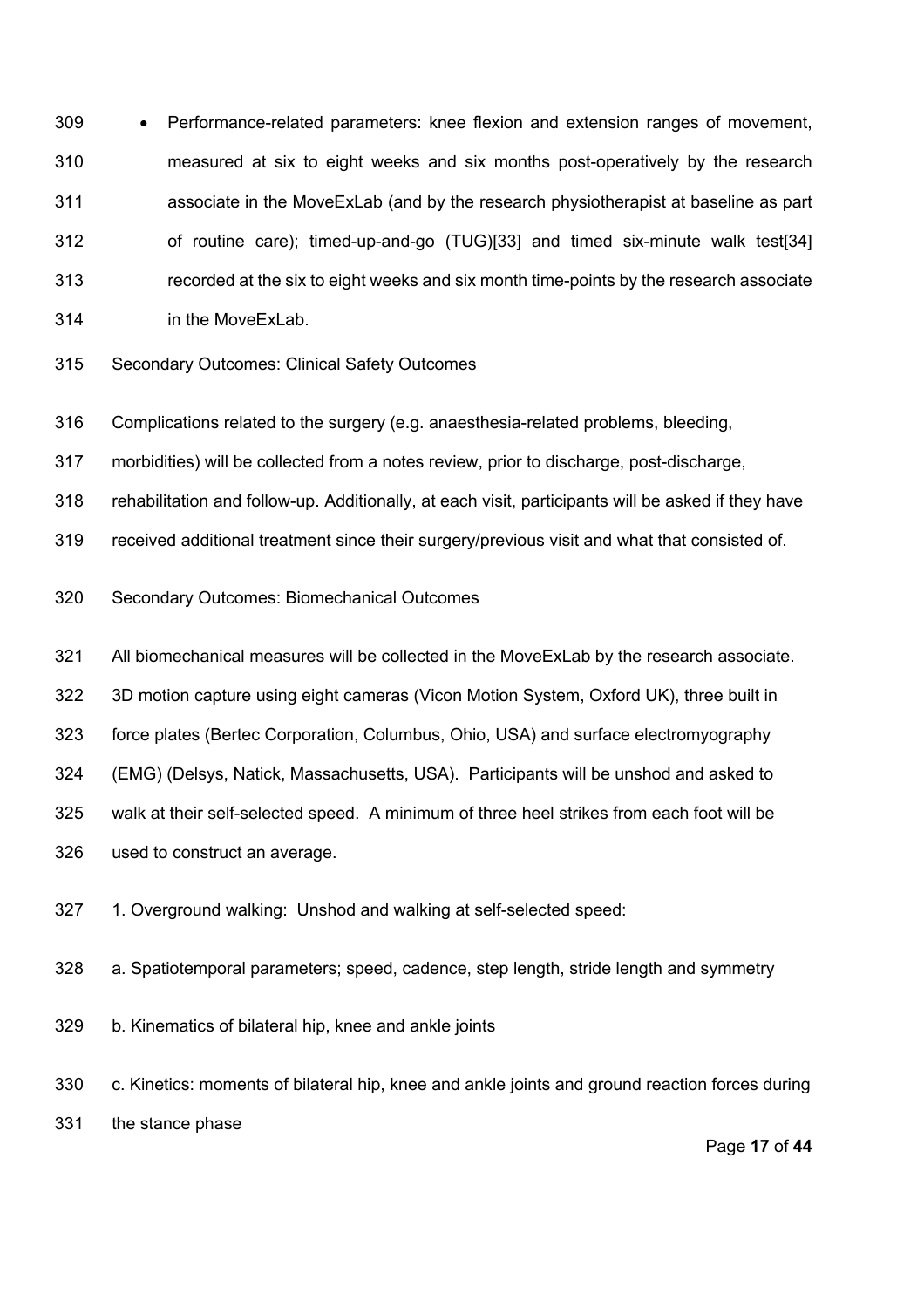- d. EMG parameters: recruitment patterns of quadriceps: rectus femoris, vastus medialis and
- vastus lateralis, hamstrings: semitendinosus, biceps femoris, tibialis anterior, medial and lateral gastrocnemius.
- 2. Stair ascent and descent:
- a. Spatiotemporal parameters; speed, cadence, symmetry
- b. Kinematics of bilateral hip, knee and ankle joints
- c. Kinetics: moments of bilateral hip, knee and ankle joints and ground reaction forces from the bottom step
- Static balance measures will be completed on a single in-built force plate (Bertec
- Corporation, Columbus, Ohio, USA). Participants will be instructed to stand with their feet
- shoulder width apart for double stance with their eyes closed and then open for 10 seconds.
- Three attempts will be recorded. Participants will then be instructed to stand on one leg in
- centre of the force plate with their hands on their hips with their eyes open and closed for 10
- seconds. Each limb will be tested. Three trials of 10 seconds will be recorded. The time will
- be stopped if the participant places the other foot on the floor. Each participant will be given
- six attempts at each position.
- 348 3. Static balance; measures of Centre of Pressure (CoP) from single and double leg
- standing
- a. Anterior-Posterior (AP), Medial-Lateral (ML) and COP path length
- b. AP, ML and COP velocity
- c. AP, ML and COP range and SD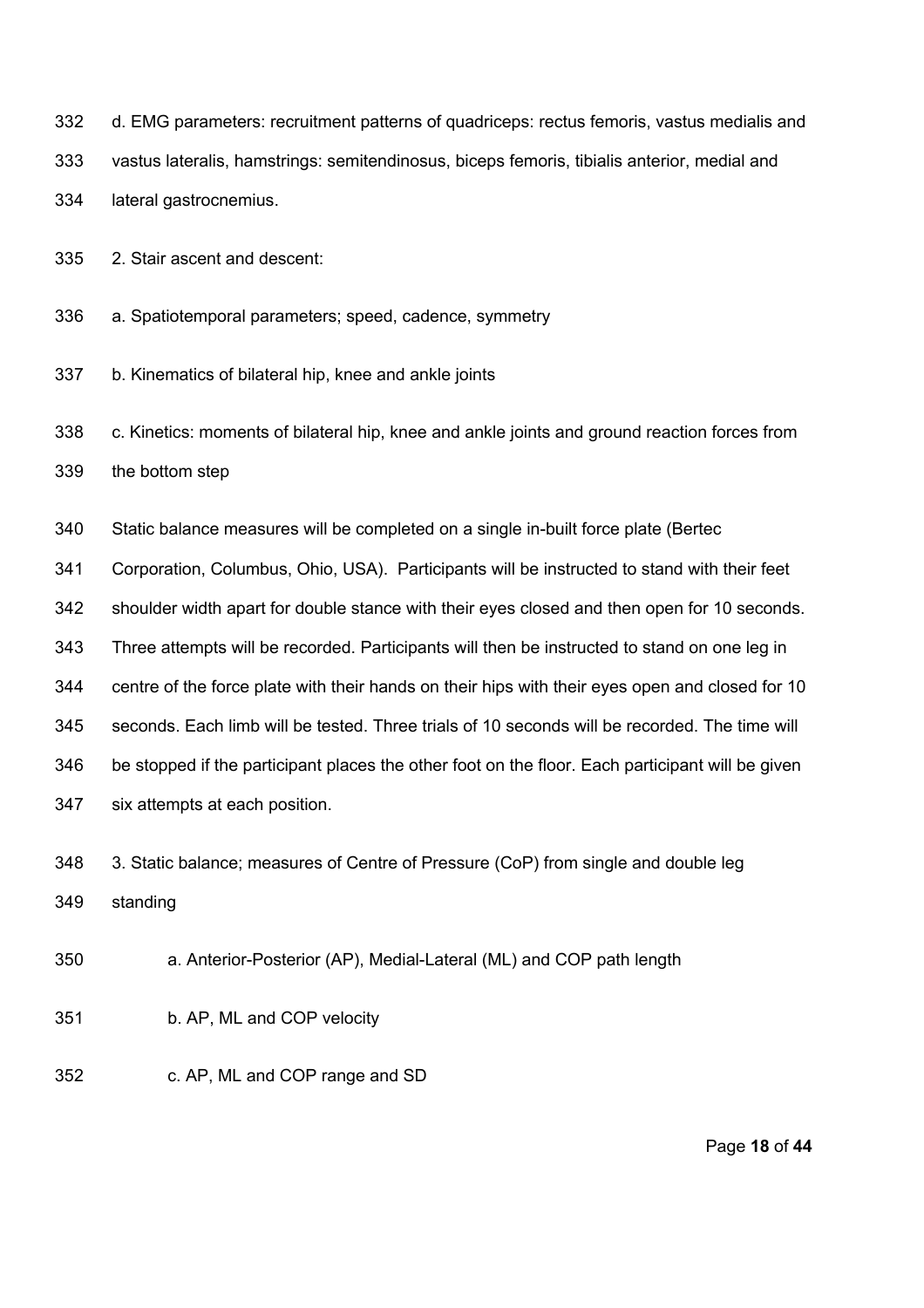#### 4. Time-To-Boundary (TTB)[35]

- a. TTB minimum, mean and SD
- 5. Modified Star Excursion Balance Test (mSEBT)[36]
- a. Anterior, Posteromedial and Posterolateral distance (mm) on both limbs
- Secondary Outcomes: Radiological Outcomes

Radiographs

- Pre-operative and post-operative conventional semi-flexed AP and lateral radiographs of the knee will be acquired.
- Computerised Tomography
- A rotational profile CT protocol will be acquired at the NNUH radiology department under standard operating procedure.

 This will consist of three separate axial acquisitions through the femoral necks, knees and ankles reconstructed on bone and soft tissue algorithms. The images through the knee will be split into two acquisitions according to the Berger protocol.[37] The pre-operative CT will be performed in the time after consent for the study and before TKR. The post-operative CT is not time sensitive and will be performed any time following surgery.

- Two independent observers, radiologists under direct supervision of a senior
- musculoskeletal radiologist, will obtain the following measurements from the CT. In the case
- of disagreement between the two independent observers, through discussion, the senior
- musculoskeletal radiologist will act as adjudicator to ensure agreement is met.

Measurements will include: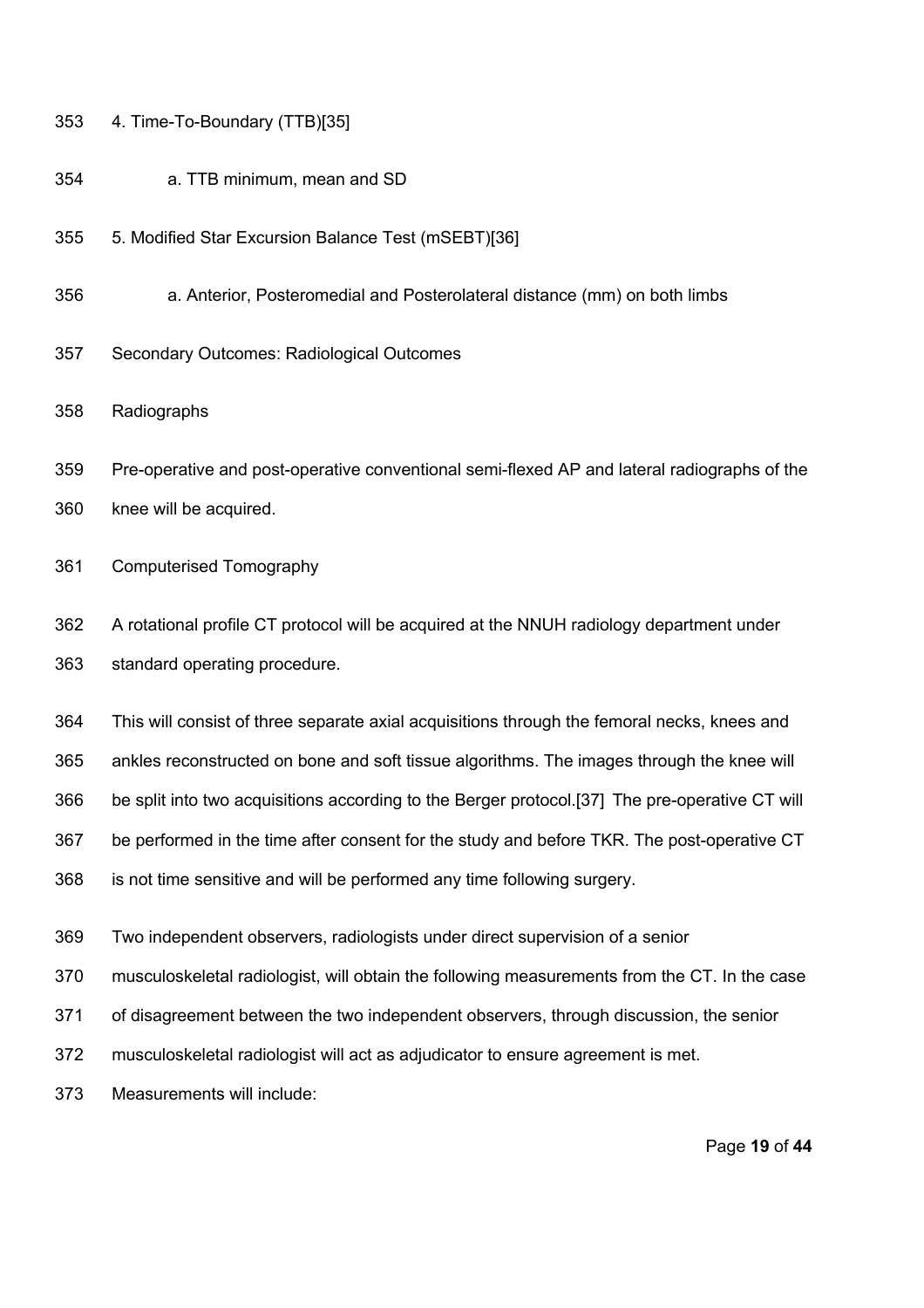### Pre-operative

- 1. Femoral ante-torsion (degrees)
- 2. Tibial tubercle-trochlear groove distance (TT-TG) (mm)
- 3. Tibial torsion (degrees)
- Post-operative
- 1. Femoral ante-torsion (degrees)
- 2. Femoral component version (degrees)
- 3. Tibial component version (degrees)
- 4. Tibial torsion (degrees)
- 
- In the event of an incidental finding being reported, the Clinical Chief Investigator will
- organise the necessary clinical follow-up which may include referral to an appropriate
- clinician and the organisation of further investigations.
- Secondary Outcomes: Qualitative Study
- Interviews will be completed either via a telephone call or face-to-face by the research
- associate. This flexibility was adopted to promote participant retention and complete follow-
- up. These will be audio-recorded and transcribed for analysis.
- All TKR participants will be invited to take part in an interview and complete a self-efficacy
- questionnaire and the HADS at baseline and a telephone call interview at the seven days
- (+/- two days) surgery.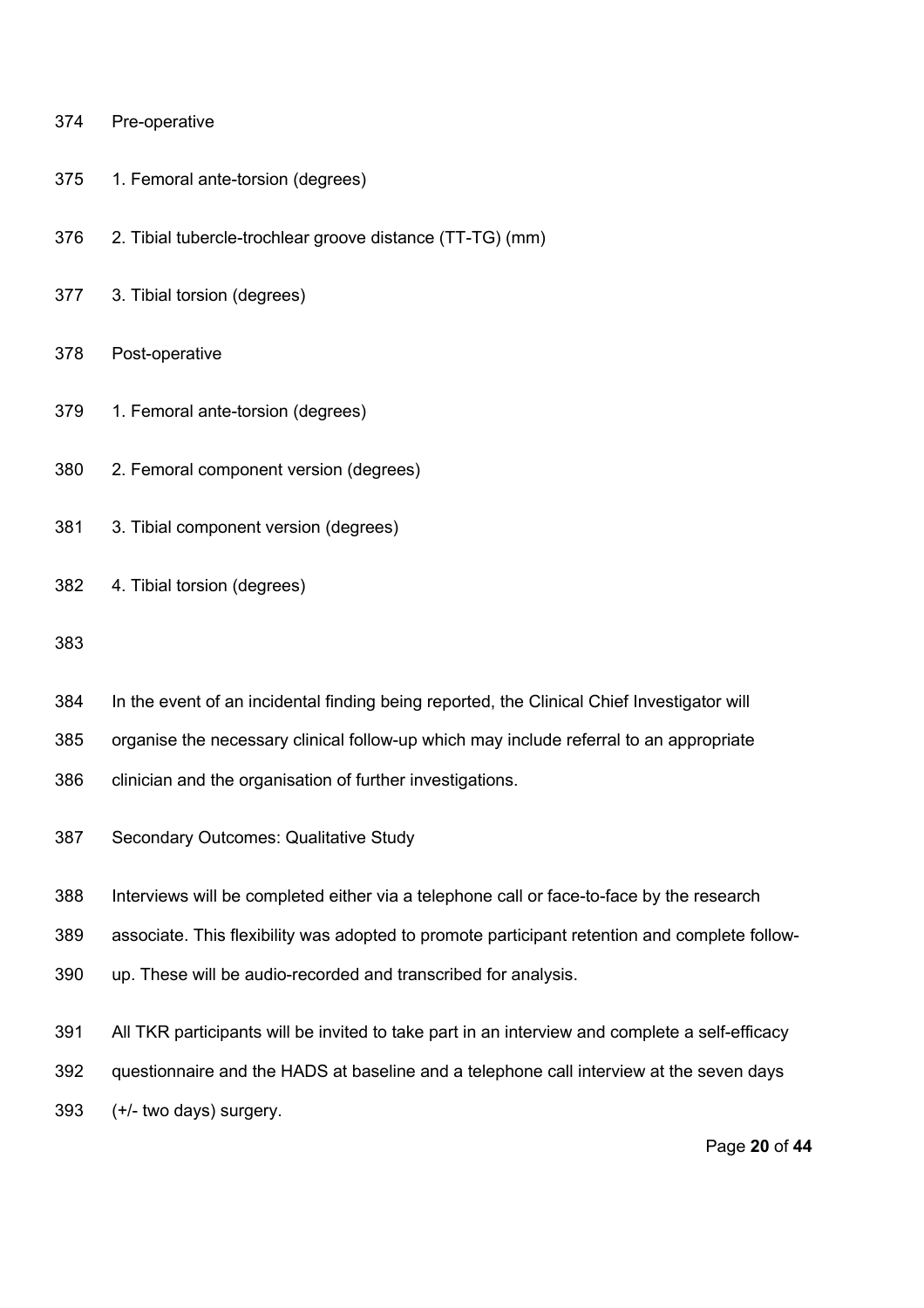Two additional post-surgery interviews will be carried out with a purposive sample of participants (N=30), drawn equally from intervention and control groups. Sampling decisions will be based on the following factors: age; sex; ethnicity; socioeconomic status; OKS; self- efficacy; expectations, mood and symptom management (as ascertained from inspection of baseline interviews).

 The aims of the interviews are to gain in-depth understanding of patient perspectives on important variables known to affect outcomes of TKR surgery.[5,38-40] Specific themes will be:

1. To explore patients' expectations of and hopes for surgery (pre-operative only).

2. To explore patients' experiences and perspectives on: mood, pain and function –

everyday mobility, participation in work, social roles and activities; surgery and post-

operative clinical management; rehabilitation and recovery, and social support.

 All surgeons will be invited to consent to a face-to-face interview after the last participant's surgery to explore their perspective on using each prostheses and their overall experience of surgery.

# Methods: Assignment of interventions

Allocation

 An interactive web randomisation system will be used by a member of the research team who is not blinded to the intervention. Participants will be randomly assigned to either control or experimental group with a 1:1 allocation as per a computer-generated randomisation schedule. Randomisation will occur after the completion of all baseline tests. This will take place four days (+/- three days) prior to the operation to allow the correct TKR to be made

Page **21** of **44**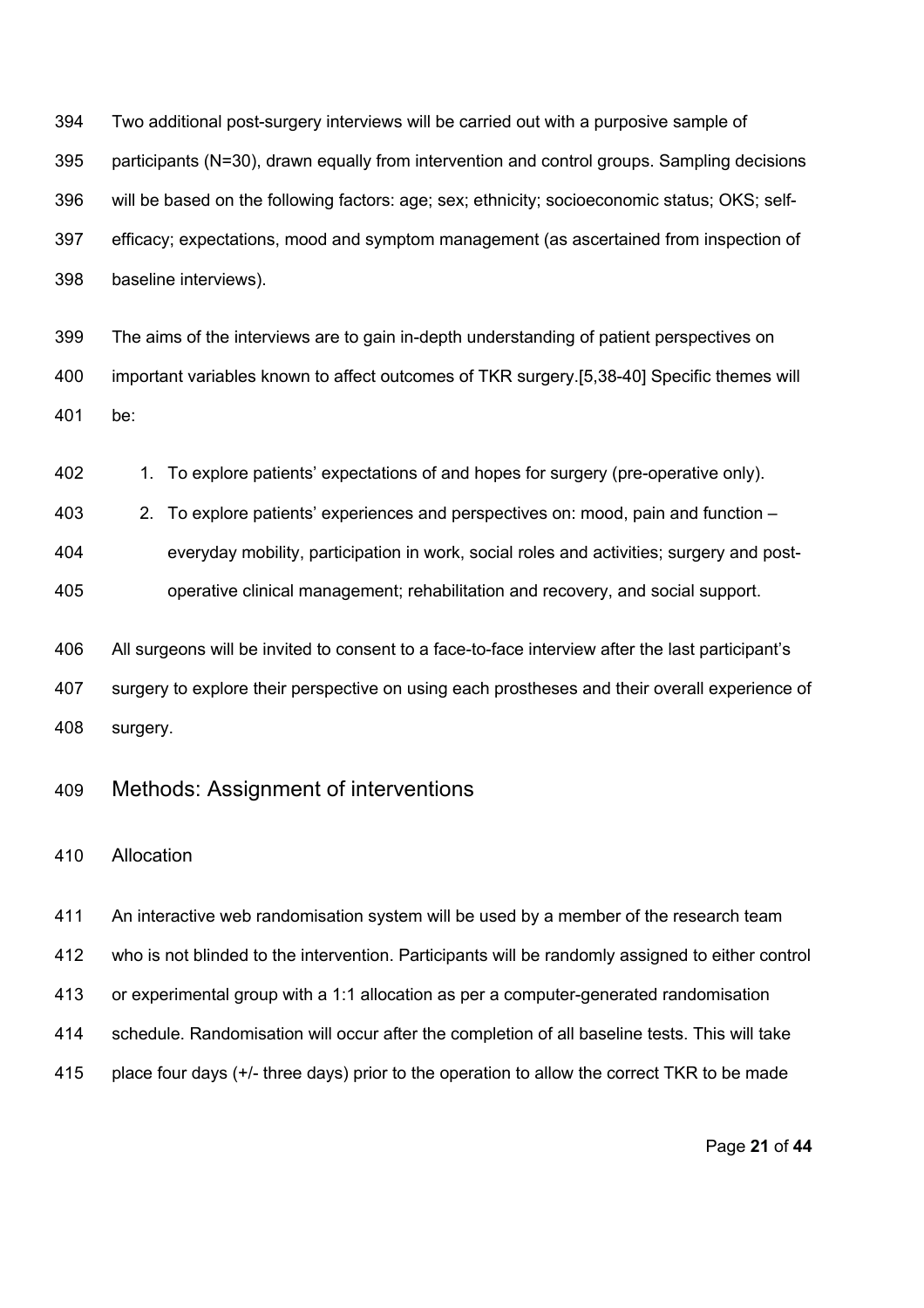available. Randomisation will be stratified by: (a) site (i.e. hospital where surgery is to take 417 place); and (b) age  $(50 \text{ years} = \text{young})$  equal or  $60+ \text{ years} = \text{older}.[41,42]$ 

Blinding (masking)

 It is not possible to blind the surgeon to the trial intervention. However, the participants, the physiotherapists, and all staff involved in assessing outcomes will be blinded. Processes will be in-place to maintain blinding. These will include concealment in a sealed envelope of the surgery notes mentioning the prosthesis implanted in the patient file.

In the unlikely event of a research nurse accidentally becoming unmasked, the contacts,

assessments, and data entry for that participant will be undertaken by another member of

the research team for the remaining period of trial participation for that participant.

 Accidental unmasking will be logged and monitored to ensure appropriate steps are taken to prevent a re-occurrence.

 The clinical staff providing usual care will also be blinded. The decision to unmask a case will be made when knowledge of an individual's allocated treatment is required to enable treatment of a serious adverse event (SAE) which is likely to be caused by the type of device implanted.

 Where possible, requests for emergency unmasking of individuals will be made via the Trial Manager in agreement with the Clinical Chief Investigator. However, in circumstances where 434 there is insufficient time to make this request or for agreement to be sought, the treating clinician can make the decision to unmask immediately. This can be done via the trial database.

Page **22** of **44**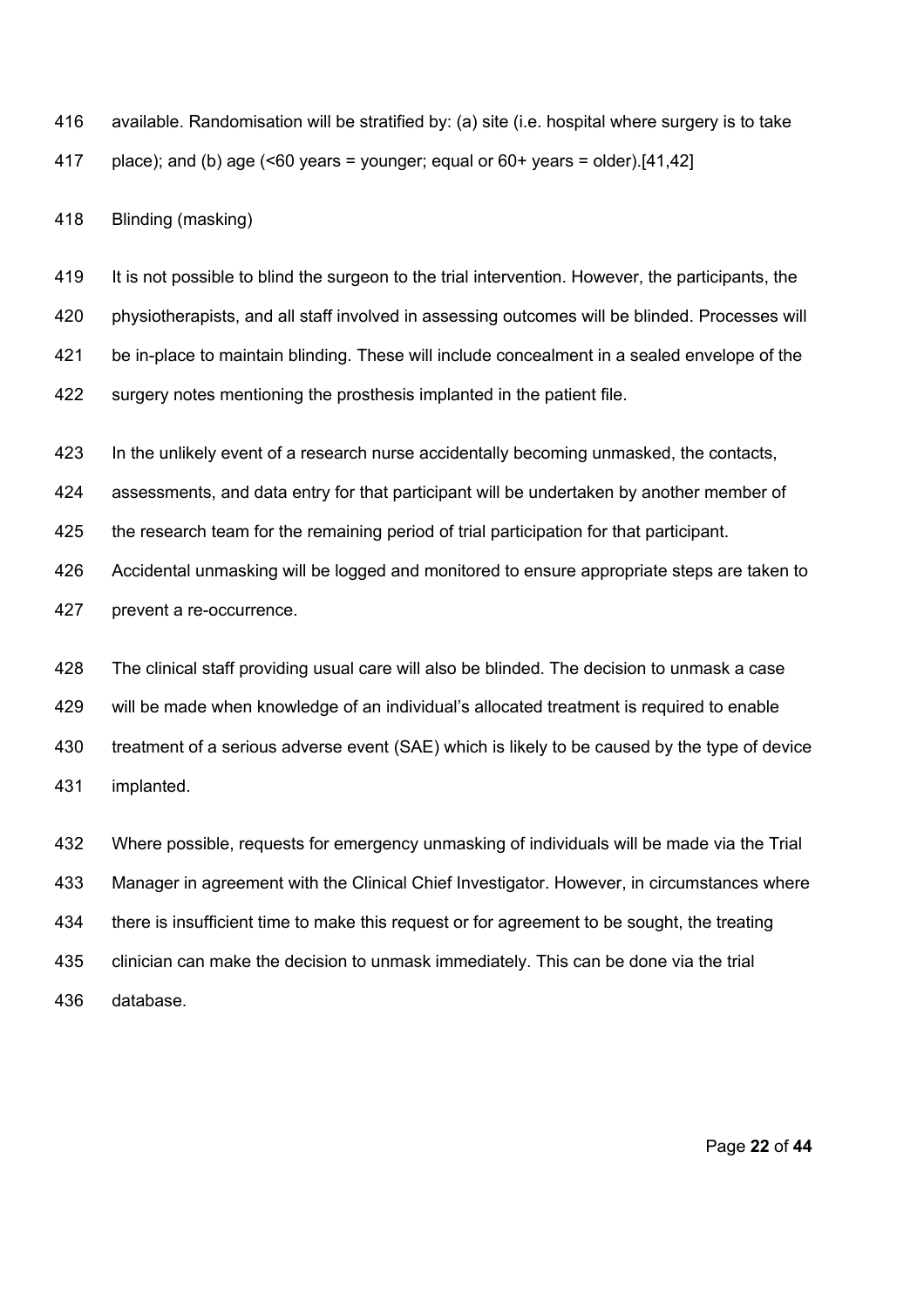## Methods: Data management and analysis

#### Data management

 Each participant will be given a unique trial Participant Identification Number (PIN). Data will be entered under the participant's PIN number onto the central database stored on the servers based at NCTU. Access to the database will be via unique, individually assigned (i.e. not generic) usernames and passwords, and only accessible to members of the CAPAbility trial team at NCTU, and external regulators if requested. The servers are protected by firewalls and are patched and maintained according to best practice. The physical location of the servers is protected physically and environmentally in accordance with UEA's General Information Security Policy 3 (GISP3: Physical and environmental security).

 The database and associated code have been developed by NCTU Data Management, in conjunction with the CAPAbility trial team. The database software provides a number of features to help maintain data quality, including; maintaining an audit trail, allowing custom validations on all data, allowing users to raise data query requests and search facilities to identify validation failure/missing data. After completion of the trial, the database will be retained on the servers of NCTU for on-going analysis of secondary outcomes.

 The identification, screening and enrolment logs, linking participant identifiable data to the pseudoanonymised PIN, will be held locally by the trial site. This will either be held in written form in a locked filing cabinet or electronically in password protected form on hospital computers. After completion of the trial, the identification, screening and enrolment logs will be stored securely by the sites for 15 years unless otherwise advised by NCTU. The consent form will explain that if a participant wishes to withdraw from the study the data acquired 459 prior to that point will be retained. Reason for withdrawal will be recorded, if given, as will loss to follow-up.

Page **23** of **44**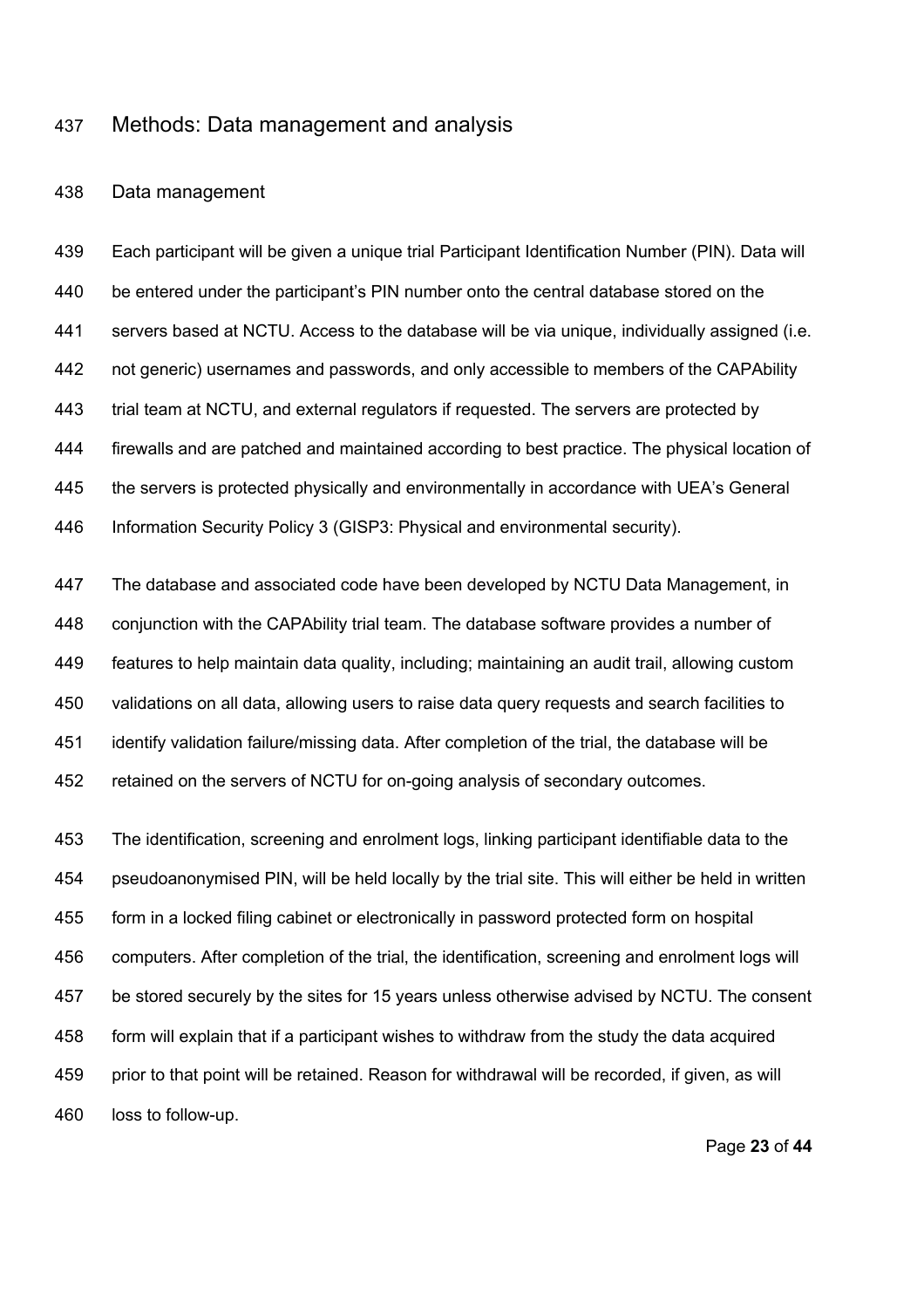#### Statistical analysis

 A full Statistical Analysis Plan (SAP) will be developed between the Trial Statistician and Chief Investigators and agreed with the trial's governance committees. All analysis will be based on the intention-to-treat principle in which all participants will be analysed according to the group they were allocated, regardless of compliance.

 Baseline factors will be summarised by group. All continuous variables will be summarised by the mean and standard deviation, or if appropriate, the median and interquartile range. Categorical variables will be summarised with the number and percentage, in each category.

The primary comparison for OKS will be made using a general linear model with the

stratification factors included as fixed-effects. The difference between arms will be

summarised using the mean difference, with 95% confidence intervals presented. A similar

analysis will be undertaken for all other outcome measures.

 For the temporal gait parameters and kinematic outcomes, each participant's 'closeness' to age-matched normative data will be calculated. This will then be compared between-groups using a general linear model with the stratification factors included as fixed-effects. This data will also be presented graphically via scatter and distributional graphs to describe the deviations from the normative data.

For all the measures of movement listed, a general linear model with the stratification factors

included as fixed-effects will be used to assess for between-group differences. If

appropriate, adjusted analyses will be undertaken by including baseline factors and fixed-

effects in the above models.

Page **24** of **44**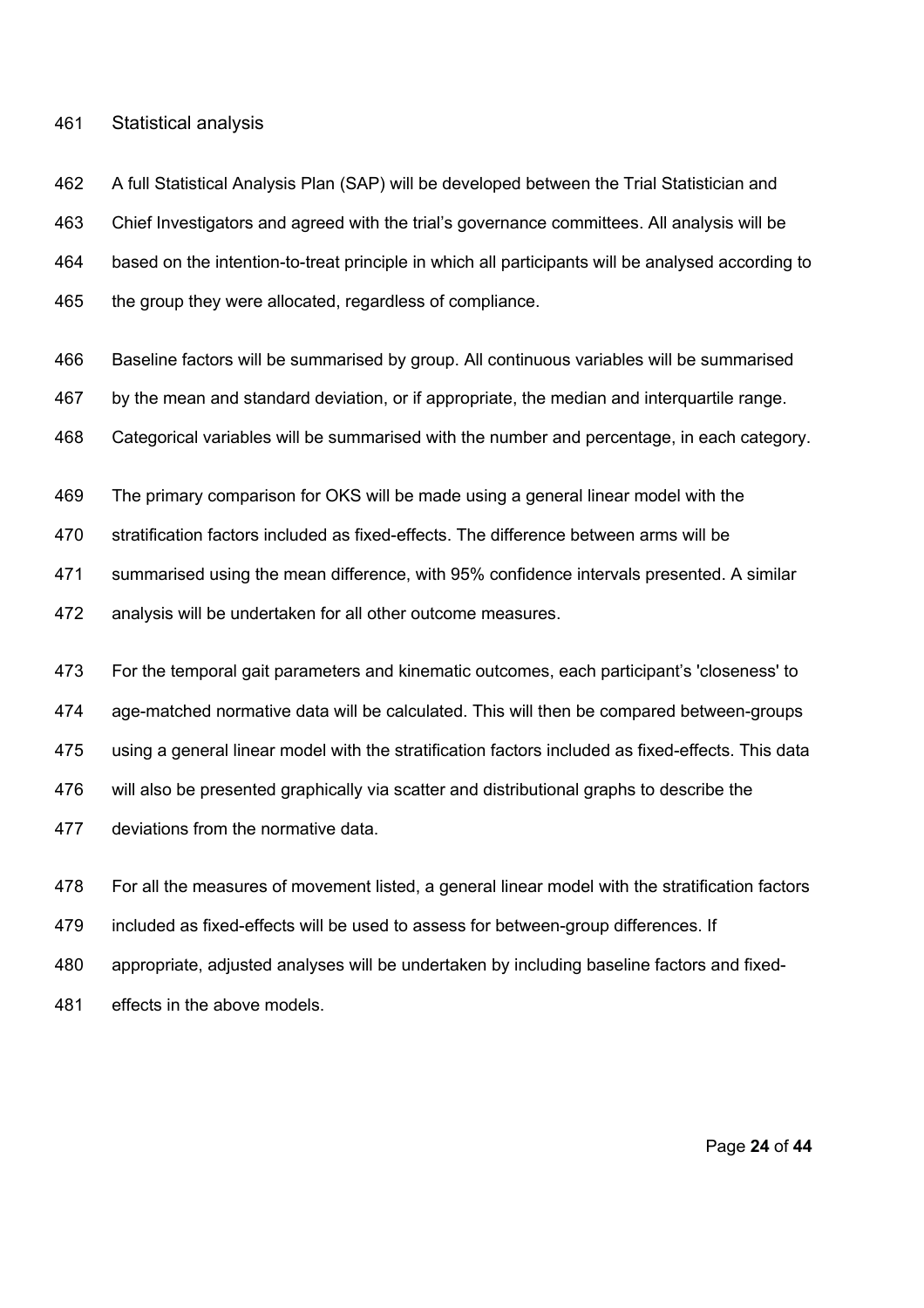Assumptions and sensitivity analysis

 All the assumptions will be checked via distribution graphs and tests. If the assumptions are not valid, transformation will be considered. If none are found, a non-parametric approach will be used. The pattern of missing or incomplete data will be assessed. If appropriate, missing data will be imputed. The baseline comparability of the groups will be assessed. If appropriate, any factor found to be imbalanced and important, will be adjusted for in the analysis.

 Exploratory subgroup analysis will be undertaken by including an interaction in the model to assess if the effectiveness of the prosthesis is dependent on age or gender.

All analyses will be conducted using Stata and the full SAP will be produced, and approved,

before any comparative analysis is undertaken.

Additional Analyses – CT Scans

All rotational profile measurements will be performed at NNUH under standard operating

procedure on a full diagnostic workstation (Synapse DICOM viewer, Fujifilm, Japan, High

resolution 2K monitors, Radiforce RX340 Eizo, Germany) in the BioImaging Laboratory and

under the supervision of a consultant musculoskeletal radiologist (AT).

Reproducibility

Inter-rater reliability will be assessed using intra-class correlation coefficients and 95% limits

- of agreement derived from Bland-Altman plots.
- TKR alignment versus native landmarks
- The difference between the post-operative component rotational alignment and the pre-
- operative native landmarks will be assessed using Bland-Altman plots.

Page **25** of **44**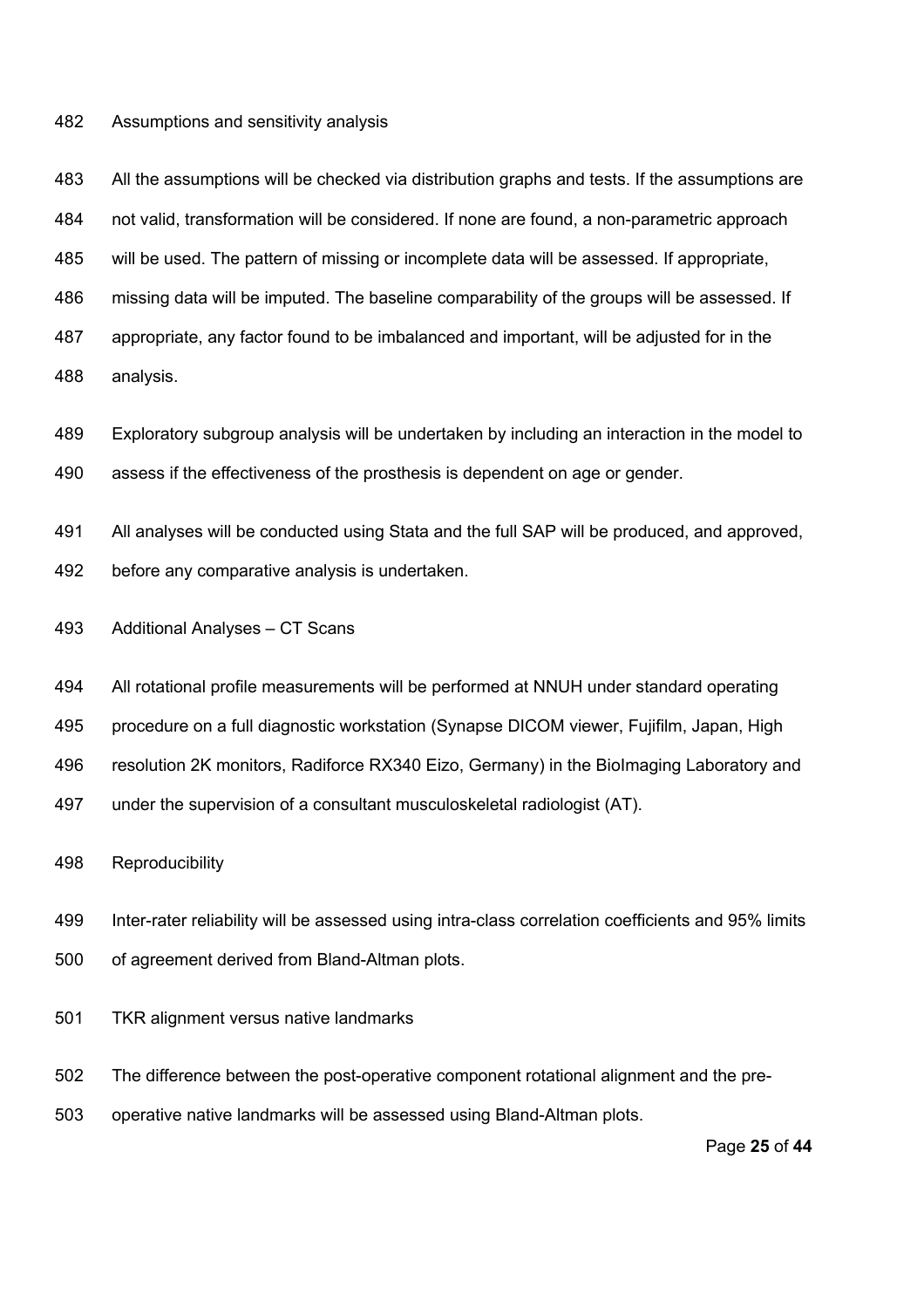#### Correlation with PROMS

 The correlation between the PROMs and the difference between the post-operative component rotational alignment and the pre-operative native landmarks will be assessed using a correlation coefficient. A regression model will also be fitted including the randomisation group to allow for a potential between-group difference in PROMs.

Correlation with movement analysis

 A similar analysis will be undertaken for the correlation between movement analysis and the difference between the post-operative component alignment and the pre-operative native landmarks.

Additional Analyses – Qualitative Study

 Interview transcripts will be organised using NVivo qualitative data management software (QSR International, Burlington, Massachusetts, USA). Analysis will follow qualitative content analysis procedures.[43] Coding and thematic analysis will be carried out independently by two experienced qualitative researchers. Trustworthiness strategies[44] will be used to increase the credibility, dependability and transferability of analysis and interpretation. This will include cross-checking and review of codes and themes; constant comparative method (hypothesis testing within and across the data set) and deviant case analysis (the use of 'outliers' as a resource for understanding and interpretation of data).[45]

- Analysis Population and Missing Data
- The analysis population are defined as:
- a) intention-to-treat: all randomised individuals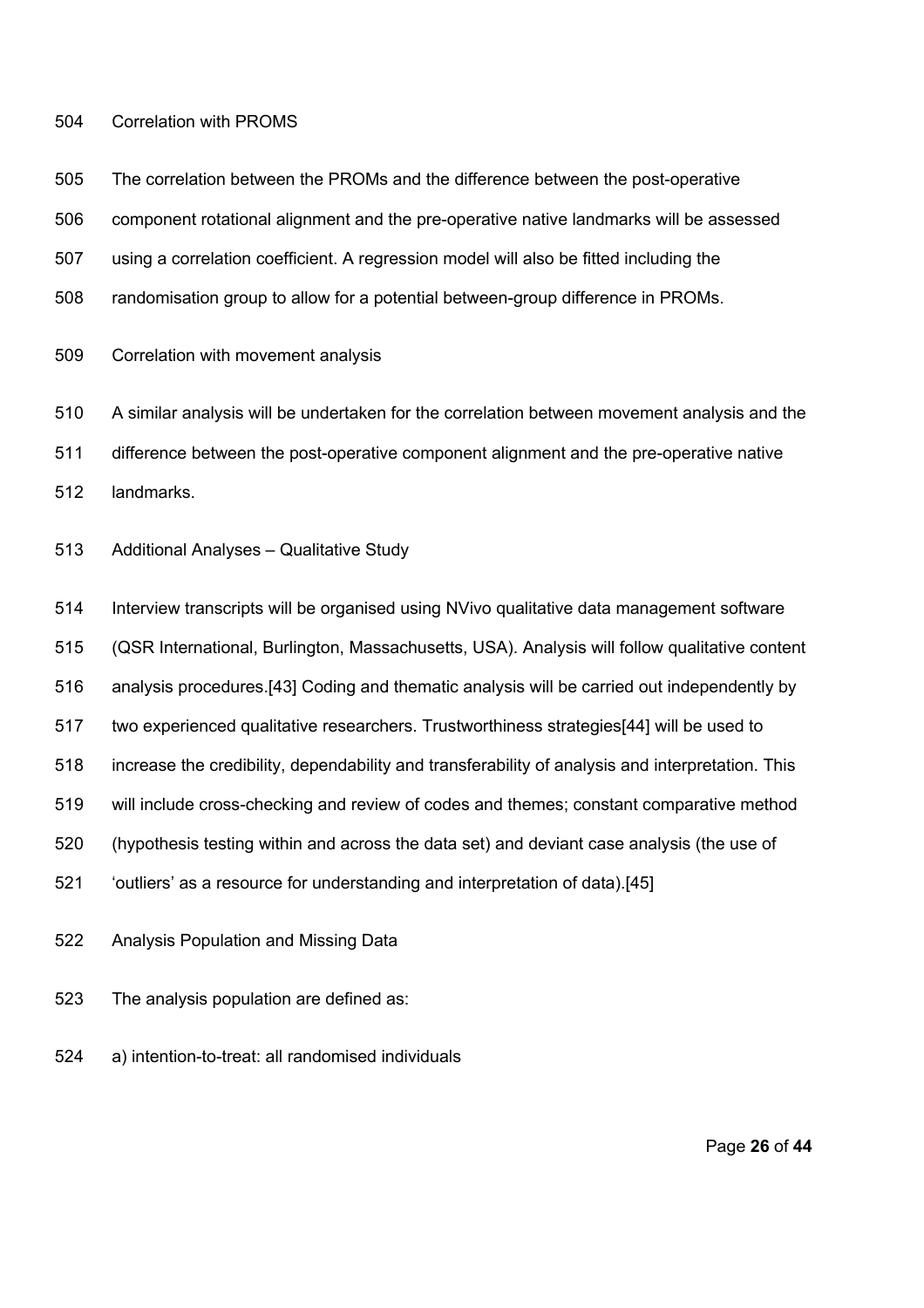b) per-protocol: all randomised individuals who do not have an alternative TKR during the follow-up period. Individuals will be included up to the point of the alternative TKR.

c) safety population: all randomised individuals who receive the TKR.

Missing outcomes data will be multiple imputed to increase precision of the treatment effect

estimates. Sensitivity analyses will be conducted to assess the impact of the multiple

imputations and a complete case analysis will also be conducted. All imputations will be

examined to ensure sensible values are being generated. Imputation models will contain

baseline measures, outcome measures and factors predictive of missing data.

No Interim analysis is planned for this study.

Methods: Monitoring

Data monitoring

 A TMG has been convened to assist with developing the design, co-ordination and strategic management of the trial. A Safety Committee will review safety data and act in place of a Data Monitoring Committee (DMC). Monitoring activities will be undertaken both centrally and on-site. The frequency, type and intensity of routine and triggered monitoring are detailed in the Quality Management and Monitoring Plan (QMMP). Ongoing central monitoring will ensure quality and consistency of data thorough the trial. Details about data collection and cleaning are described in the Data Management Plan (DMP)

Harms

Safety

Page **27** of **44**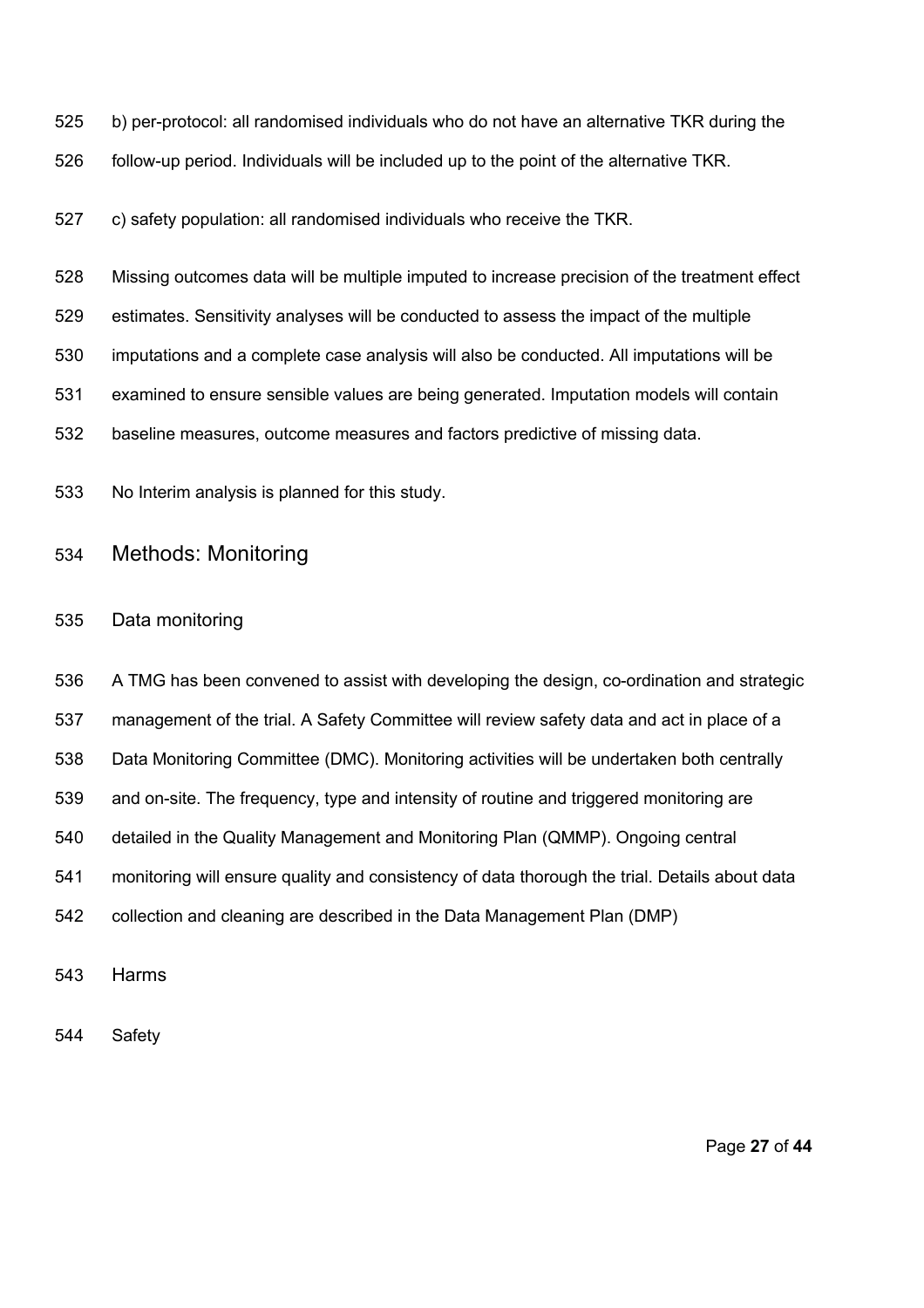Definitions of harm of the EU Directive 2001/20/EC Article 2 based on the principles of International Council for Harmonisation (ICH) guideline for good clinical practice (GCP) apply to this trial. A record of all study-related SAEs, including details of the nature, onset, duration, severity, relationship to the device, relationship to the operative procedure, outcome and expectedness will be made on the relevant section(s) of the trial-specific SAE Form to be sent to the Trial Manager for onward reporting where required. SAEs resulting from surgery or arthroplasty complications (clinical and safety outcomes) will be reported in the relevant section of the case report form (CRF).

 All non-serious adverse events (AEs) and adverse drug events (ADEs), whether expected or not, should be recorded in the participant's medical notes and also reported in the relevant section of the CRF.

Adverse events do NOT include:

- Readmissions for revision surgery
- Mild (i.e. not lasting more than five days) anaesthetics related complications:

Nausea, vomiting, dizziness, drowsiness, vaso-vagal drop, hypotension and constipation.

 • Medical or surgical procedures; the condition that led to the procedure is the adverse event

 • Pre-existing disease or a condition present that was diagnosed before trial entry and does not worsen

- Hospitalisation where no untoward or unintended response has occurred e.g.
- elective surgery, social admissions

Page **28** of **44**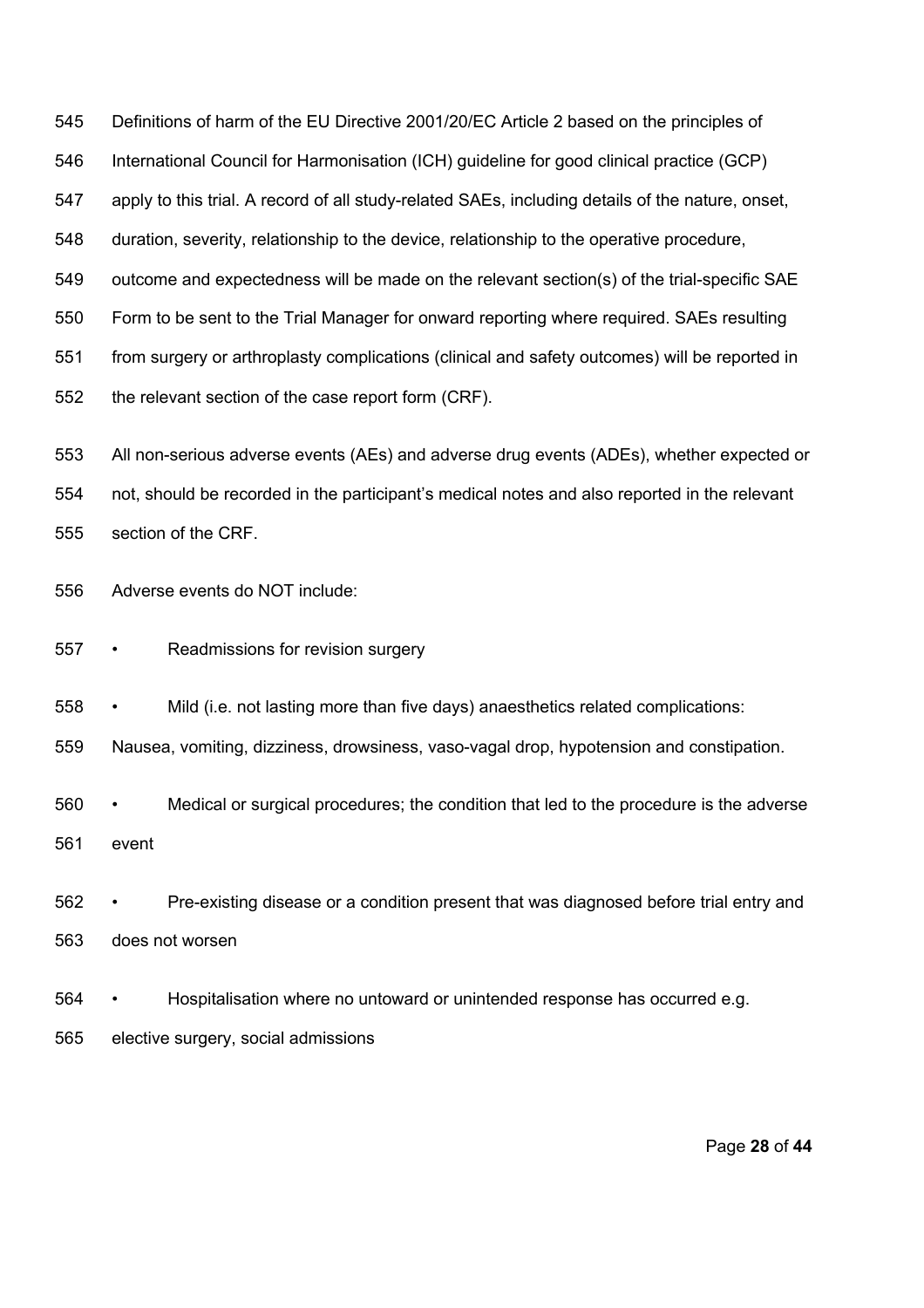The Safety Committee will be provided with safety data for each treatment arm including related AEs. The committee will advise on the continuation or early stoppage of the trial in the unlikely event that there are concerns over harm to participants. The medical care in response to any harm from the trial participation will be managed by routine NHS care.

Auditing

 The Quality Assurance (QA) and Quality Control (QC) considerations for the CAPAbility trial are based on the standard NCTU Quality Management Policy that includes a formal risk assessment, and that acknowledges the risks associated with trial conduct and proposals of how to mitigate them through appropriate QA and QC processes. Risks are defined in terms of their impact on: the rights and safety of participants; project concept including trial design, reliability of results and institutional risk; project management; and other considerations.

 NCTU staff will review CRF data for errors and missing key data points. The trial database will also be programmed to generate reports on errors and error rates. Essential trial issues, events and outputs, including defined key data points, will be detailed in the trial DMP. The frequency, type and intensity of routine and triggered on-site monitoring will be detailed in the QMMP. The QMMP will also detail the procedures for review and sign-off of monitoring reports. In the event of a request for a trial site inspection by any regulatory authority, NCTU must be notified as soon as possible.

Ethics and dissemination

Research Ethics Approval

Page **29** of **44** The trial is being conducted in accordance with CODEX rules and guidelines for research and the Helsinki Declaration as well as the ICH Guideline for GCP. The study protocol was approved by the East of England - Cambridge Central Research Ethics Committee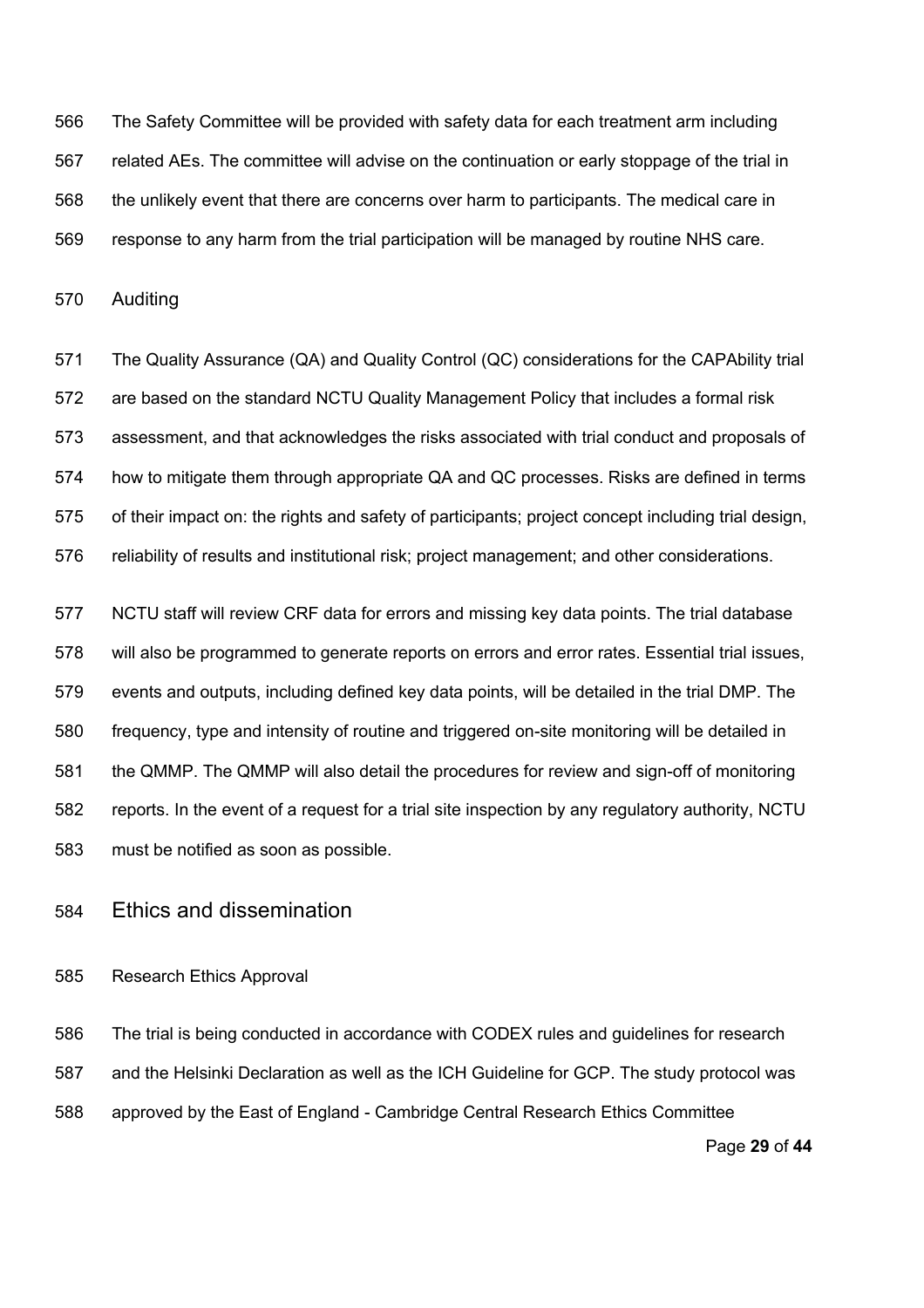(reference 17/EE/0230) prior to the start of the trial. The trial is registered on the International Standard Randomised Controlled Trials Number (ISRCTN) registry (reference ISRCTN32315753). Approval was granted by the Health Research Authority (HRA) and Confirmation of Capacity and Capability to conduct the trial has been provided by the NNUH Research and Development office.

 The NNUH is the trial sponsor and has delegated responsibility for the overall management of the trial to the Co-Chief Investigators and NCTU including the trial design, coordination, monitoring and analysis and reporting of results. The standard procedures and policies at NCTU, a UK Clinical Research Collaboration (UKCRC)-registered trial unit and the study's QMMP are followed. A TMG, including lay membership, has been formed to assist with the design, coordination and strategic management of the trial. An independent safety committee has also been set up to provide oversight on the trial and to safeguard the interests of the participants

# Protocol amendments

 The protocol was amended in August 2017 (before trial start at sites) to improve consistency and clarity. To that effect, an additional inclusion criterion was added to match the consent form requiring participants to agree to any incidental findings to be reported to their General Practitioner. The exclusion criteria relating to the use of the warfarin was also improved by the addition of novel anti-coagulants therapies which are increasingly used. As part of this amendment we also changed the stratification criteria from American Society of Anesthesiologists (ASA) grade[46] and age to site and age as we became aware that ASA grading is highly subjective and has poor inter-rater reliability. We added the UCLA Activity Scale[29] as a secondary outcome measure to provide valuable information on the participant activity levels pre-and post-operatively. The HADS[30] was also added to be taken at baseline

Page **30** of **44**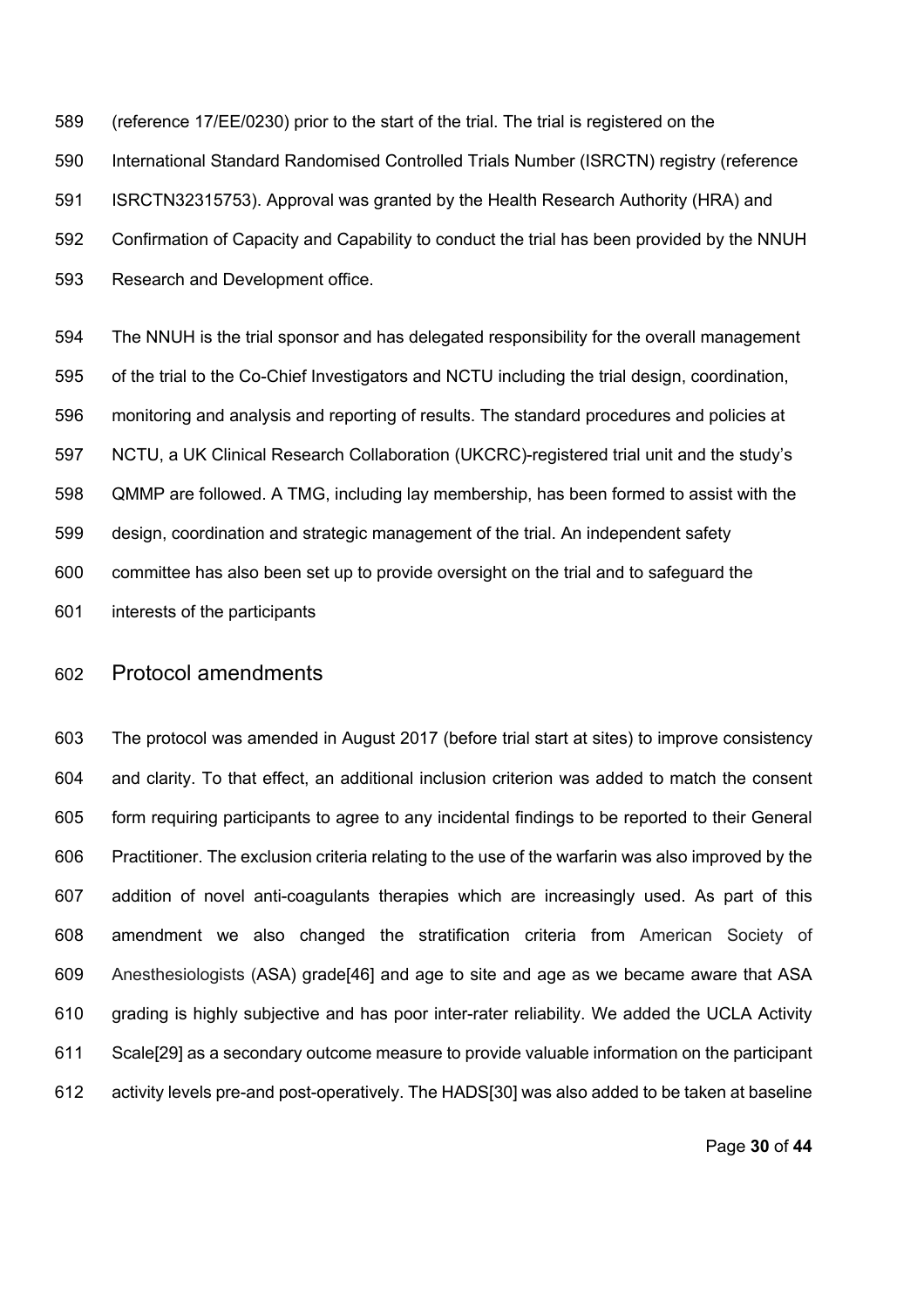to inform the purposive sampling for the embedded qualitative study. Symptoms of anxiety and depression can impact the experience and perception of recovery. The embedded qualitative study was also simplified by the removal of the physiotherapists' interview after agreeing that these would not add relevant information towards the outcome measure due to recall biases that would be introduced by practical aspects of running these interviews.

Page **31** of **44** Further changes were made in June 2018 allowing further clarifications. This was done following the removal of the BMI requirement enforced by one of our surgery sites. The associated exclusion criteria could therefore be removed opening the recruitment to a wider population and thus improving the representativeness of the study sample as many patients have a BMI greater than 35. In addition to this, the criteria excluding prior knee surgery was refined to exclude only previous surgery of the collateral ligaments of the knee as previous surgery on the cruciate ligaments would not affect the trial outcome as these ligaments are to be removed during surgery. The clarification of this exclusion criteria also permitted for previous non-intra-articular knee surgery (e.g. minor procedures around the knee) which were excluded despite not affecting the trial outcome. The visit windows were also reviewed as part of these changes to increase the baseline window from - 21 days to - 42 days up to 629 surgery and to change the six month visit time-frame from  $+/-$  two weeks to  $+$  four weeks. The former ensuring enough time for the assessments to take place before randomisation and the latter that all participants would have a full six months rehabilitation period before undertaking the last follow-up visits. Additional changes included the addition of the learning curve details for surgeon training to perform the intervention, the addition of the process for participants to be informed of their knee allocation at the end of the trial as part of the result dissemination, the clarification of the non-adherence and non-retention section to confirm that any data collected up to a participant withdrawal will be retained and the clarification of the safety reporting period and responsibilities. This amendment also allowed us to update the compliance section to add the General Data Protection Regulation (GDPR).[47]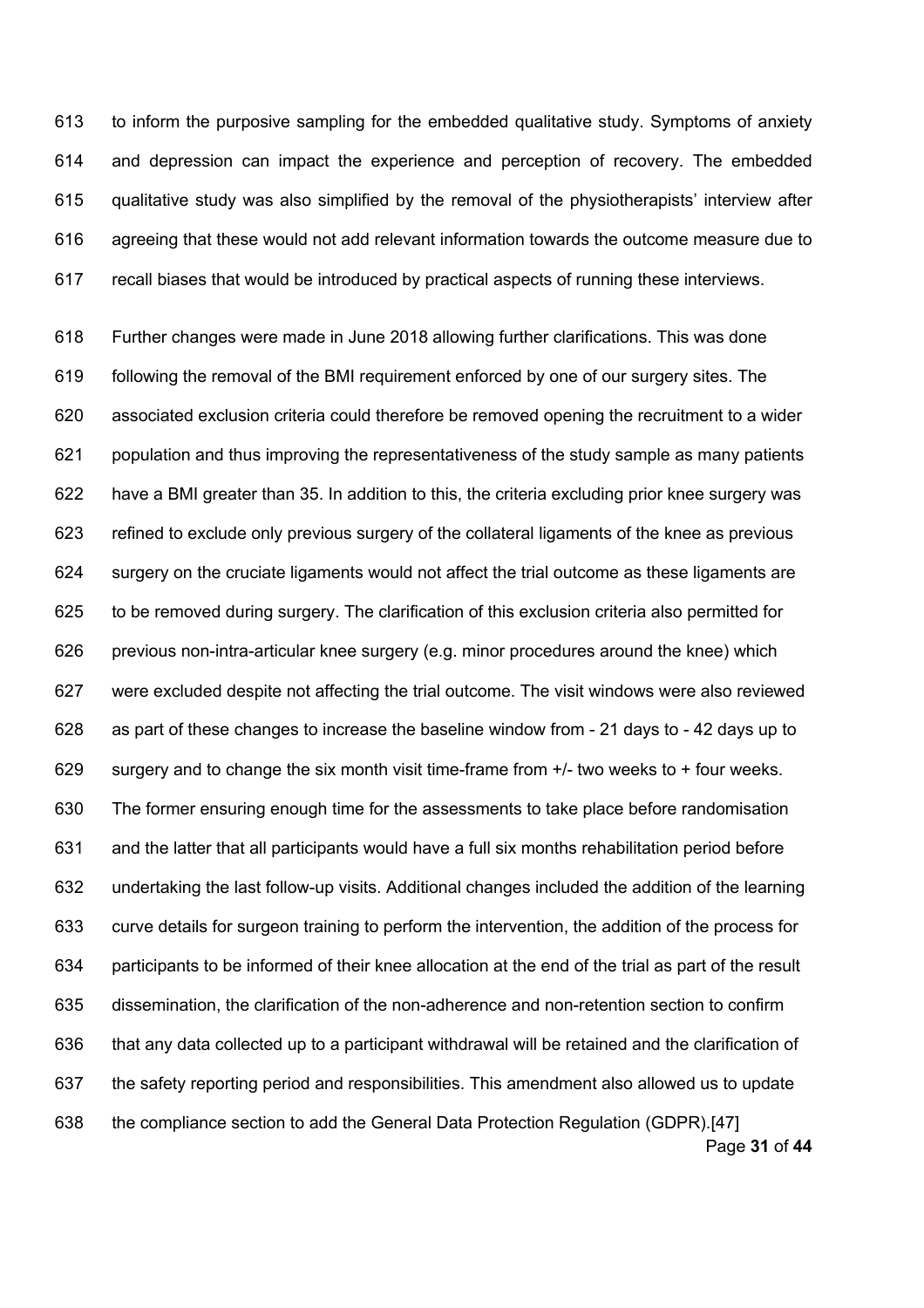Following on the previous amendment additional modifications were made in August 2018 after the agreement that the recruitment of patients with previous TKR could be allowed as long as they are over a year old at the time of the consultation and painless, mildly or moderately painful. This was agreed to create a more representative data set while ensuring that these participants' mobility will not be affected by contralateral pain.

 Additional changes were made in December 2018 to include the maximum voluntary isometric contraction (MVIC) of the hamstring and quadriceps muscles on both limbs to assess the known issue of muscle strength loss after TKR.[48] This biomechanical measure evaluates post-operative quadriceps and hamstring muscle strength loss and subsequent recovery in both the non-operative legs and healthy control legs for comparison. The inclusion criteria were also amended to remove "Patient willing to provide full informed consent to the trial, including consent for any incidental findings to be communicated to their General Practitioner". This does not need to be an inclusion criteria as a potential participant would not be enrolled on the trial if the consent form, which includes a statement about communicating findings with the General Practitioner, was not initialled and signed. In addition the PIS was amended to clarify that baseline data collected for participants that may not progress to randomisation or surgery, for reasons other than withdrawal, will be retained and used as observational data.

 Furthermore, the protocol was amended in March 2019 to extend the six to eight week visit window to six to ten weeks to ensure all participants can be seen within the appropriate window. An additional time point for collecting changes in pain medication was also added to the participant timeline at discharge from surgery. This will allow for a comparison between the participant reported pain medications at the Week 1 phone call and what was prescribed at discharge.

Page **32** of **44**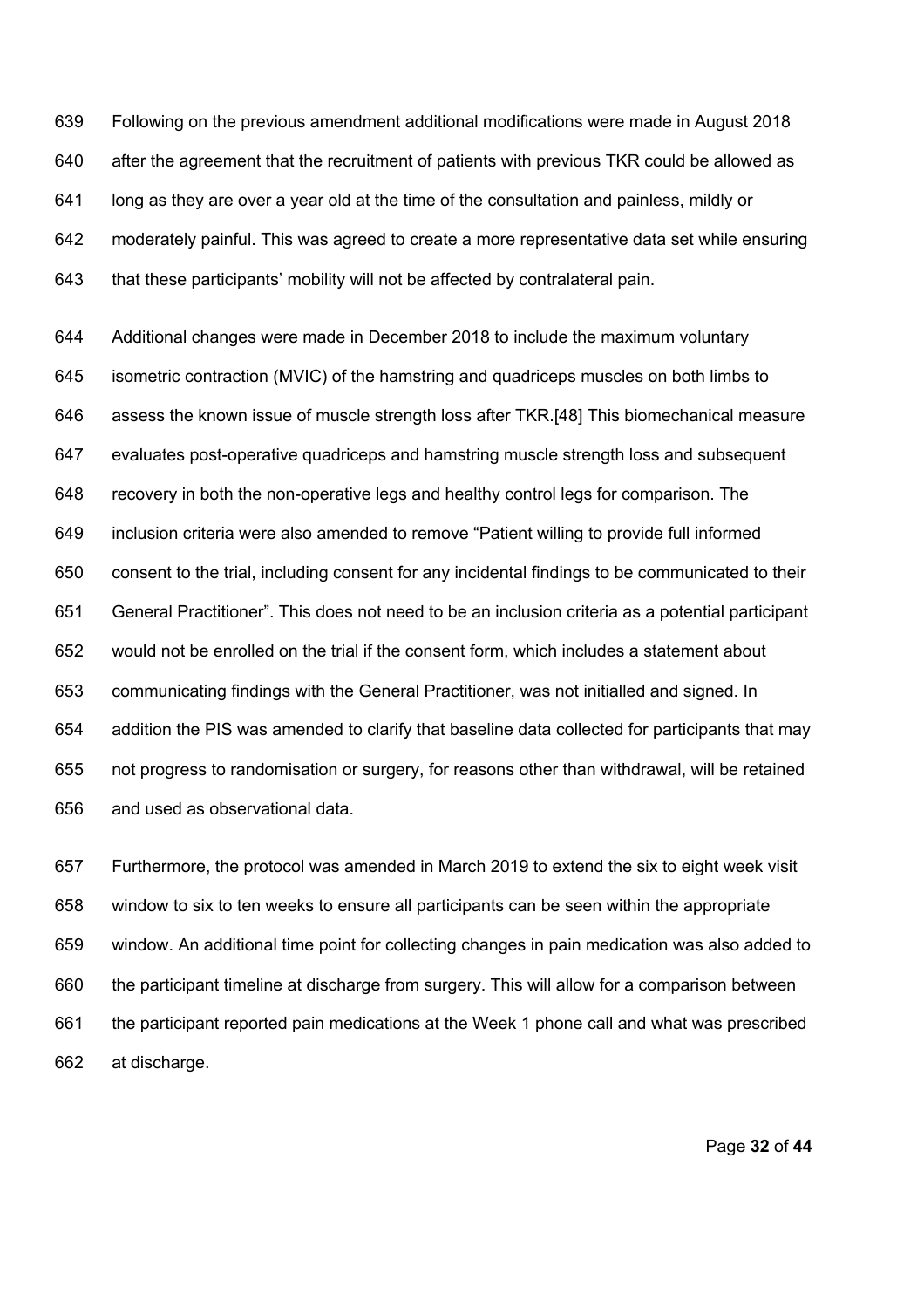## Consent or assent

 Potential participants will be provided with a PIS and given time to read it fully. Following a discussion with a medical qualified investigator or suitable trained and authorised delegate, any questions will be satisfactorily answered and if the participant is willing to participate, written informed consent will be obtained. During the consent process it will be made clear that the participant is free to refuse to participate in all or any aspect of the trial, at any time and for any reason, affecting their treatment.

 Potential participants who, in the opinion of the clinical team do not have capacity to consent will be ineligible for this study. If a participant loses capacity during the course of the trial, they will be withdrawn from the any further assessments but, the data which has already been collected will be retained.

 Consent will be re-sought if new information becomes available that affects the participant's consent in any-way. This will be documented in a revision to the patient information sheet and the participant will be asked to sign an updated consent form. These will be approved by the ethics committee prior to their use. A copy of the approved consent form is available from the NCTU trial team.

 No additional consent will be sought for the collection or use of additional participant data or biological specimens as no such studies are planned.

# Confidentiality

Page **33** of **44** Any paper copies of personal trial data will be kept at the participating site in a secure location with restricted access. Following consent, identifiable data will be kept on the trial database to allow the MoveExLab staff to contact participants to arrange appointments. Only authorised trial team members will have password access to this part of the database.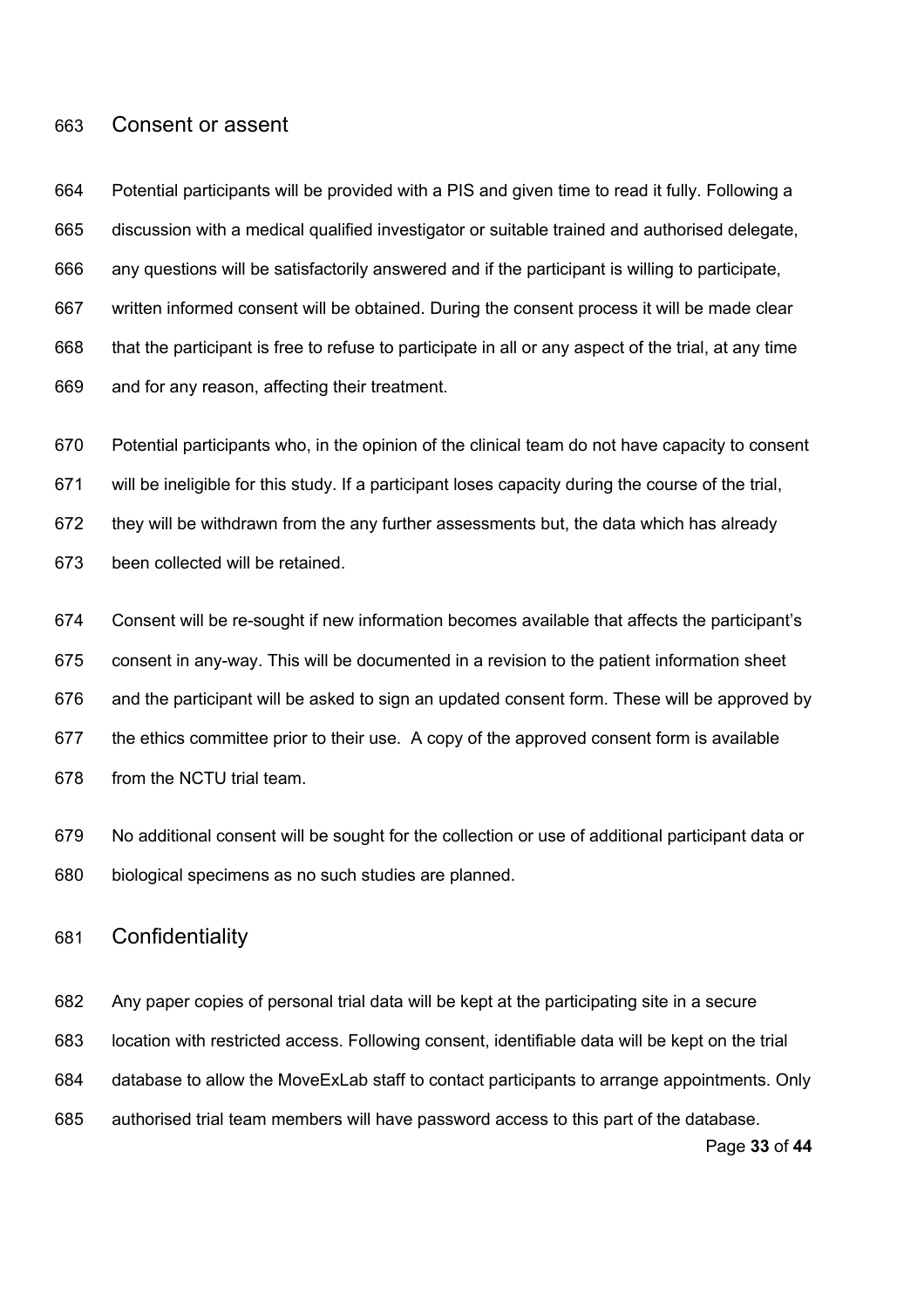Confidentiality of participant's personal data is ensured by not collecting participant names on CRFs and limiting access to personal information held on the database at NCTU. At trial enrolment, the participant will be issued a participant identification number and this will be the primary identifier for the participant, with secondary identifiers of month and year of birth and initials.

 The participant's consent form will carry their name and signature. These will be kept at the trial site, and a copy sent to NCTU for monitoring purposes. They will not be kept with any additional participant data.

# Declaration of interests

 The investigators named on the protocol have no financial or other competing interests that impact on their responsibilities towards the scientific value or potential publishing activities associated with the trial.

## Access to data

Requests for access to trial data will be considered, and approved in writing where

appropriate, after formal application to the TMG. Considerations for approving access are

documented in the TMG Terms of Reference. The Co-Chief Investigators and Trial

Statistician at NCTU will have access to the full trial dataset.

# Dissemination policy

The results of the trial will be disseminated regardless of the direction of effect and will be

reported following the Consolidated Standards of Reporting Trials (CONSORT)

Statement.[49] Ownership of the data arising from the trial resides with the trial team. The

publication policy will be in line with rules of the International Committee of Medical Journal

Page **34** of **44**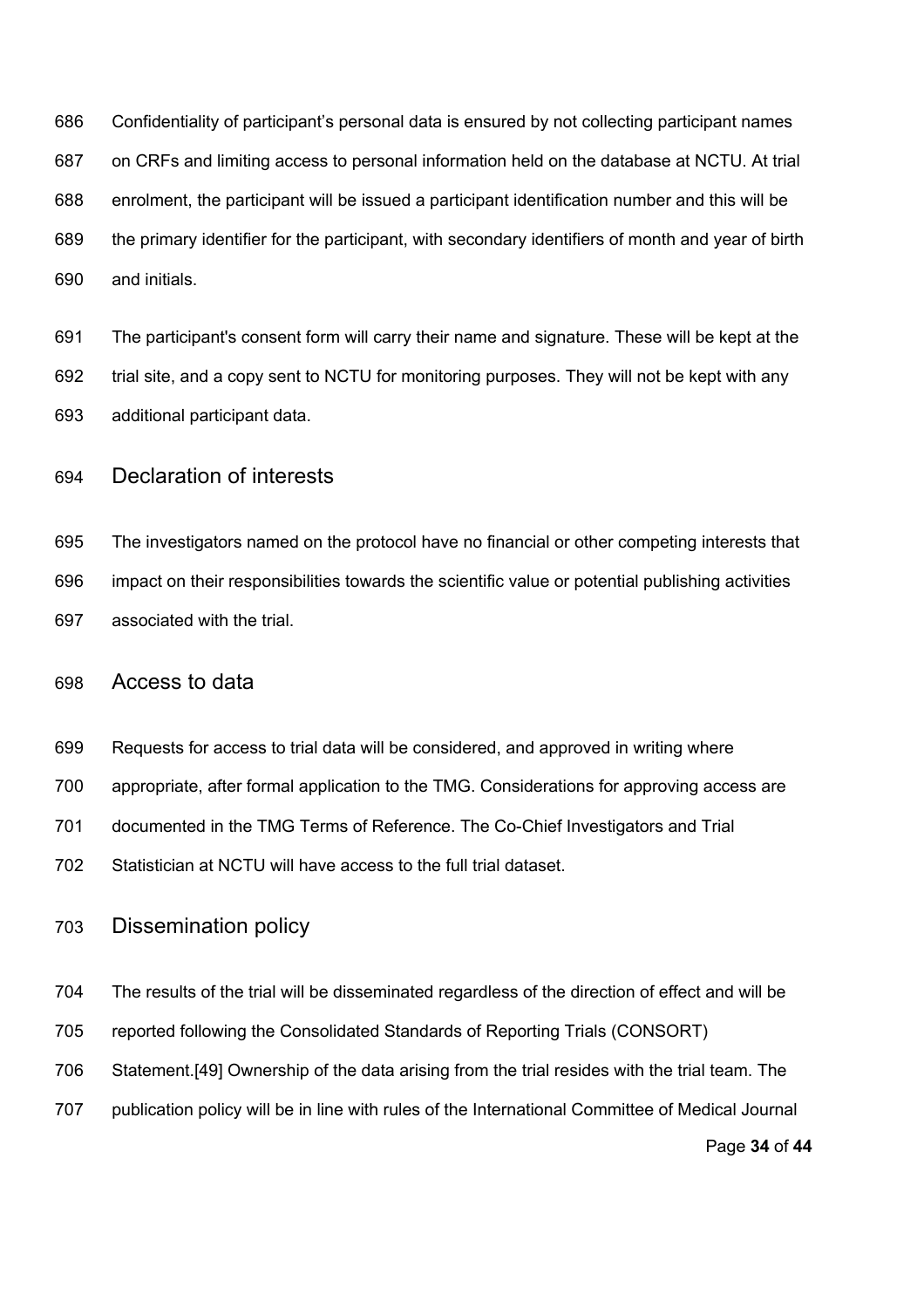Editors.[50] The TMG will decide on the dissemination strategy including presentations, publications and authorship.

# Discussion

 This protocol describes a trial that will explore the performance and functional ability of two types of total knee implants by comparing them on multiple levels.

 The use of validated PROMs as both primary and secondary outcomes will allow the comparison of the Journey II BCS and the Genesis II TKR implants in a standardised manner widely used in the literature. The addition of biomechanical, radiological, clinical efficacy and safety outcomes will permit an in-depth comparison of the implants and to fully assess the performance of both implants' design in a comprehensive way. This will also highlight any relationships between each of these individual aspects and inform future study designs. The biomechanical outcome using everyday movement and detailed anatomical information from the rotational profile will both provide invaluable and pragmatic information on the knee implants in situ which will help clinicians in the investigation and management of participants before and after TKR. Additionally, the embedded qualitative study will investigate not only participant related constructs associated with both their TKR and rehabilitation but also provide surgeon's perspectives.

 One of the challenges linked with the collection of varied outcome measures is the 726 participant visit burden. This has been considered very carefully and the trial has been designed for study visits to be combined with routine clinical visits or to be undertaken over the telephone

Page **35** of **44**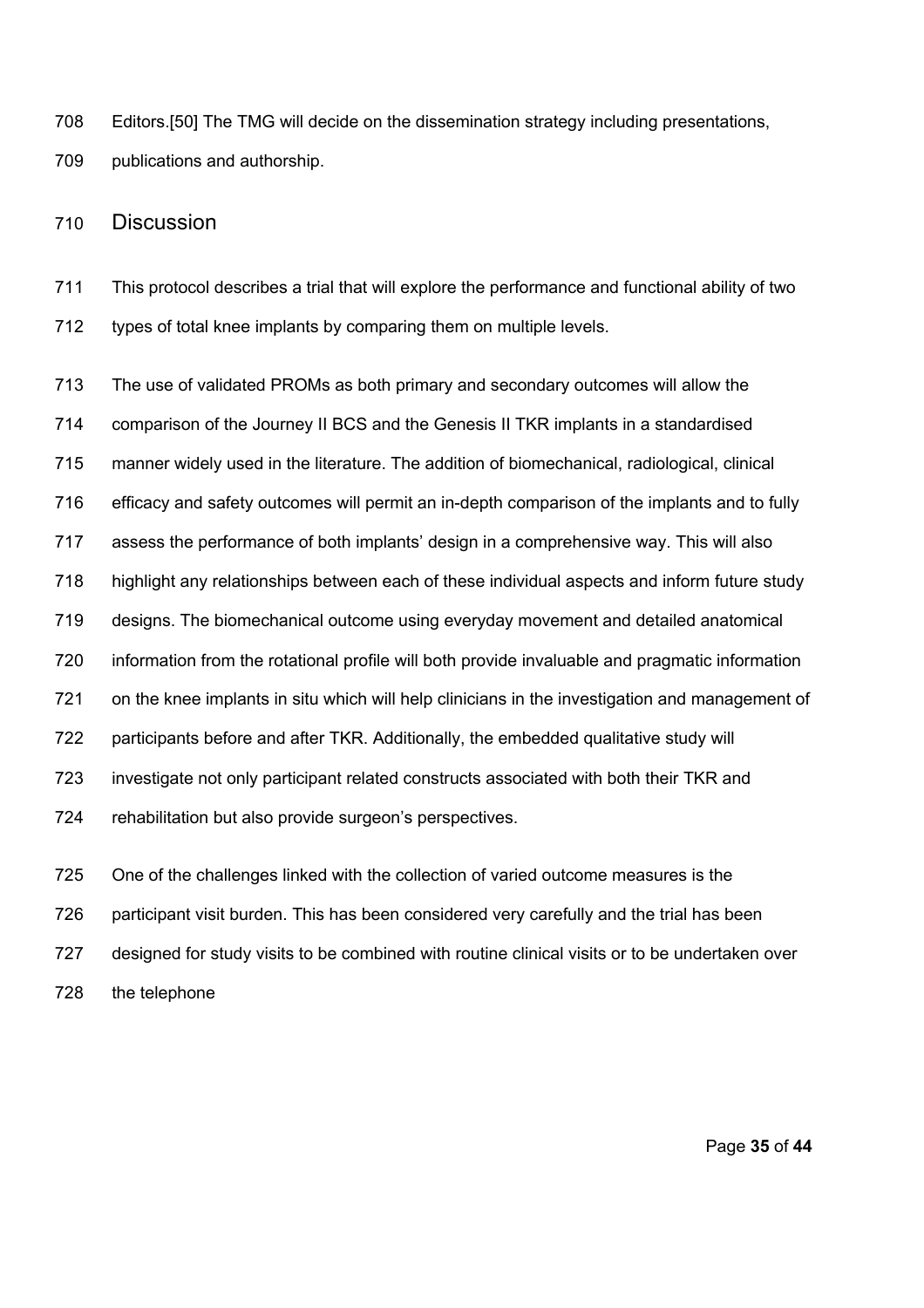# Declarations

# Ethics approval and consent to participate

- The study protocol was approved by the East of England Cambridge Central Research
- Ethics Committee (reference 17/EE/0230) prior to the start of the trial. The trial is registered
- on the International Standard Randomised Controlled Trials Number (ISRCTN) registry
- (reference: ISRCTN32315753). Approval was granted by the Health Research Authority
- (HRA) and Confirmation of Capacity and Capability to conduct the trial has been provided by
- the NNUH Research & Development office. Informed consent will be obtained from all study
- participants.
- Consent for publication
- Not applicable
- Availability of data and materials
- Public access to the full trial protocol, trial-related documents, participant-level dataset and
- 742 statistical code may be made on request to the TMG.
- Competing interests
- The authors declare that they have no competing interests.
- Funding
- The CAPAbility trial is an investigator-initiated trial funded by Smith and Nephew (JOURNEY
- BCS II and GENESIS II implant manufacturer) apart from the embedded radiological study

Page **36** of **44**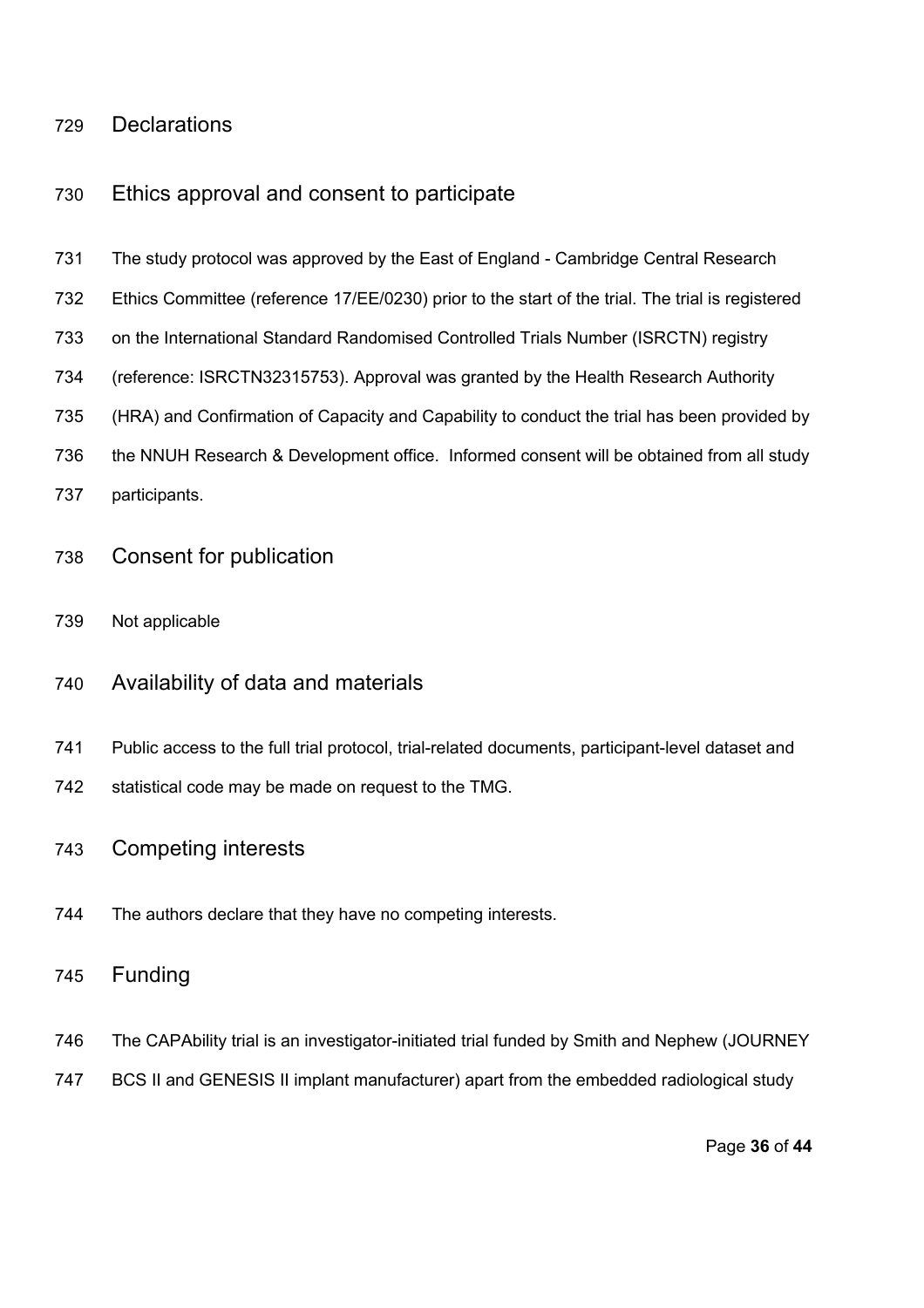(radiological outcomes measures from rotational CT scans) which is funded by the Gwen Fish Orthopaedic Trust.

# Authors' contributions

CC, EP, TS and IMN drafted this paper. All authors contributed to revisions of the

manuscript, read and approved the final manuscript. All authors contributed to the research

 funding application and development of the trial protocol. All authors read and approved the final manuscript.

CC is the corresponding author.

# Acknowledgements

 The authors are thankful for the ongoing support from the trial participants, site staff and NCTU team undertaking various aspect of the CAPAbility trial. We would also like to express our gratitude to the Trial Management Group for their review of the protocol and the Safety Committee members (Professor Simon Donell and Professor Marcus Flathers) for their oversight of the trial.

## References

 1. Baker PN, van der Meulen JH, Lewsey J, Gregg PJ. National Joint Registry for England and Wales. The role of pain and function in determining patient satisfaction after total knee replacement: data from the National Joint Registry for England and Wales. J Bone Joint Surg. 2007:89-B:893-900.Balke B. A simple field test for the assessment of physical fitness. Rep Civ Aeromed Res Inst US. 1963;53:1-8.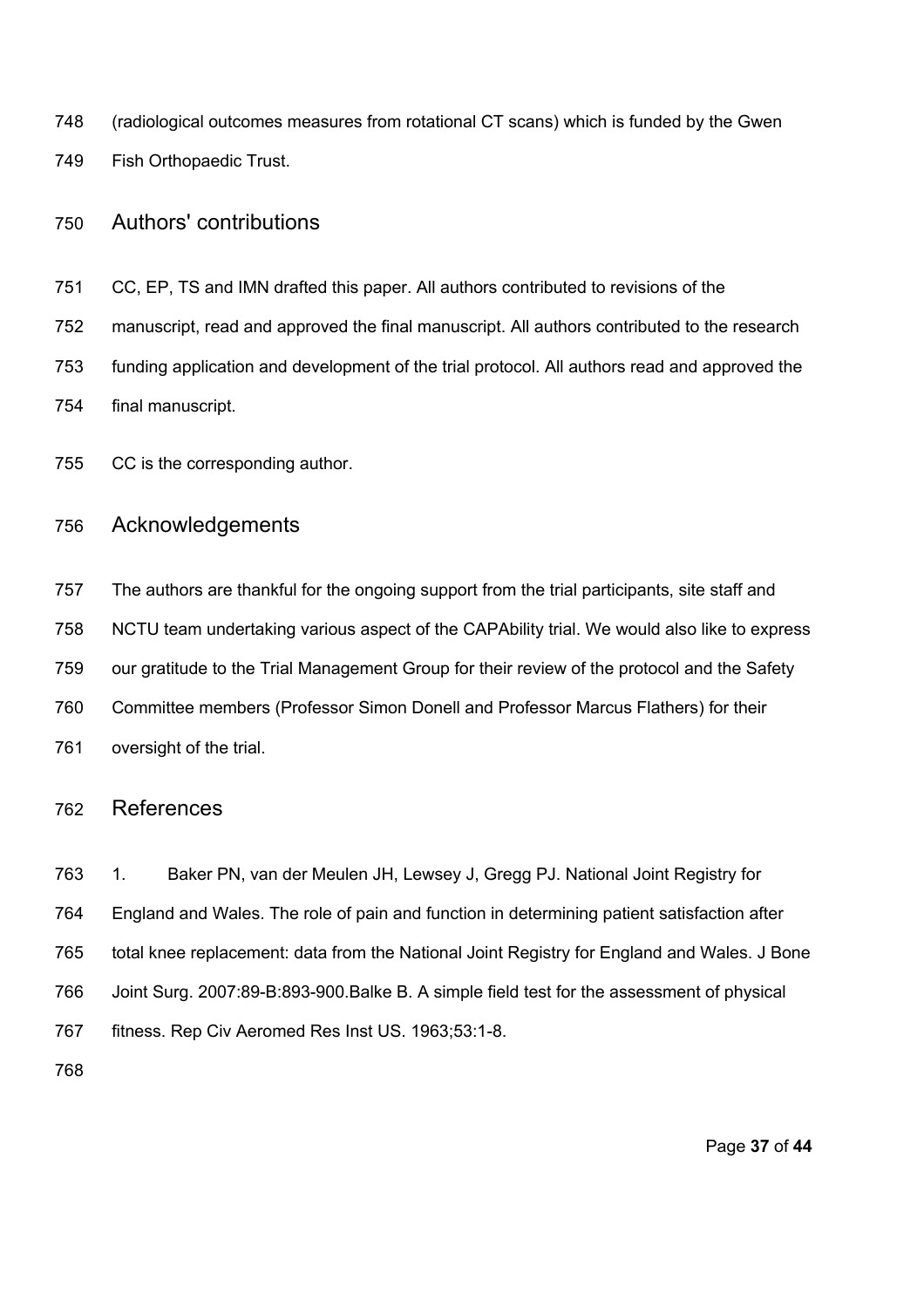| 769 | 2.                                                                                         | NICE. Osteoarthritis: care and management. Clinical Guideline [CG177]. Available          |  |  |  |
|-----|--------------------------------------------------------------------------------------------|-------------------------------------------------------------------------------------------|--|--|--|
| 770 |                                                                                            | at: https://www.nice.org.uk/guidance/cg177 Accessed: 26 June 2019.                        |  |  |  |
| 771 |                                                                                            |                                                                                           |  |  |  |
| 772 | 3.                                                                                         | National Joint Registry. StatsOnline Available at: http://www.njr.statsonline.org.uk      |  |  |  |
| 773 |                                                                                            | Accessed: 26 June 2019                                                                    |  |  |  |
| 774 |                                                                                            |                                                                                           |  |  |  |
| 775 | 4.                                                                                         | Beswick AD, Wylde V, Gooberman-Hill R, Blom A, Dieppe P. What proportion of               |  |  |  |
| 776 |                                                                                            | patients report long-term pain after total hip or knee replacement for osteoarthritis? A  |  |  |  |
| 777 |                                                                                            | systematic review of prospective studies in unselected patients. BMJ Open. 2012;2:e000435 |  |  |  |
| 778 |                                                                                            |                                                                                           |  |  |  |
| 779 | 5.                                                                                         | Judge A, Arden NK, Kiran A, Price A, Javaid MK, Beard D, Murray D, Field RE.              |  |  |  |
| 780 | Interpretation of patient-reported outcomes for hip and knee replacement surgery:          |                                                                                           |  |  |  |
| 781 | identification of thresholds associated with satisfaction with surgery. J Bone Joint Surg. |                                                                                           |  |  |  |
| 782 |                                                                                            | 2012;94:412-8.                                                                            |  |  |  |
| 783 |                                                                                            |                                                                                           |  |  |  |
| 784 | 6.                                                                                         | Zanasi S. Innovations in total knee replacement: new trends in operative treatment        |  |  |  |
| 785 |                                                                                            | and changes in peri-operative management. Eur Orthop Traumatol. 2011;2:21-31              |  |  |  |
| 786 |                                                                                            |                                                                                           |  |  |  |
| 787 | 7.                                                                                         | Barrack RL, Schrader T, Bertot AJ, Wolfe MW, Myers L. Component rotation and              |  |  |  |
| 788 |                                                                                            | anterior knee pain after total knee arthroplasty. Clin Orthop. 2001;392:46-55.            |  |  |  |
| 789 |                                                                                            |                                                                                           |  |  |  |
| 790 | 8.                                                                                         | Hofmann S, Romero J, Roth-Schiffl E, Albrecht T. Rotational malalignment of the           |  |  |  |
| 791 |                                                                                            | components may cause chronic pain or early failure in total knee arthroplasty. Orthopade. |  |  |  |
| 792 |                                                                                            | 2003;32:469-76.                                                                           |  |  |  |
| 793 |                                                                                            |                                                                                           |  |  |  |

Page **38** of **44**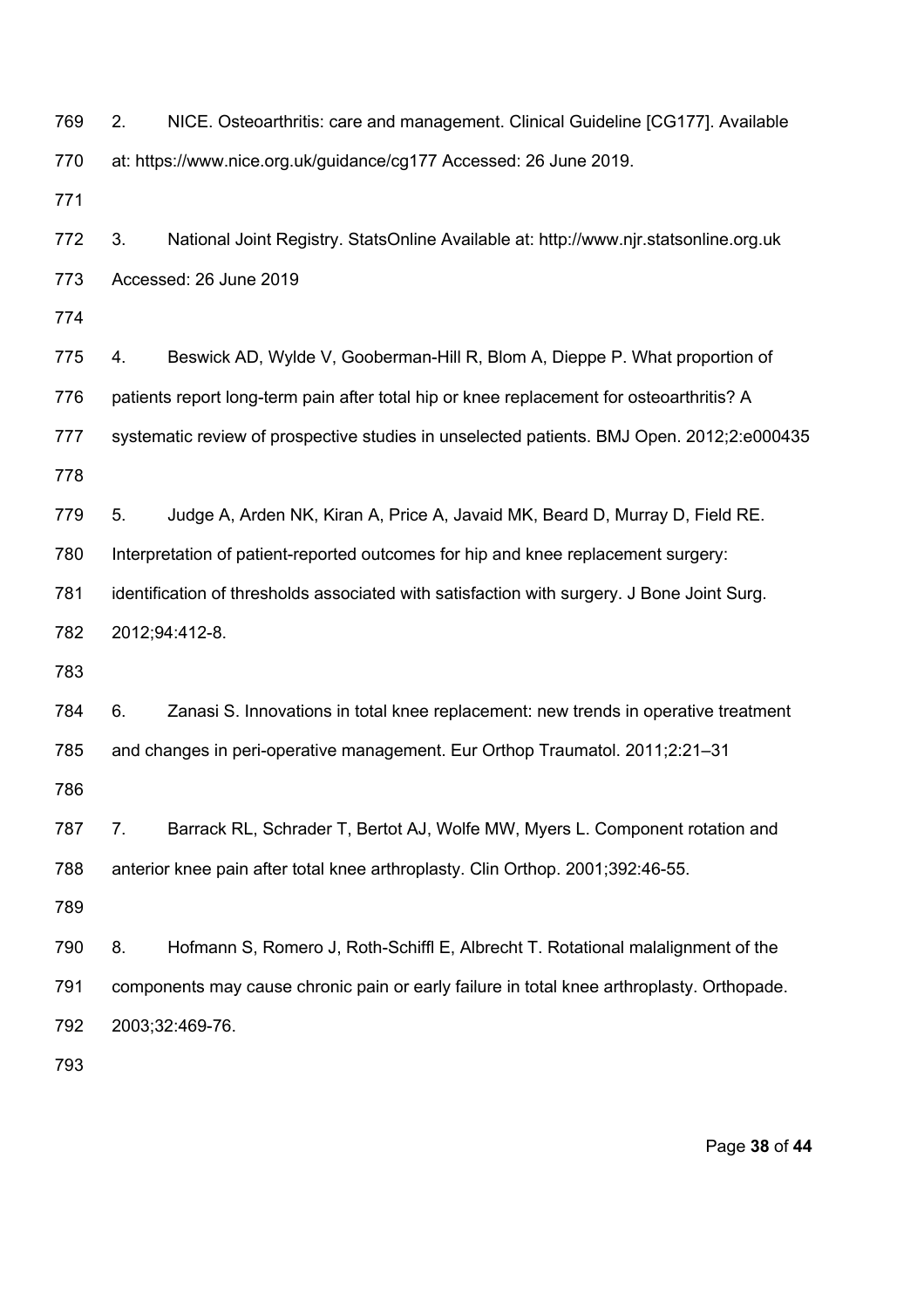9. Torga-Spak R, Parikh SN, Stuchin SA. Anterior knee pain due to biplanar rotatory malalignment of the femoral component in total knee arthroplasty: case report. J Knee Surg. 2004;17:113-16.

 10. Berger RA, Rubash HE, Seel MJ, Thompson WH, Crossett LS. Determining the rotational alignment of the femoral component in total knee arthroplasty using the epicondylar axis. Clin Orthop. 1993:286:40-7.

 11. Longstaff LM, Sloan K, Stamp N, Scaddan M, Beaver R. Good alignment after total knee arthroplasty leads to faster rehabilitation and better function. J Arthroplasty.

2009;24:570-8.

 12. Van Houten AH, Kosse NM, Wessels M, Wymenga AB. Measurement techniques to determine tibial rotation after total knee arthroplasty are less accurate than we think. Knee. 2018;25:663-8.

810 13. Cho Y, Lee MC. Rotational alignment in total knee arthroplasty. Asia Pacific J Sport Med Arthroscopy, Rehabil Technol. 2014;1:113-8.

14. Hirschmann MT, Konala P, Amsler F, Iranpour F, Friederich NF, Cobb JP. The

position and orientation of total knee replacement components: a comparison of

conventional radiographs, transverse 2D-CT slices and 3D-CT reconstruction. J Bone Joint

Surg. 2011; 93:629-33.

Page **39** of **44**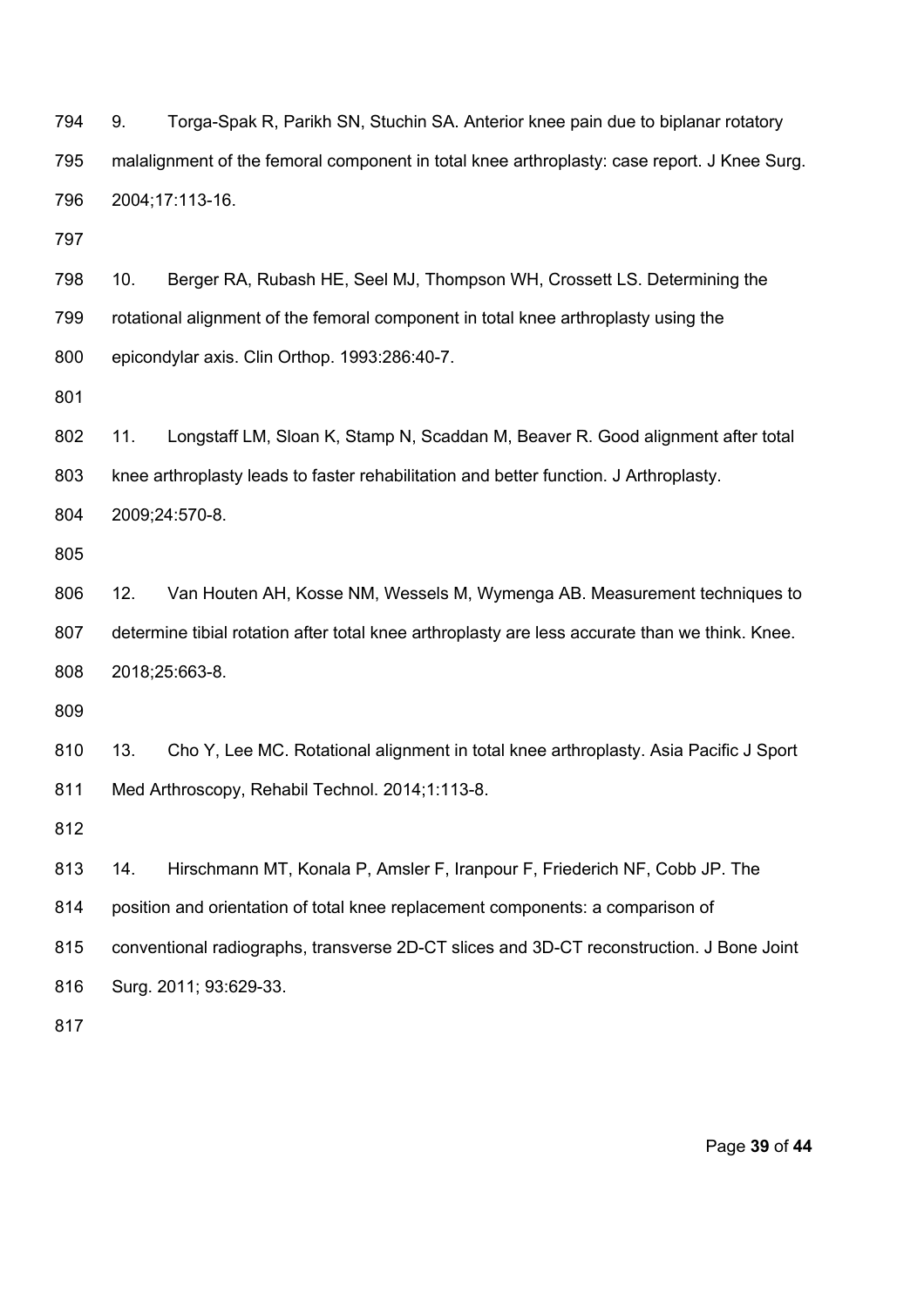| 818 | 15.<br>Brunner A, Eichinger M, Hengg C, Hoermann R, Brenner E, Kralinger F. A simple      |
|-----|-------------------------------------------------------------------------------------------|
| 819 | method for measurement of femoral anteversion Validation and assessment of                |
| 820 | reproducibility. J Orthop Trauma. 2016;30:273-8.                                          |
| 821 |                                                                                           |
| 822 | Chan A-W, Tetzlaff JM, Altman DG, Laupacis A, Gotzsche PC, Krleza-Jeric K,<br>16.         |
| 823 | Hrobjartsson A, Mann H, Dickersin K, Berlin J, Dore C, Parulekar W, Summerskill W, Groves |
| 824 | T, Schulz K, Sox H, Rockhold FW, Rennie D, Moher D, SPIRIT 2013 Statement: Defining       |
| 825 | standard protocol items for clinical trials. Ann Intern Med 2013;158:200-7.               |
| 826 |                                                                                           |
| 827 | 17.<br>Dawson J, Fitzpatrick R, Murray D, Carr A. Questionnaire on the perceptions of     |

patients about total knee replacement. J Bone Joint Surg. 1998;80:63-9.

830 18. Bohm ER, Loucks L, Tan QE, Turgeon TR. Determining minimum clinically important difference and targeted clinical improvement values for the Oxford 12. American Academy of Orthopaedic Surgeons 2012 Annual Conference. February 9 2012.

 19. Beard DJ, Harris K, Dawson J, Doll H, Murray DW, Carr AJ, Price AJ. Meaningful changes for the Oxford hip and knee scores after joint replacement surgery. J Clin Epidemiol 2015;68:79-90.

20. Williams DP, O'Brien S, Doran E, Price AJ, Beard DJ, Murray DW, Beverland DE.

Early postoperative predictors of satisfaction following total knee arthroplasty. Knee.

2013;20:442-6.

21. Evans JT, Walker RW, Evans JP, Blom AW, Sayers A, Whitehouse MR.

843 How long does a knee replacement last? A systematic review and meta-

Page **40** of **44**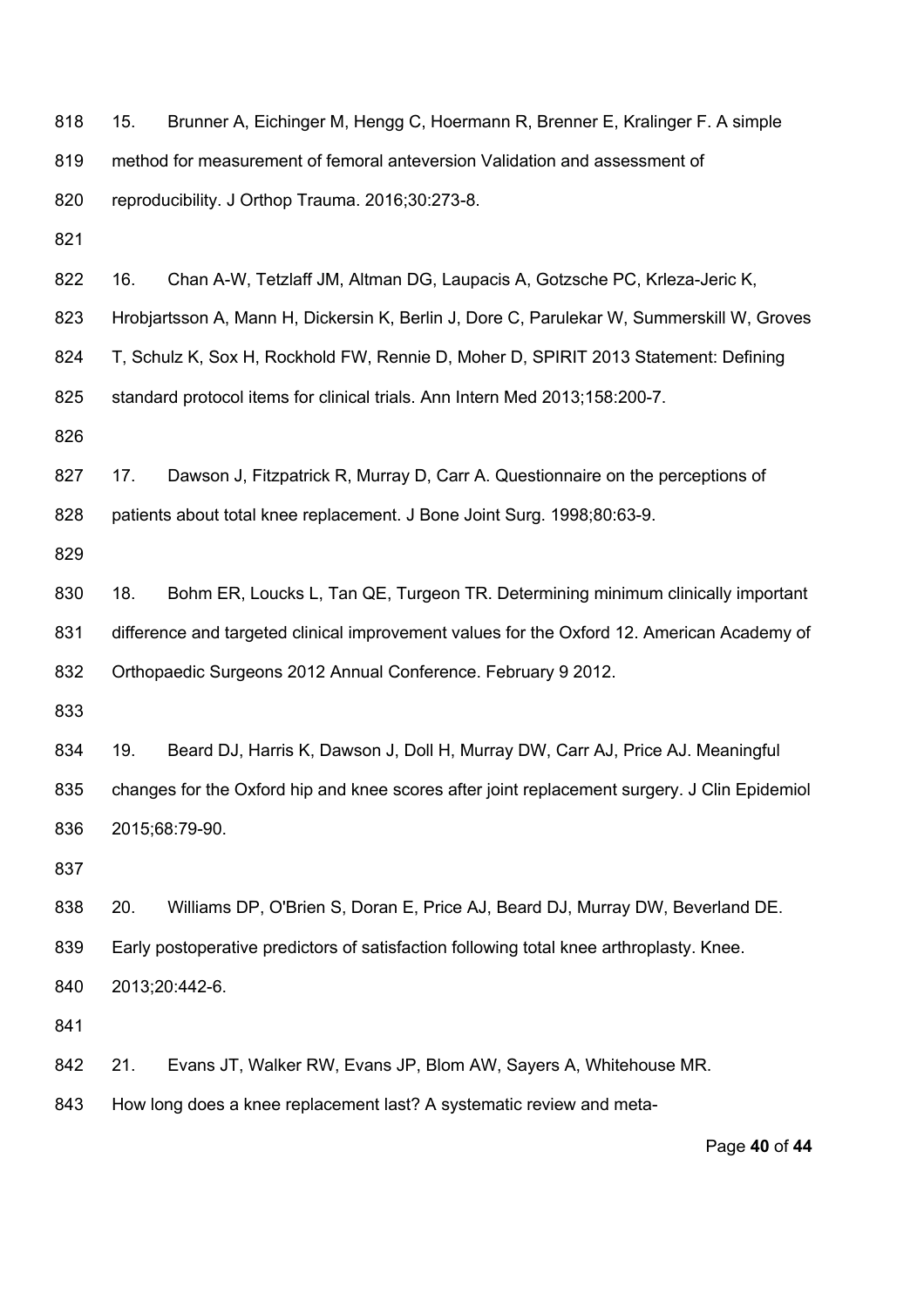analysis of case series and national registry reports with more than 15 years of follow-up.

Lancet. 2019;393:655-63.

- 22. Pennington M, Grieve R, Black N, van der Meulen JH. Cost-
- 848 effectiveness of five commonly used prosthesis brands for total knee replacement in the UK:
- A study using the NJR dataset. PLoS One. 2016;11:e0150074.

23. Moore C, Lenz N. The evolution of guided motion total knee arthroplasty – The

JOURNEY II Bi-Cruciate Stabilized knee system. Bone Joint Sci 2012;03:1-8.

24. Grieco TF, Sharma A, Dessinger GM, Cates HE, Komistek RD.

In vivo kinematic comparison of a bicruciate stabilized total knee arthroplasty and the normal

knee using fluoroscopy. J Arthroplasty. 2018;33:565-71.

25. Smith TO, McCabe C, Lister S, Christie SP, Cross J. Rehabilitation implications

during the development of the Norwich Enhanced Recovery Programme (NERP) for patients

following total knee and total hip arthroplasty. Orthop Traumatol Surg Res. 2012;98:499-505.

26. Arshad H, Royan S, Smith TO, Barker L, Chirodian N, Wimhurst J. Norwich

Enhanced Recovery Programme vs. non-enhanced recovery following hip and knee

replacement: A matched-cohort study. Int J Orthop Trauma Nurs. 2014;18:227-34.

866 27. Dawson J, Beard DJ, McKibbin H, Harris K, Jenkinson C, Price AJ. Development of a patient-reported outcome measure of activity and participation (the OKS-APQ) to supplement the Oxford knee score. Bone Joint J. 2014;96-B:332-8.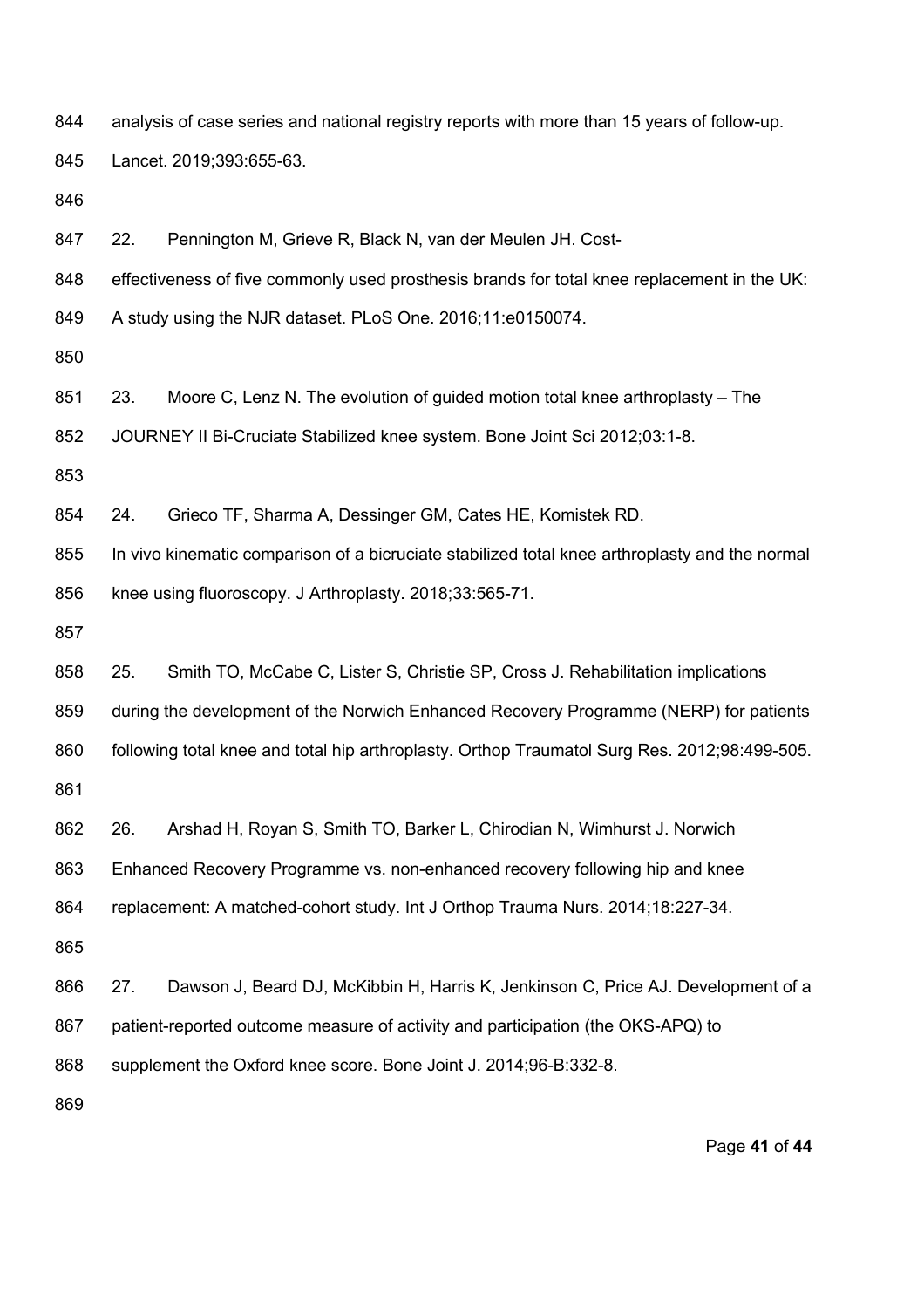| 870 | 28. | EuroQol Group. EuroQol—a new facility for the measurement of health-related                  |
|-----|-----|----------------------------------------------------------------------------------------------|
| 871 |     | quality of life. Health Policy. 1990;16:199-208.                                             |
| 872 |     |                                                                                              |
| 873 | 29. | Zahiri CA, Schmalzried TP, Szuszczewicz ES, Amstutz HC. Assessing activity in joint          |
| 874 |     | replacement patients. J Arthroplasty. 1998;13:890-5.                                         |
| 875 |     |                                                                                              |
| 876 | 30. | Zigmond AS, Snaith RP. The hospital anxiety and depression scale. Acta                       |
| 877 |     | Psychiatrica Scandinavica. 1983;67:361-70.                                                   |
| 878 |     |                                                                                              |
| 879 | 31. | Behrend H, Giesinger K, Giesinger JM, Kuster MS. The "forgotten joint" as the                |
| 880 |     | ultimate goal in joint arthroplasty: validation of a new patient-reported outcome measure. J |
| 881 |     | Arthroplasty. 2012;27:430-6.                                                                 |
| 882 |     |                                                                                              |
| 883 | 32. | Nicholas MK, McGuire BE, Asghari A. A 2-item short form of the Pain Self-efficacy            |
| 884 |     | Questionnaire: development and psychometric evaluation of PSEQ-2. J Pain. 2015;16:153-       |
| 885 | 63. |                                                                                              |
| 886 |     |                                                                                              |
| 887 | 33. | Podsiadlo D, Richardson S. The Timed "Up & Go": a test of basic functional mobility          |
| 888 |     | for frail elderly persons. J Am Geriatr Soc. 1991;39:142-8.                                  |
| 889 |     |                                                                                              |
| 890 | 34. | Balke B. A simple field test for the assessment of physical fitness. Civ Aeromedical         |
| 891 |     | Res Inst. 1963;63:1-8.                                                                       |
| 892 |     |                                                                                              |
| 893 | 35. | Hertel J, Olmsted-Kramer LC, Challis JH. Time-to-boundary measures of postural               |
| 894 |     | control during single leg quiet standing. J Appl Biomech. 2006;22:67-73.                     |
| 895 |     |                                                                                              |

Page **42** of **44**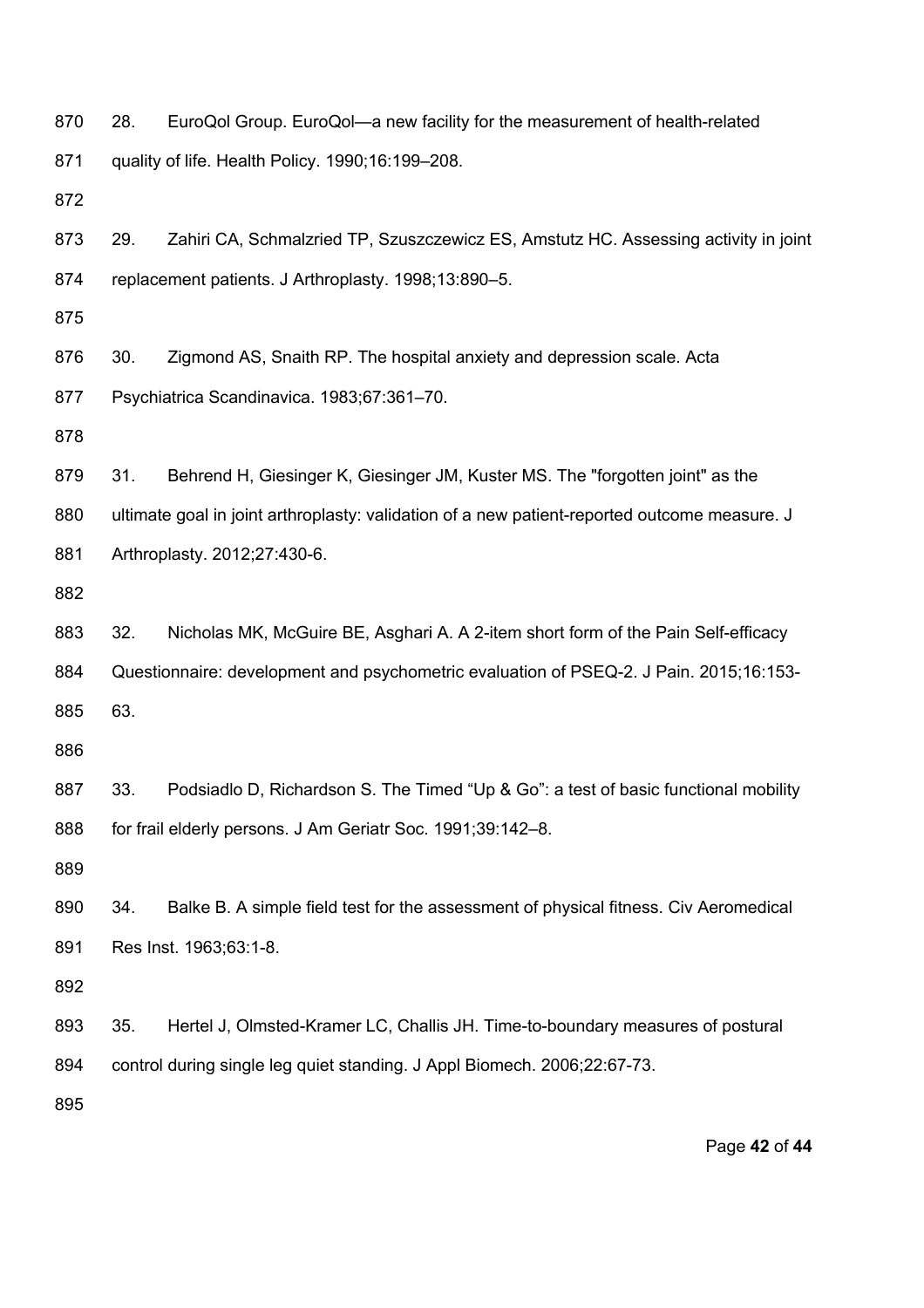| 896 | 36. | Kinzey SJ, Armstrong CW. The Reliability of the Star-Excursion Test in Assessing            |
|-----|-----|---------------------------------------------------------------------------------------------|
| 897 |     | Dynamic Balance. J Orthop Sport Phys Therap. 1998;27:356-60.                                |
| 898 |     |                                                                                             |
| 899 | 37. | Berger RA, Crossett LS, Jacobs JJ, Rubash HE. Malrotation causing patellofemoral            |
| 900 |     | complications after total knee arthroplasty. Clin Orthop Relat Res. 1998;356:144-53.        |
| 901 |     |                                                                                             |
| 902 | 38. | Jones CA, Voaklander DC, Suarez-Alma ME. Determinants of function after total               |
| 903 |     | knee arthroplasty. Phys Ther. 2003;83:696-706.                                              |
| 904 |     |                                                                                             |
| 905 | 39. | Johnson EC, Horwood J, Gooberman-Hill R. Patients' journeys through total joint             |
| 906 |     | replacement: patterns of medication use. Musculoskeletal Care. 2014;12:92-102.              |
| 907 |     |                                                                                             |
| 908 | 40. | Johnson EC, Horwood J, Gooberman-Hill R. Trajectories of need: understanding                |
| 909 |     | patients' use of support during the journey through knee replacement. Disability Rehab      |
| 910 |     | 2016;38:2550-63.                                                                            |
| 911 |     |                                                                                             |
| 912 | 41. | Merle-Vincent F, Couris C M, Schott AM, Conrozier T, Piperno M, Mathieu P, Vignon           |
| 913 |     | E. Factors predicting patient satisfaction 2 years after total knee arthroplasty for        |
| 914 |     | osteoarthritis. Joint Bone Spine. 2011;78:383-6.                                            |
| 915 |     |                                                                                             |
| 916 | 42. | Singh JA, O'Byrne M, Harmsen S, Lewallen D. Predictors of moderate-severe                   |
| 917 |     | functional limitation after primary Total Knee Arthroplasty (TKA): 4701 TKAs at 2-years and |
| 918 |     | 2935 TKAs at 5-years. Osteoarthitis Cartilage. 2010;18:515-21.                              |
| 919 |     |                                                                                             |

Page **43** of **44**